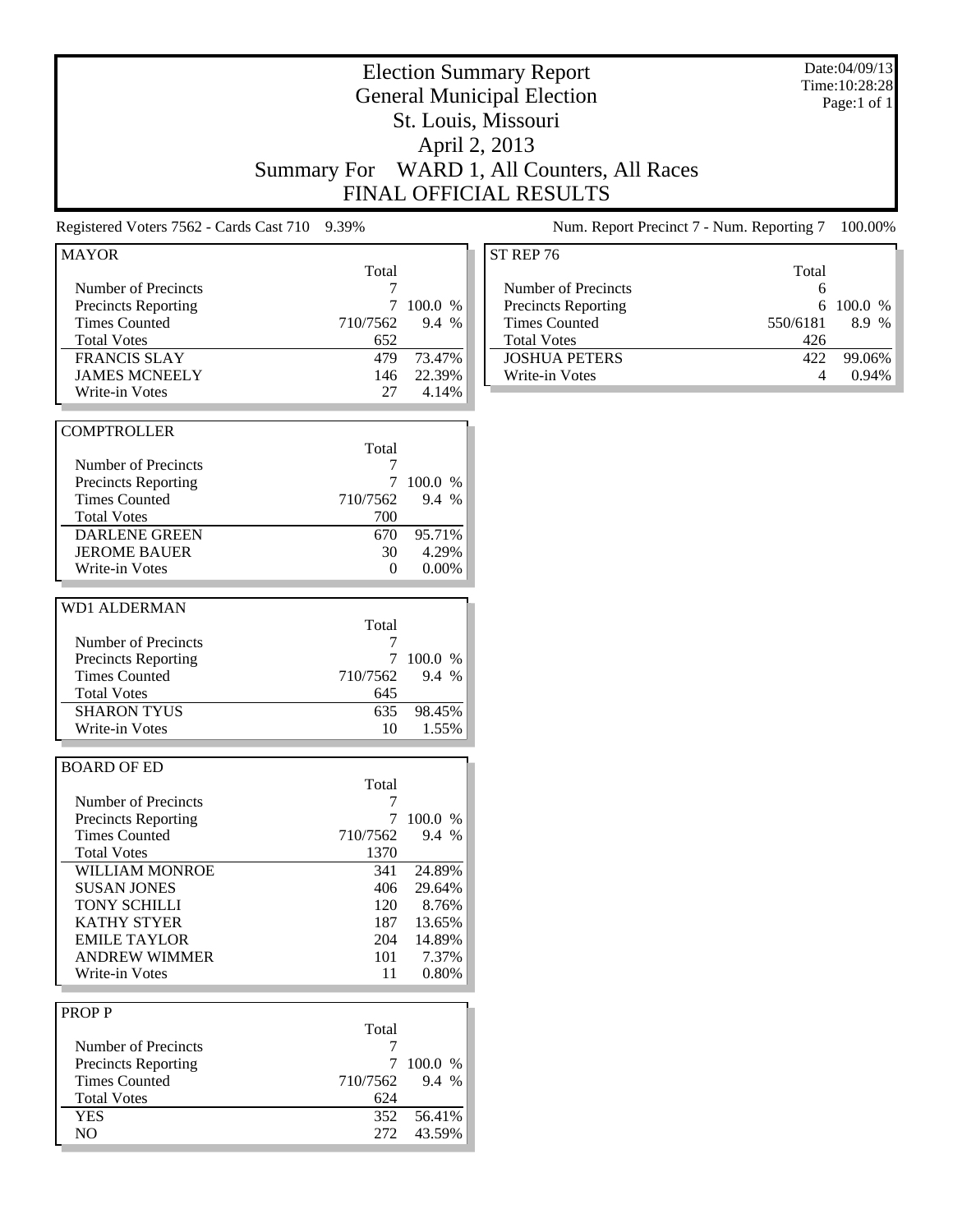Date:04/09/13 Time:10:28:35 Page:1 of 1

# Election Summary Report General Municipal Election St. Louis, Missouri April 2, 2013 Summary For WARD 2, All Counters, All Races FINAL OFFICIAL RESULTS

| <b>MAYOR</b>                           |          |         |
|----------------------------------------|----------|---------|
|                                        | Total    |         |
| Number of Precincts                    | 8        |         |
| <b>Precincts Reporting</b>             | 8        | 100.0 % |
| <b>Times Counted</b>                   | 502/6511 | 7.7 %   |
| <b>Total Votes</b>                     | 467      |         |
| <b>FRANCIS SLAY</b>                    | 325      | 69.59%  |
| <b>JAMES MCNEELY</b>                   | 115      | 24.63%  |
| Write-in Votes                         | 27       | 5.78%   |
|                                        |          |         |
| <b>COMPTROLLER</b>                     |          |         |
|                                        | Total    |         |
|                                        |          |         |
| Number of Precincts                    | 8        |         |
| <b>Precincts Reporting</b>             | 8        | 100.0 % |
| <b>Times Counted</b>                   | 502/6511 | $7.7\%$ |
| <b>Total Votes</b>                     | 490      |         |
| <b>DARLENE GREEN</b>                   | 463      | 94.49%  |
| <b>JEROME BAUER</b>                    | 26       | 5.31%   |
| Write-in Votes                         | 1        | 0.20%   |
|                                        |          |         |
| <b>BOARD OF ED</b>                     |          |         |
|                                        | Total    |         |
| Number of Precincts                    | 8        |         |
| <b>Precincts Reporting</b>             | 8        | 100.0 % |
| <b>Times Counted</b>                   | 502/6511 | 7.7%    |
| <b>Total Votes</b>                     | 982      |         |
| WILLIAM MONROE                         | 244      | 24.85%  |
| <b>SUSAN JONES</b>                     | 284      | 28.92%  |
| <b>TONY SCHILLI</b>                    | 91       | 9.27%   |
| <b>KATHY STYER</b>                     | 147      | 14.97%  |
| <b>EMILE TAYLOR</b>                    | 147      | 14.97%  |
| <b>ANDREW WIMMER</b>                   | 62       | 6.31%   |
| Write-in Votes                         | 7        | 0.71%   |
|                                        |          |         |
|                                        |          |         |
| <b>PROPP</b>                           |          |         |
|                                        | Total    |         |
| Number of Precincts                    | 8        |         |
| <b>Precincts Reporting</b>             | 8        | 100.0 % |
| <b>Times Counted</b>                   | 502/6511 | 7.7%    |
| <b>Total Votes</b>                     | 479      |         |
| <b>YES</b>                             | 262      | 54.70%  |
| NO                                     | 217      | 45.30%  |
|                                        |          |         |
| ST REP 76                              |          |         |
|                                        | Total    |         |
| Number of Precincts                    | 4        |         |
| <b>Precincts Reporting</b>             | 4        | 100.0 % |
| <b>Times Counted</b>                   | 306/3490 | 8.8 %   |
| <b>Total Votes</b>                     | 266      |         |
|                                        | 262      | 98.50%  |
|                                        |          |         |
| <b>JOSHUA PETERS</b><br>Write-in Votes | 4        | 1.50%   |

Registered Voters 6511 - Cards Cast 502 7.71% Num. Report Precinct 8 - Num. Reporting 8 100.00%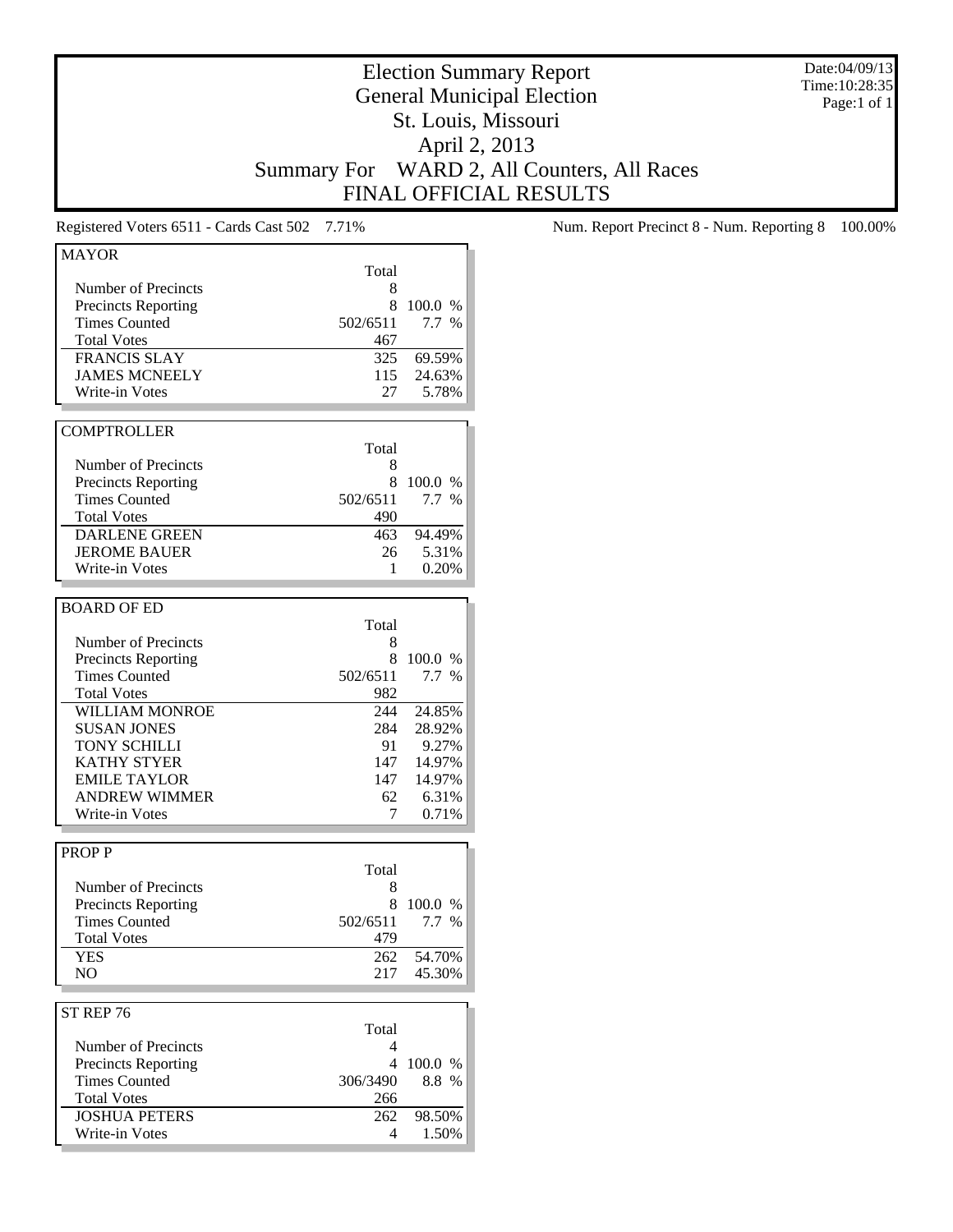Date:04/09/13 Time:10:28:34 Page:1 of 1

# Election Summary Report General Municipal Election St. Louis, Missouri April 2, 2013 Summary For WARD 3, All Counters, All Races FINAL OFFICIAL RESULTS

| <b>MAYOR</b>               |          |         |
|----------------------------|----------|---------|
|                            | Total    |         |
| Number of Precincts        | 9        |         |
| <b>Precincts Reporting</b> | 9        | 100.0 % |
| <b>Times Counted</b>       | 476/7019 | 6.8 %   |
| <b>Total Votes</b>         | 441      |         |
| <b>FRANCIS SLAY</b>        | 331      | 75.06%  |
| <b>JAMES MCNEELY</b>       | 97       | 22.00%  |
| Write-in Votes             | 13       | 2.95%   |
|                            |          |         |
| <b>COMPTROLLER</b>         |          |         |
|                            | Total    |         |
| Number of Precincts        | 9        |         |
| <b>Precincts Reporting</b> | 9        | 100.0 % |
| <b>Times Counted</b>       | 476/7019 | 6.8 %   |
| <b>Total Votes</b>         | 463      |         |
| <b>DARLENE GREEN</b>       | 435      | 93.95%  |
| <b>JEROME BAUER</b>        | 27       | 5.83%   |
| Write-in Votes             | 1        | 0.22%   |
|                            |          |         |
| <b>WD3 ALDERMAN</b>        |          |         |
|                            | Total    |         |
| Number of Precincts        | 9        |         |
| <b>Precincts Reporting</b> | 9        | 100.0 % |
| <b>Times Counted</b>       | 476/7019 | 6.8 %   |
| <b>Total Votes</b>         | 408      |         |
| <b>FREEMAN BOSLEY SR</b>   | 382      | 93.63%  |
| Write-in Votes             |          | 6.37%   |
|                            | 26       |         |
|                            |          |         |
| <b>BOARD OF ED</b>         |          |         |
|                            | Total    |         |
| Number of Precincts        | 9        |         |
| <b>Precincts Reporting</b> | 9        | 100.0 % |
| <b>Times Counted</b>       | 476/7019 | 6.8%    |
| <b>Total Votes</b>         | 911      |         |
| WILLIAM MONROE             | 210      | 23.05%  |
| <b>SUSAN JONES</b>         | 273      | 29.97%  |
| TONY SCHILLI               | 69       | 7.57%   |
| <b>KATHY STYER</b>         | 153      | 16.79%  |
| <b>EMILE TAYLOR</b>        | 117      | 12.84%  |
| <b>ANDREW WIMMER</b>       | 79       | 8.67%   |
| Write-in Votes             | 10       | 1.10%   |
|                            |          |         |
| <b>PROPP</b>               |          |         |
|                            | Total    |         |
| Number of Precincts        | 9        |         |
| <b>Precincts Reporting</b> | 9        | 100.0 % |
| <b>Times Counted</b>       | 476/7019 | 6.8 %   |
| <b>Total Votes</b>         | 382      |         |
| <b>YES</b>                 | 249      | 65.18%  |
| NO                         | 133      | 34.82%  |
|                            |          |         |

Registered Voters 7019 - Cards Cast 476 6.78% Num. Report Precinct 9 - Num. Reporting 9 100.00%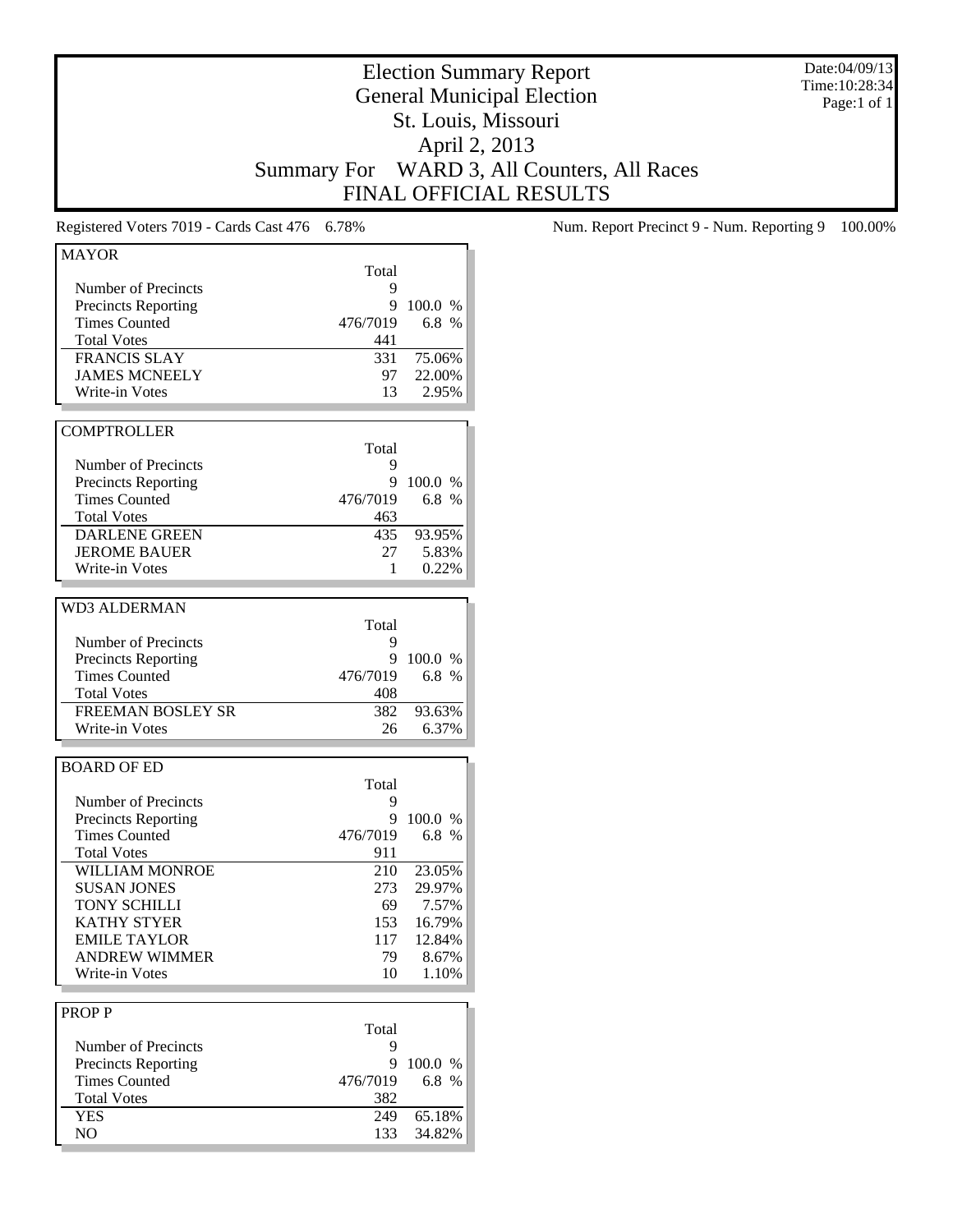Date:04/09/13 Time:10:28:41 Page:1 of 1

# Election Summary Report General Municipal Election St. Louis, Missouri April 2, 2013 Summary For WARD 4, All Counters, All Races FINAL OFFICIAL RESULTS

| <b>MAYOR</b>                                  |          |                 |
|-----------------------------------------------|----------|-----------------|
|                                               | Total    |                 |
| <b>Number of Precincts</b>                    | 10       |                 |
| <b>Precincts Reporting</b>                    | 10       | 100.0 %         |
| <b>Times Counted</b>                          | 542/7502 | 7.2 %           |
| <b>Total Votes</b>                            | 494      |                 |
| <b>FRANCIS SLAY</b>                           | 346      | 70.04%          |
| <b>JAMES MCNEELY</b>                          | 112      | 22.67%          |
| Write-in Votes                                | 36       | 7.29%           |
|                                               |          |                 |
|                                               |          |                 |
| <b>COMPTROLLER</b>                            |          |                 |
|                                               | Total    |                 |
| Number of Precincts                           | 10       |                 |
| <b>Precincts Reporting</b>                    | 10       | 100.0 %         |
| <b>Times Counted</b>                          | 542/7502 | 7.2 %           |
| <b>Total Votes</b>                            | 538      |                 |
| <b>DARLENE GREEN</b>                          | 525      | 97.58%          |
| <b>JEROME BAUER</b>                           | 11       | 2.04%           |
| Write-in Votes                                | 2        | 0.37%           |
|                                               |          |                 |
| <b>BOARD OF ED</b>                            |          |                 |
|                                               | Total    |                 |
| Number of Precincts                           | 10       |                 |
| <b>Precincts Reporting</b>                    | 10       | 100.0%          |
| <b>Times Counted</b>                          | 542/7502 | 7.2 %           |
| <b>Total Votes</b>                            | 1012     |                 |
| <b>WILLIAM MONROE</b>                         | 262      |                 |
|                                               |          | 25.89%          |
| <b>SUSAN JONES</b>                            | 333      | 32.91%          |
| TONY SCHILLI                                  | 56       | 5.53%           |
| <b>KATHY STYER</b>                            | 127      | 12.55%          |
| <b>EMILE TAYLOR</b>                           | 138      | 13.64%          |
| <b>ANDREW WIMMER</b>                          | 71       | 7.02%           |
| Write-in Votes                                | 25       | 2.47%           |
|                                               |          |                 |
| <b>PROPP</b>                                  |          |                 |
|                                               | Total    |                 |
| Number of Precincts                           | 10       |                 |
| <b>Precincts Reporting</b>                    | 10       | 100.0 %         |
| <b>Times Counted</b>                          | 542/7502 | 7.2 %           |
| <b>Total Votes</b>                            | 519      |                 |
| YES                                           | 296      | 57.03%          |
| NO                                            | 223      | 42.97%          |
|                                               |          |                 |
| ST REP 76                                     |          |                 |
|                                               | Total    |                 |
|                                               | 3        |                 |
|                                               |          |                 |
| Number of Precincts                           |          |                 |
| <b>Precincts Reporting</b>                    | 3        | 100.0 %         |
| <b>Times Counted</b>                          | 197/2695 | 7.3 %           |
| <b>Total Votes</b>                            | 157      |                 |
| <b>JOSHUA PETERS</b><br><b>Write-in Votes</b> | 151<br>6 | 96.18%<br>3.82% |

Registered Voters 7502 - Cards Cast 542 7.22% Num. Report Precinct 10 - Num. Reporting 10 100.00%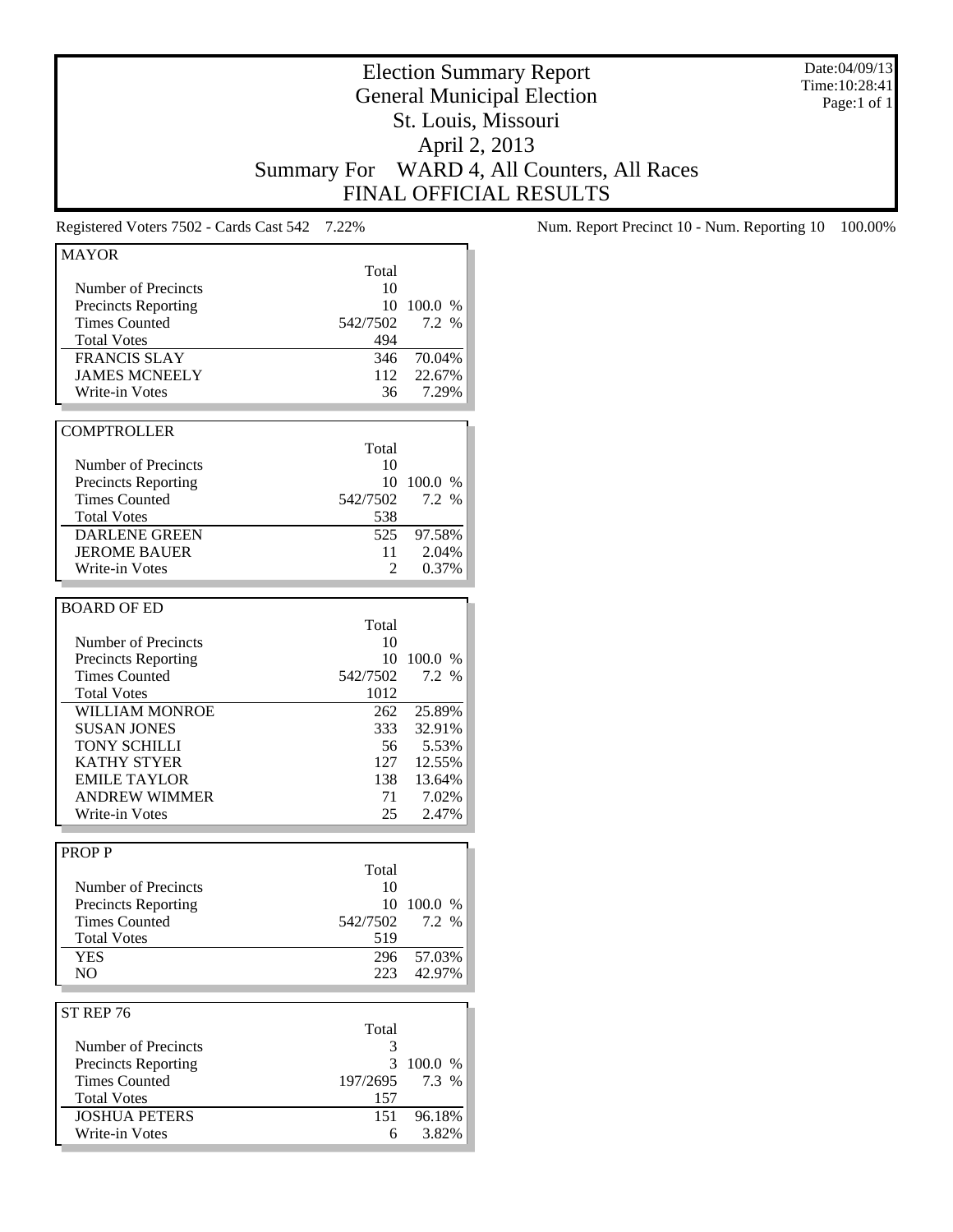Date:04/09/13 Time:10:28:41 Page:1 of 1

# Election Summary Report General Municipal Election St. Louis, Missouri April 2, 2013 Summary For WARD 5, All Counters, All Races FINAL OFFICIAL RESULTS

| 100.0 %<br>7.5 %<br>77.92%<br>20.35%<br>1.73%<br>100.0 %<br>$7.5\%$ |
|---------------------------------------------------------------------|
|                                                                     |
|                                                                     |
|                                                                     |
|                                                                     |
|                                                                     |
|                                                                     |
|                                                                     |
|                                                                     |
|                                                                     |
|                                                                     |
|                                                                     |
|                                                                     |
|                                                                     |
|                                                                     |
|                                                                     |
|                                                                     |
| 89.77%                                                              |
| 10.02%                                                              |
| 0.21%                                                               |
|                                                                     |
|                                                                     |
|                                                                     |
|                                                                     |
| 100.0%                                                              |
| 7.5 %                                                               |
|                                                                     |
| 87.59%                                                              |
| 12.41%                                                              |
|                                                                     |
|                                                                     |
|                                                                     |
|                                                                     |
|                                                                     |
| 100.0 %                                                             |
| 7.5 %                                                               |
|                                                                     |
|                                                                     |
| 169 19.23%                                                          |
| 31.40%                                                              |
| 7.62%                                                               |
| 14.68%                                                              |
| 126 14.33%                                                          |
| 9.78%                                                               |
| 2.96%                                                               |
|                                                                     |
|                                                                     |
|                                                                     |
|                                                                     |
| 100.0 %                                                             |
| 7.5 %                                                               |
|                                                                     |
| 74.50%                                                              |
|                                                                     |

Registered Voters 6477 - Cards Cast 489 7.55% Num. Report Precinct 8 - Num. Reporting 8 100.00%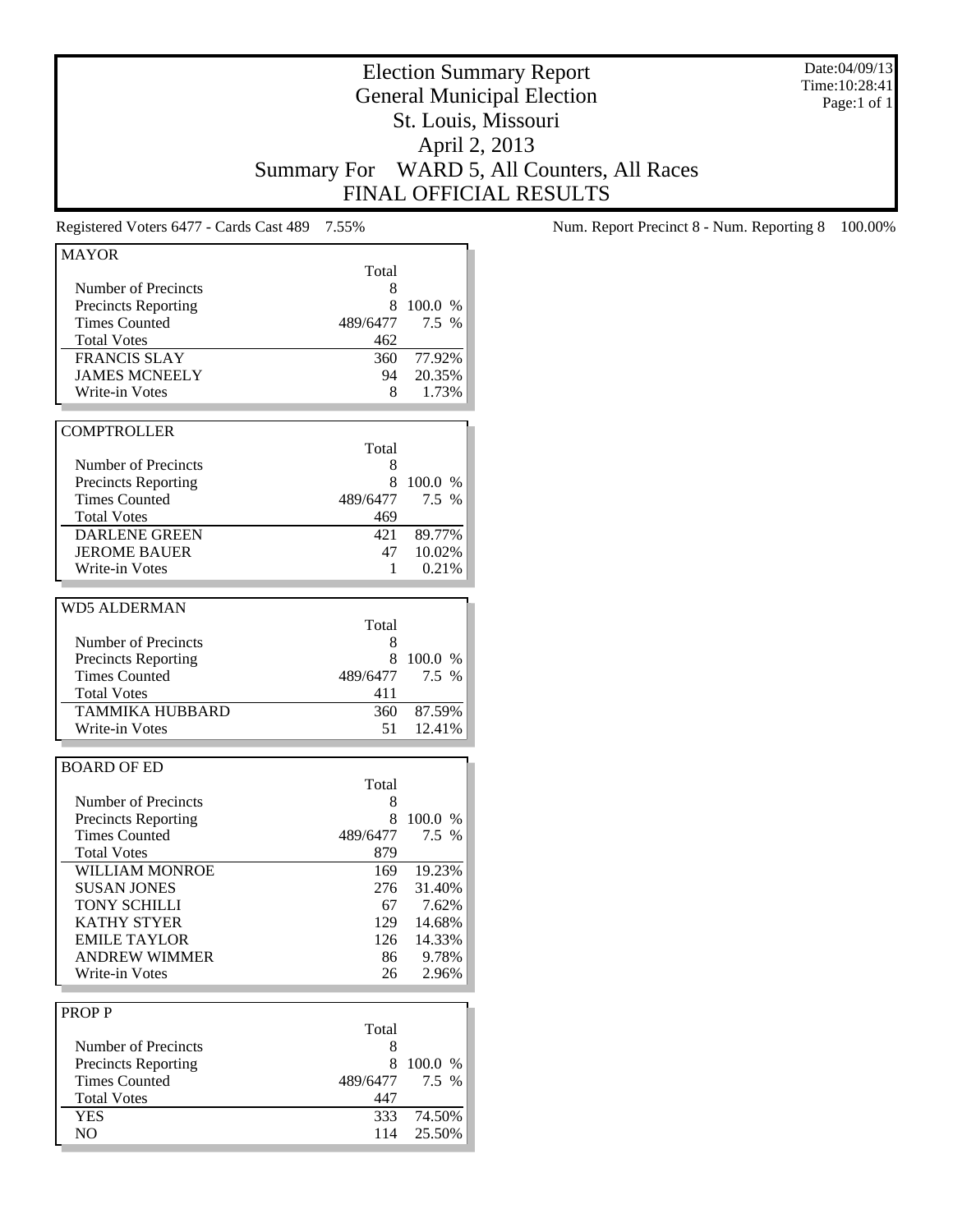Date:04/09/13 Time:10:28:50 Page:1 of 1

# Election Summary Report General Municipal Election St. Louis, Missouri April 2, 2013 Summary For WARD 6, All Counters, All Races FINAL OFFICIAL RESULTS

| <b>MAYOR</b>               |           |           |
|----------------------------|-----------|-----------|
|                            | Total     |           |
| Number of Precincts        | 9         |           |
| <b>Precincts Reporting</b> | 9         | 100.0 %   |
| <b>Times Counted</b>       | 1114/7831 | 14.2 %    |
| <b>Total Votes</b>         | 1068      |           |
| <b>FRANCIS SLAY</b>        | 883       | 82.68%    |
| <b>JAMES MCNEELY</b>       | 151       | 14.14%    |
| Write-in Votes             | 34        | 3.18%     |
|                            |           |           |
| <b>COMPTROLLER</b>         |           |           |
|                            | Total     |           |
|                            |           |           |
| Number of Precincts        | 9         |           |
| <b>Precincts Reporting</b> |           | 9 100.0 % |
| <b>Times Counted</b>       | 1114/7831 | 14.2 %    |
| <b>Total Votes</b>         | 1061      |           |
| <b>DARLENE GREEN</b>       | 909 -     | 85.67%    |
| <b>JEROME BAUER</b>        | 145       | 13.67%    |
| Write-in Votes             | 7         | 0.66%     |
|                            |           |           |
| <b>BOARD OF ED</b>         |           |           |
|                            | Total     |           |
| Number of Precincts        | 9         |           |
| <b>Precincts Reporting</b> | 9         | 100.0%    |
| <b>Times Counted</b>       | 1114/7831 | 14.2 %    |
| <b>Total Votes</b>         | 2104      |           |
| WILLIAM MONROE             | 360       | 17.11%    |
| <b>SUSAN JONES</b>         | 547       | 26.00%    |
| <b>TONY SCHILLI</b>        | 186       | 8.84%     |
| <b>KATHY STYER</b>         | 413       | 19.63%    |
| <b>EMILE TAYLOR</b>        | 246       | 11.69%    |
| <b>ANDREW WIMMER</b>       | 297       | 14.12%    |
|                            |           |           |
| Write-in Votes             | 55        | 2.61%     |
|                            |           |           |
| <b>PROPP</b>               |           |           |
|                            | Total     |           |
| Number of Precincts        | 9         |           |
| <b>Precincts Reporting</b> |           | 9 100.0 % |
| <b>Times Counted</b>       | 1114/7831 | 14.2 %    |
| <b>Total Votes</b>         | 1102      |           |
| YES                        | 828       | 75.14%    |
| N <sub>O</sub>             | 274       | 24.86%    |
|                            |           |           |
| <b>WD6 ALDERMAN</b>        |           |           |
|                            | Total     |           |
| Number of Precincts        | 9         |           |
| <b>Precincts Reporting</b> | 9         | 100.0 %   |
| <b>Times Counted</b>       | 1114/7831 | 14.2 %    |
| <b>Total Votes</b>         | 1079      |           |
| <b>CHRISTINE INGRASSIA</b> | 971       | 89.99%    |
| <b>EUGENE FRISON SR</b>    | 95        | 8.80%     |
| Write-in Votes             | 13        | 1.20%     |
|                            |           |           |
|                            |           |           |

Registered Voters 7831 - Cards Cast 1114 14.23% Num. Report Precinct 9 - Num. Reporting 9 100.00%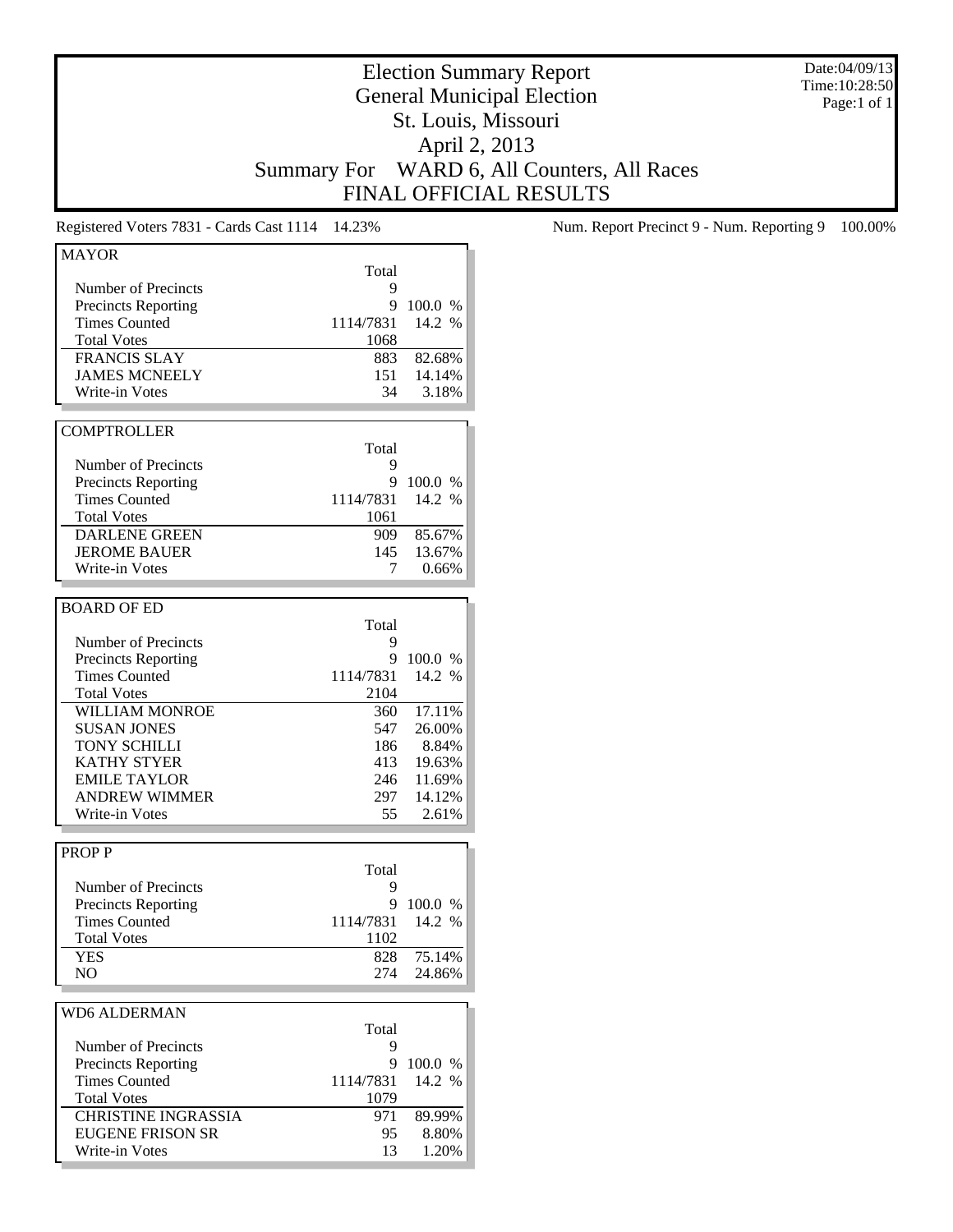Date:04/09/13 Time:10:28:49 Page:1 of 1

# Election Summary Report General Municipal Election St. Louis, Missouri April 2, 2013 Summary For WARD 7, All Counters, All Races FINAL OFFICIAL RESULTS

| <b>MAYOR</b>               |          |            |
|----------------------------|----------|------------|
|                            | Total    |            |
| Number of Precincts        | 6        |            |
| <b>Precincts Reporting</b> | 6        | 100.0 %    |
| <b>Times Counted</b>       | 952/7181 | 13.3 %     |
| <b>Total Votes</b>         | 933      |            |
| <b>FRANCIS SLAY</b>        | 786      | 84.24%     |
| <b>JAMES MCNEELY</b>       | 124      | 13.29%     |
| Write-in Votes             |          | 2.47%      |
|                            | 23.      |            |
|                            |          |            |
| <b>COMPTROLLER</b>         |          |            |
|                            | Total    |            |
| Number of Precincts        | 6        |            |
| <b>Precincts Reporting</b> | 6        | 100.0 %    |
| <b>Times Counted</b>       | 952/7181 | 13.3 %     |
| <b>Total Votes</b>         | 893      |            |
| <b>DARLENE GREEN</b>       | 723      | 80.96%     |
| <b>JEROME BAUER</b>        | 161      | 18.03%     |
| Write-in Votes             | 9        | 1.01%      |
|                            |          |            |
| <b>WD7 ALDERMAN</b>        |          |            |
|                            | Total    |            |
|                            |          |            |
| Number of Precincts        | 6        | 100.0 %    |
| <b>Precincts Reporting</b> | 6        |            |
| <b>Times Counted</b>       | 952/7181 | 13.3 %     |
| <b>Total Votes</b>         | 934      |            |
| PHYLLIS YOUNG              | 711      | 76.12%     |
| <b>DAVID GORDON</b>        | 215      | 23.02%     |
| Write-in Votes             | 8        | 0.86%      |
|                            |          |            |
| <b>BOARD OF ED</b>         |          |            |
|                            | Total    |            |
| Number of Precincts        | 6        |            |
| <b>Precincts Reporting</b> | 6        | 100.0 %    |
| <b>Times Counted</b>       | 952/7181 | 13.3 %     |
| <b>Total Votes</b>         | 1799     |            |
| <b>WILLIAM MONROE</b>      |          | 342 19.01% |
| <b>SUSAN JONES</b>         | 458      | 25.46%     |
| TONY SCHILLI               | 186      | 10.34%     |
| <b>KATHY STYER</b>         | 294      | 16.34%     |
| <b>EMILE TAYLOR</b>        | 166      | 9.23%      |
| <b>ANDREW WIMMER</b>       | 309      |            |
|                            |          | 17.18%     |
| Write-in Votes             | 44       | 2.45%      |
|                            |          |            |
| <b>PROPP</b>               |          |            |
|                            | Total    |            |
| Number of Precincts        | 6        |            |
| <b>Precincts Reporting</b> | 6        | 100.0 %    |
| <b>Times Counted</b>       | 952/7181 | 13.3 %     |
| <b>Total Votes</b>         | 909      |            |
| <b>YES</b>                 | 707      | 77.78%     |
| NO                         | 202      | 22.22%     |
|                            |          |            |

Registered Voters 7181 - Cards Cast 952 13.26% Num. Report Precinct 6 - Num. Reporting 6 100.00%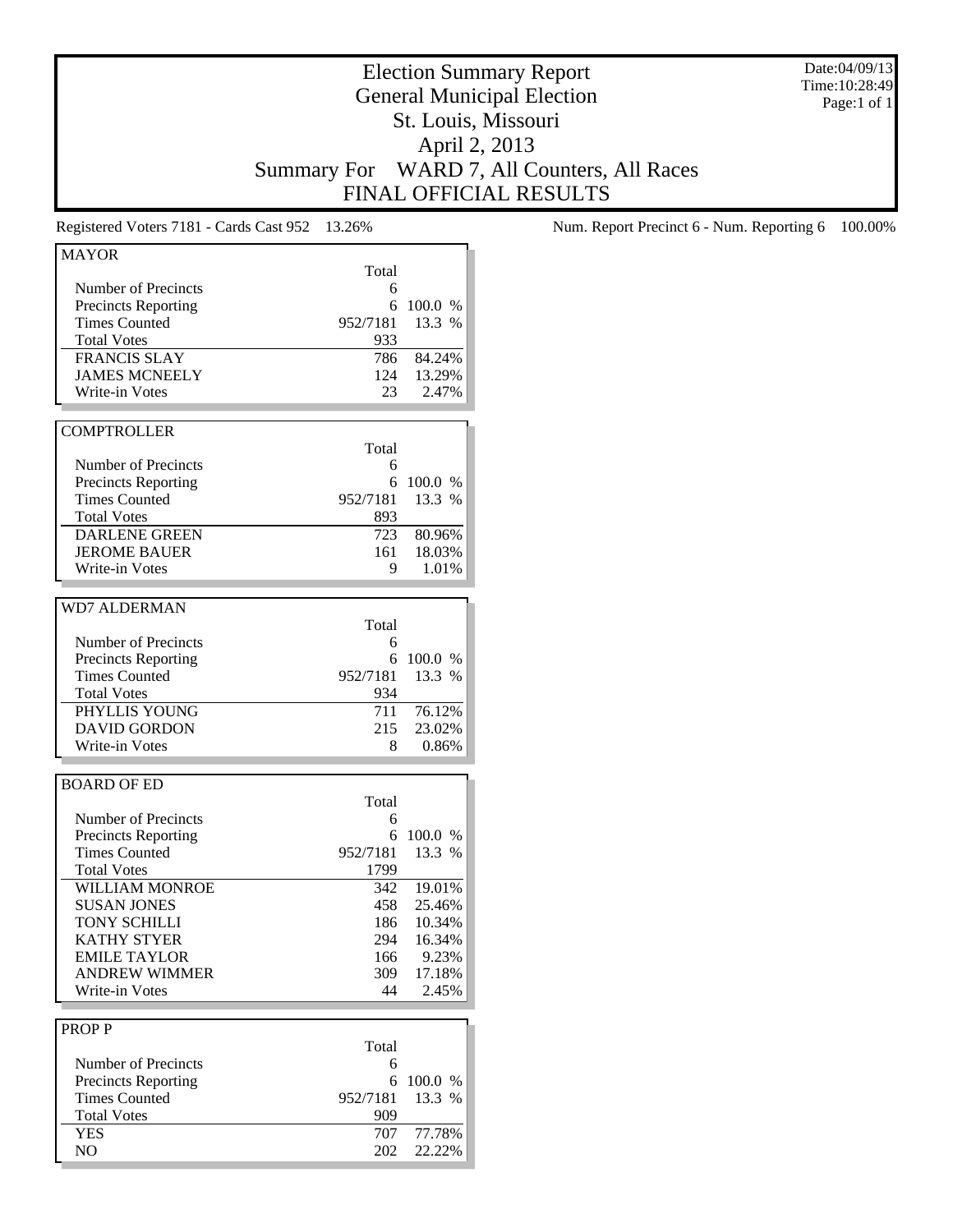Date:04/09/13 Time:10:28:56 Page:1 of 1

# Election Summary Report General Municipal Election St. Louis, Missouri April 2, 2013 Summary For WARD 8, All Counters, All Races FINAL OFFICIAL RESULTS

| <b>MAYOR</b>               |           |            |
|----------------------------|-----------|------------|
|                            | Total     |            |
| Number of Precincts        | 9         |            |
| <b>Precincts Reporting</b> | 9         | 100.0 %    |
| <b>Times Counted</b>       | 1234/8126 | 15.2 %     |
| <b>Total Votes</b>         | 1193      |            |
| <b>FRANCIS SLAY</b>        | 998       | 83.65%     |
| <b>JAMES MCNEELY</b>       | 173       | 14.50%     |
| Write-in Votes             | 22        | 1.84%      |
|                            |           |            |
| <b>COMPTROLLER</b>         |           |            |
|                            | Total     |            |
| Number of Precincts        | 9         |            |
| <b>Precincts Reporting</b> | 9         | 100.0 %    |
| <b>Times Counted</b>       | 1234/8126 | 15.2 %     |
| <b>Total Votes</b>         | 1152      |            |
| <b>DARLENE GREEN</b>       | 955       | 82.90%     |
| <b>JEROME BAUER</b>        | 196       | 17.01%     |
| <b>Write-in Votes</b>      | 1         |            |
|                            |           | 0.09%      |
|                            |           |            |
| <b>BOARD OF ED</b>         |           |            |
|                            | Total     |            |
| Number of Precincts        | 9         |            |
| <b>Precincts Reporting</b> | 9         | 100.0 %    |
| <b>Times Counted</b>       |           |            |
|                            | 1234/8126 | 15.2 %     |
| <b>Total Votes</b>         | 2307      |            |
| <b>WILLIAM MONROE</b>      | 330       | 14.30%     |
| <b>SUSAN JONES</b>         | 469       | 20.33%     |
| <b>TONY SCHILLI</b>        | 278       | 12.05%     |
| <b>KATHY STYER</b>         | 504       | 21.85%     |
| <b>EMILE TAYLOR</b>        |           | 240 10.40% |
| <b>ANDREW WIMMER</b>       | 435       | 18.86%     |
| Write-in Votes             | 51        | 2.21%      |
|                            |           |            |
| <b>PROPP</b>               |           |            |
|                            | Total     |            |
| Number of Precincts        | 9         |            |
| <b>Precincts Reporting</b> | 9         | 100.0 %    |
| <b>Times Counted</b>       | 1234/8126 | 15.2 %     |
| <b>Total Votes</b>         | 1214      |            |
| <b>YES</b>                 | 929       | 76.52%     |

Registered Voters 8126 - Cards Cast 1234 15.19% Num. Report Precinct 9 - Num. Reporting 9 100.00%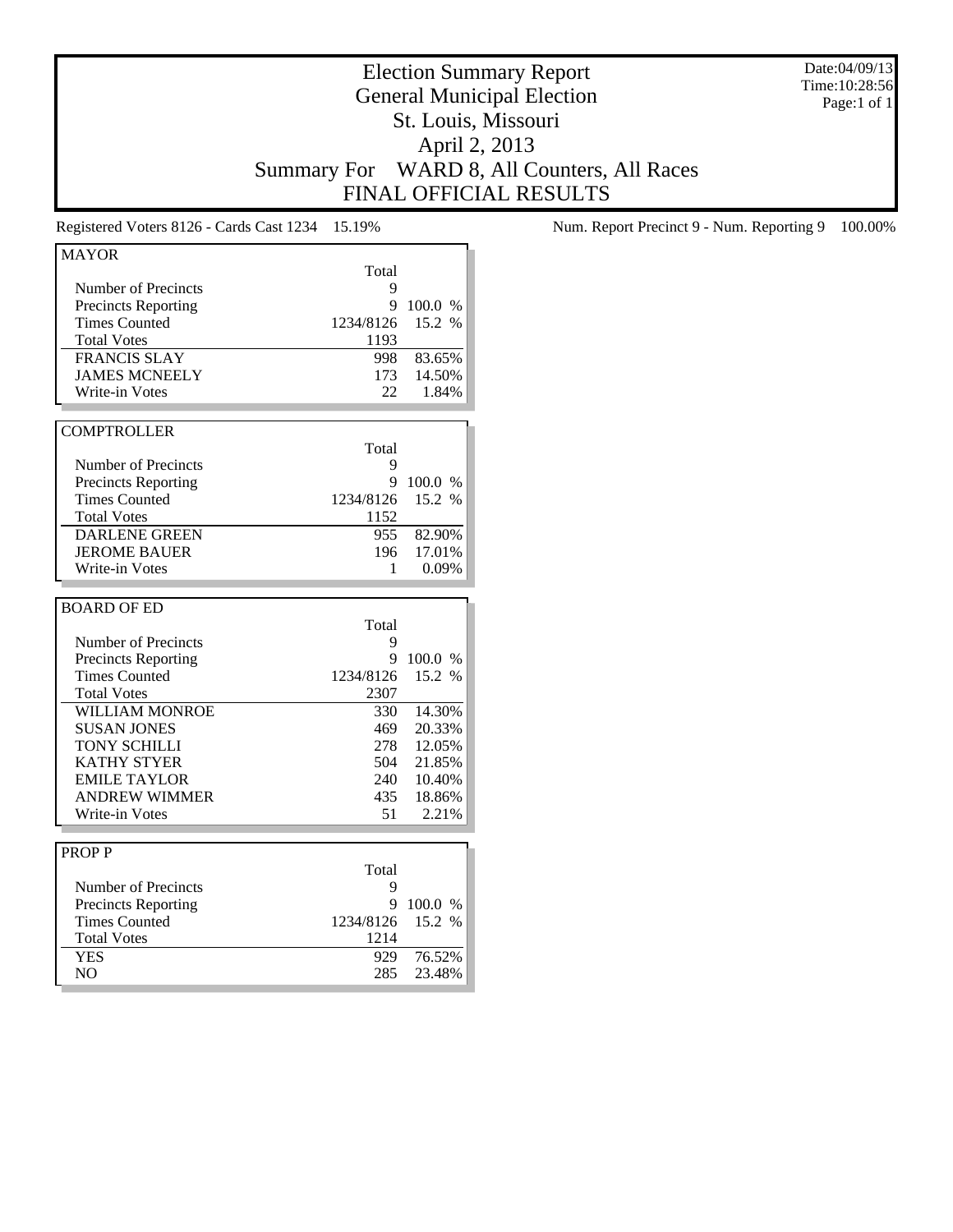|                                                   |                    |                  |                                                   | Date:04/09/13<br><b>Election Summary Report</b><br>Time: 10:28:55 |             |  |  |  |
|---------------------------------------------------|--------------------|------------------|---------------------------------------------------|-------------------------------------------------------------------|-------------|--|--|--|
|                                                   |                    |                  | <b>General Municipal Election</b>                 |                                                                   | Page:1 of 1 |  |  |  |
|                                                   |                    |                  | St. Louis, Missouri                               |                                                                   |             |  |  |  |
|                                                   |                    |                  | April 2, 2013                                     |                                                                   |             |  |  |  |
|                                                   | <b>Summary For</b> |                  | WARD 9, All Counters, All Races                   |                                                                   |             |  |  |  |
|                                                   |                    |                  | <b>FINAL OFFICIAL RESULTS</b>                     |                                                                   |             |  |  |  |
| Registered Voters 6618 - Cards Cast 681           | 10.29%             |                  | Num. Report Precinct 9 - Num. Reporting 9         |                                                                   | 100.00%     |  |  |  |
| <b>MAYOR</b>                                      |                    |                  | JR COLL 3                                         |                                                                   |             |  |  |  |
|                                                   | Total              |                  |                                                   | Total                                                             |             |  |  |  |
| Number of Precincts<br><b>Precincts Reporting</b> | 9<br>9             | 100.0 %          | Number of Precincts<br><b>Precincts Reporting</b> | 1                                                                 | 100.0 %     |  |  |  |
| <b>Times Counted</b>                              | 681/6618           | 10.3 %           | <b>Times Counted</b>                              | 151/1436                                                          | 10.5 %      |  |  |  |
| <b>Total Votes</b>                                | 669                |                  | <b>Total Votes</b>                                | 118                                                               |             |  |  |  |
| <b>FRANCIS SLAY</b>                               | 548                | 81.91%           | <b>JOAN MCGIVNEY</b>                              | 43                                                                | 36.44%      |  |  |  |
| <b>JAMES MCNEELY</b>                              | 104                | 15.55%           | <b>ALLISON STENGER</b>                            | 48                                                                | 40.68%      |  |  |  |
| Write-in Votes                                    | 17                 | 2.54%            | <b>ROBERT JOHNS</b>                               | 16                                                                | 13.56%      |  |  |  |
|                                                   |                    |                  | <b>SAMUEL HENDERSON</b>                           | 11                                                                | 9.32%       |  |  |  |
| <b>COMPTROLLER</b>                                |                    |                  | Write-in Votes                                    | $\mathbf{0}$                                                      | $0.00\%$    |  |  |  |
|                                                   | Total              |                  |                                                   |                                                                   |             |  |  |  |
| Number of Precincts                               | 9                  |                  | <b>PROPP</b>                                      |                                                                   |             |  |  |  |
| Precincts Reporting                               | 9                  | 100.0 %          |                                                   | Total                                                             |             |  |  |  |
| <b>Times Counted</b>                              | 681/6618           | 10.3 %           | Number of Precincts                               | 9                                                                 |             |  |  |  |
| <b>Total Votes</b>                                | 652                |                  | <b>Precincts Reporting</b>                        | 9                                                                 | 100.0 %     |  |  |  |
| <b>DARLENE GREEN</b>                              | 530                | 81.29%           | <b>Times Counted</b>                              | 681/6618                                                          | 10.3 %      |  |  |  |
| <b>JEROME BAUER</b>                               | 117<br>5           | 17.94%           | <b>Total Votes</b><br><b>YES</b>                  | 638<br>446                                                        | 69.91%      |  |  |  |
| Write-in Votes                                    |                    | 0.77%            | NO                                                | 192                                                               | 30.09%      |  |  |  |
| <b>WD9 ALDERMAN</b>                               |                    |                  |                                                   |                                                                   |             |  |  |  |
|                                                   | Total              |                  |                                                   |                                                                   |             |  |  |  |
| Number of Precincts                               | 9                  |                  |                                                   |                                                                   |             |  |  |  |
| Precincts Reporting                               | 9                  | 100.0 %          |                                                   |                                                                   |             |  |  |  |
| <b>Times Counted</b>                              | 681/6618           | 10.3 %           |                                                   |                                                                   |             |  |  |  |
| <b>Total Votes</b>                                | 657                |                  |                                                   |                                                                   |             |  |  |  |
| <b>KEN ORTMANN</b>                                | 542                | 82.50%           |                                                   |                                                                   |             |  |  |  |
| <b>SUSIE PARKER</b>                               | 110                | 16.74%           |                                                   |                                                                   |             |  |  |  |
| Write-in Votes                                    | 5                  | 0.76%            |                                                   |                                                                   |             |  |  |  |
| <b>BOARD OF ED</b>                                |                    |                  |                                                   |                                                                   |             |  |  |  |
|                                                   | Total              |                  |                                                   |                                                                   |             |  |  |  |
| Number of Precincts                               | 9                  |                  |                                                   |                                                                   |             |  |  |  |
| <b>Precincts Reporting</b>                        |                    | 9 100.0 %        |                                                   |                                                                   |             |  |  |  |
| <b>Times Counted</b>                              | 681/6618           | 10.3 %           |                                                   |                                                                   |             |  |  |  |
| <b>Total Votes</b>                                | 1287               |                  |                                                   |                                                                   |             |  |  |  |
| <b>WILLIAM MONROE</b>                             | 232                | 18.03%           |                                                   |                                                                   |             |  |  |  |
| <b>SUSAN JONES</b>                                | 264                | 20.51%           |                                                   |                                                                   |             |  |  |  |
| <b>TONY SCHILLI</b>                               | 162                | 12.59%           |                                                   |                                                                   |             |  |  |  |
| <b>KATHY STYER</b><br><b>EMILE TAYLOR</b>         | 278                | 21.60%           |                                                   |                                                                   |             |  |  |  |
| <b>ANDREW WIMMER</b>                              | 129<br>196         | 10.02%<br>15.23% |                                                   |                                                                   |             |  |  |  |
| Write-in Votes                                    | 26                 | 2.02%            |                                                   |                                                                   |             |  |  |  |
|                                                   |                    |                  |                                                   |                                                                   |             |  |  |  |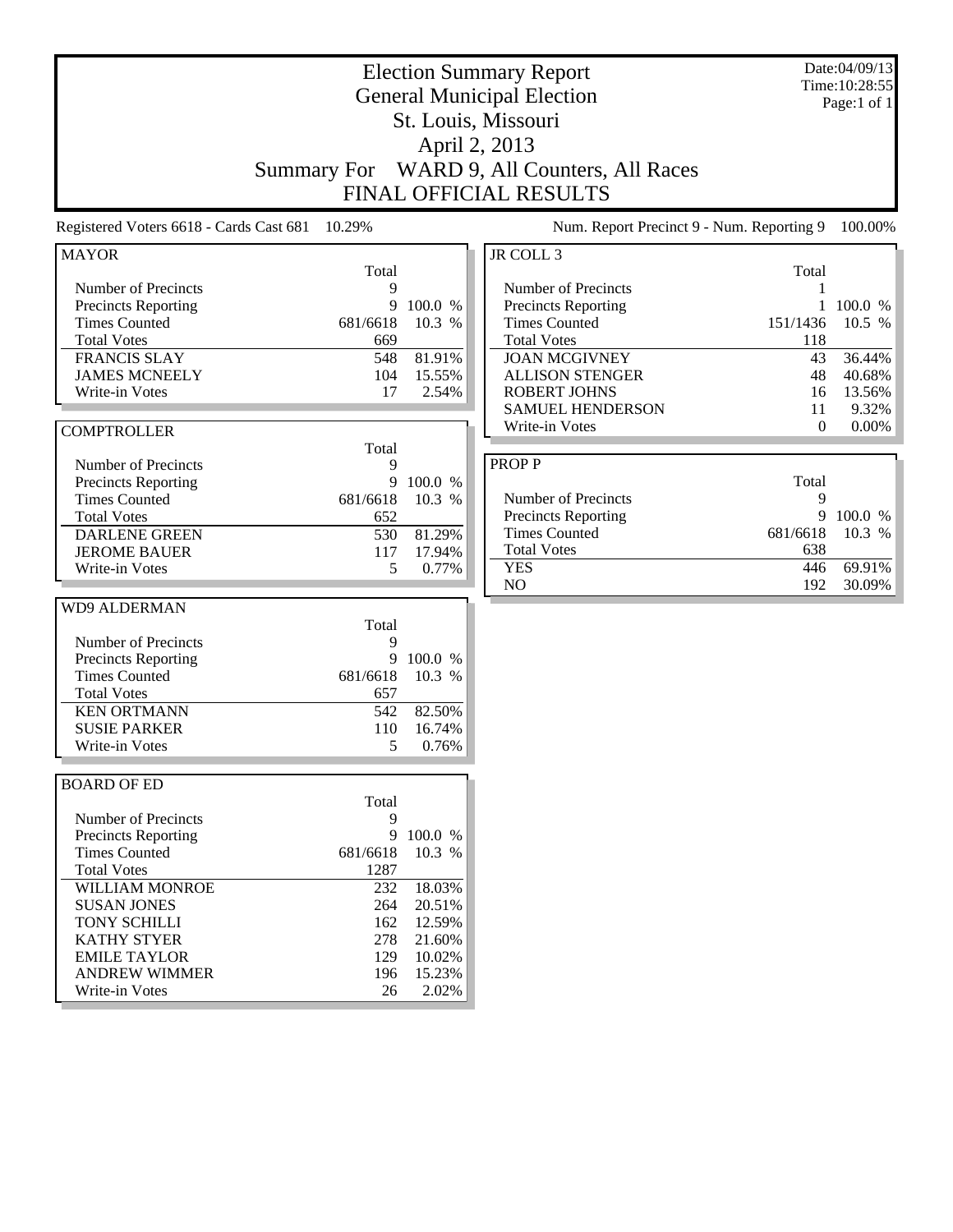|                                                                                                                                                                                                                                                                      | <b>Summary For</b>                                                                   |                                                                                        | <b>Election Summary Report</b><br><b>General Municipal Election</b><br>St. Louis, Missouri<br>April 2, 2013<br>WARD 10, All Counters, All Races<br><b>FINAL OFFICIAL RESULTS</b> |                                                   | Date:04/09/13<br>Time: 10:29:02<br>Page:1 of 1 |
|----------------------------------------------------------------------------------------------------------------------------------------------------------------------------------------------------------------------------------------------------------------------|--------------------------------------------------------------------------------------|----------------------------------------------------------------------------------------|----------------------------------------------------------------------------------------------------------------------------------------------------------------------------------|---------------------------------------------------|------------------------------------------------|
| Registered Voters 6997 - Cards Cast 1004                                                                                                                                                                                                                             | 14.35%                                                                               |                                                                                        | Num. Report Precinct 9 - Num. Reporting 9                                                                                                                                        |                                                   | 100.00%                                        |
| <b>MAYOR</b><br>Number of Precincts<br><b>Precincts Reporting</b><br><b>Times Counted</b><br><b>Total Votes</b><br><b>FRANCIS SLAY</b><br><b>JAMES MCNEELY</b><br>Write-in Votes                                                                                     | Total<br>9<br>9<br>1004/6997<br>985<br>842<br>132<br>11                              | 100.0 %<br>14.3 %<br>85.48%<br>13.40%<br>1.12%                                         | <b>PROPP</b><br>Number of Precincts<br><b>Precincts Reporting</b><br><b>Times Counted</b><br><b>Total Votes</b><br><b>YES</b><br>NO                                              | Total<br>9<br>9<br>1004/6997<br>990<br>658<br>332 | 100.0 %<br>14.3 %<br>66.46%<br>33.54%          |
| <b>COMPTROLLER</b><br>Number of Precincts<br><b>Precincts Reporting</b><br><b>Times Counted</b><br><b>Total Votes</b><br><b>DARLENE GREEN</b><br><b>JEROME BAUER</b><br>Write-in Votes                                                                               | Total<br>9<br>9<br>1004/6997<br>938<br>752<br>182<br>4                               | 100.0 %<br>14.3 %<br>80.17%<br>19.40%<br>0.43%                                         |                                                                                                                                                                                  |                                                   |                                                |
| <b>BOARD OF ED</b><br>Number of Precincts<br><b>Precincts Reporting</b><br><b>Times Counted</b><br><b>Total Votes</b><br>WILLIAM MONROE<br><b>SUSAN JONES</b><br><b>TONY SCHILLI</b><br>KATHY STYER<br><b>EMILE TAYLOR</b><br><b>ANDREW WIMMER</b><br>Write-in Votes | Total<br>9<br>9<br>1004/6997<br>1941<br>317<br>390<br>308<br>421<br>200<br>281<br>24 | 100.0 %<br>14.3 %<br>16.33%<br>20.09%<br>15.87%<br>21.69%<br>10.30%<br>14.48%<br>1.24% |                                                                                                                                                                                  |                                                   |                                                |
| JR COLL 3<br>Number of Precincts<br><b>Precincts Reporting</b><br><b>Times Counted</b><br><b>Total Votes</b><br><b>JOAN MCGIVNEY</b><br><b>ALLISON STENGER</b><br><b>ROBERT JOHNS</b><br><b>SAMUEL HENDERSON</b><br>Write-in Votes                                   | Total<br>4<br>309/2608<br>227<br>76<br>97<br>27<br>25<br>2                           | 4 100.0 %<br>11.8 %<br>33.48%<br>42.73%<br>11.89%<br>11.01%<br>0.88%                   |                                                                                                                                                                                  |                                                   |                                                |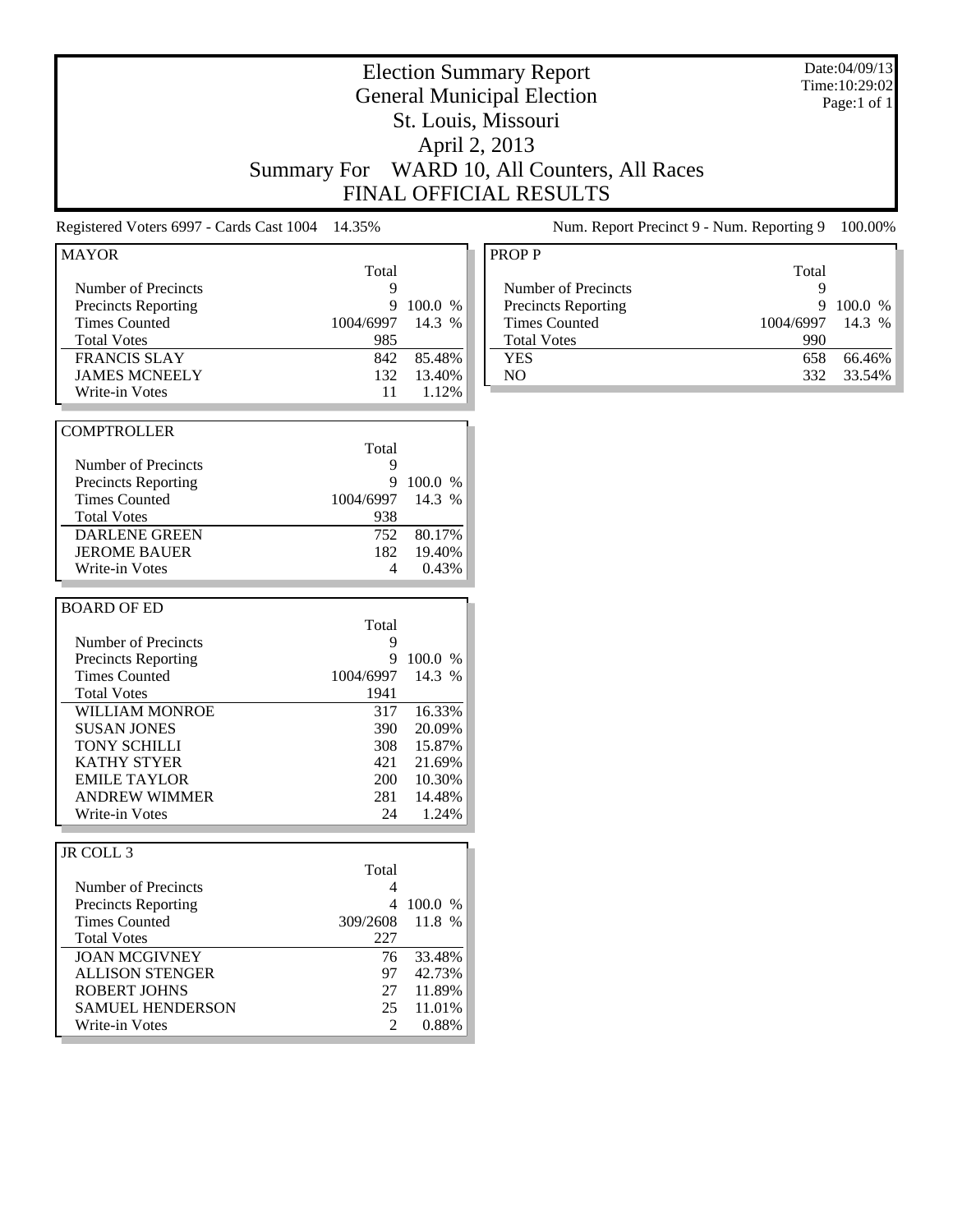| <b>General Municipal Election</b><br>Page:1 of 1<br>St. Louis, Missouri<br>April 2, 2013<br>WARD 11, All Counters, All Races<br><b>Summary For</b><br>FINAL OFFICIAL RESULTS<br>13.38%<br>Registered Voters 6392 - Cards Cast 855<br>Num. Report Precinct 6 - Num. Reporting 6<br>JR COLL 3<br><b>MAYOR</b><br>Total<br>Total<br>Number of Precincts<br>Number of Precincts<br>6<br>6<br>Precincts Reporting<br>100.0 %<br>Precincts Reporting<br>100.0 %<br>6<br>6<br><b>Times Counted</b><br>855/6392<br>13.4 %<br><b>Times Counted</b><br>13.4 %<br>855/6392<br><b>Total Votes</b><br><b>Total Votes</b><br>841<br>646<br><b>FRANCIS SLAY</b><br>83.95%<br><b>JOAN MCGIVNEY</b><br>38.39%<br>706<br>248<br><b>JAMES MCNEELY</b><br>117<br>13.91%<br><b>ALLISON STENGER</b><br>245<br>37.93%<br><b>ROBERT JOHNS</b><br>12.38%<br>Write-in Votes<br>18<br>2.14%<br>80<br><b>SAMUEL HENDERSON</b><br>62<br>9.60%<br>Write-in Votes<br>1.70%<br>11<br><b>COMPTROLLER</b><br>Total<br><b>PROPP</b><br>Number of Precincts<br>6<br>Total<br>Precincts Reporting<br>100.0 %<br>6<br><b>Times Counted</b><br>855/6392<br>Number of Precincts<br>13.4 %<br>6<br>Precincts Reporting<br>6<br>100.0 %<br><b>Total Votes</b><br>798<br><b>Times Counted</b><br>855/6392<br>13.4 %<br>78.07%<br><b>DARLENE GREEN</b><br>623<br><b>Total Votes</b><br>801<br><b>JEROME BAUER</b><br>20.80%<br>166<br>516<br>64.42%<br><b>YES</b><br>9<br>Write-in Votes<br>1.13%<br>NO<br>285<br>35.58%<br><b>WD11 ALDERMAN</b><br>Total<br>Number of Precincts<br>6<br>100.0 %<br>Precincts Reporting<br>6<br><b>Times Counted</b><br>855/6392<br>13.4 %<br>797<br><b>Total Votes</b><br>TOM VILLA<br>761<br>95.48%<br>36<br>4.52%<br>Write-in Votes<br><b>BOARD OF ED</b><br>Total<br>Number of Precincts<br>6<br><b>Precincts Reporting</b><br>6 100.0 %<br><b>Times Counted</b><br>855/6392<br>13.4 %<br><b>Total Votes</b><br>1670<br>18.68%<br>WILLIAM MONROE<br>312<br>312<br>18.68%<br><b>SUSAN JONES</b><br><b>TONY SCHILLI</b><br>245<br>14.67%<br><b>KATHY STYER</b><br>348<br>20.84%<br><b>EMILE TAYLOR</b><br>9.88%<br>165<br><b>ANDREW WIMMER</b><br>241<br>14.43%<br>Write-in Votes<br>47<br>2.81% |  | <b>Election Summary Report</b> | Date:04/09/13<br>Time: 10:29:01 |
|----------------------------------------------------------------------------------------------------------------------------------------------------------------------------------------------------------------------------------------------------------------------------------------------------------------------------------------------------------------------------------------------------------------------------------------------------------------------------------------------------------------------------------------------------------------------------------------------------------------------------------------------------------------------------------------------------------------------------------------------------------------------------------------------------------------------------------------------------------------------------------------------------------------------------------------------------------------------------------------------------------------------------------------------------------------------------------------------------------------------------------------------------------------------------------------------------------------------------------------------------------------------------------------------------------------------------------------------------------------------------------------------------------------------------------------------------------------------------------------------------------------------------------------------------------------------------------------------------------------------------------------------------------------------------------------------------------------------------------------------------------------------------------------------------------------------------------------------------------------------------------------------------------------------------------------------------------------------------------------------------------------------------------------------------------------------------------------------------------------------------------------------------------------------------------------|--|--------------------------------|---------------------------------|
|                                                                                                                                                                                                                                                                                                                                                                                                                                                                                                                                                                                                                                                                                                                                                                                                                                                                                                                                                                                                                                                                                                                                                                                                                                                                                                                                                                                                                                                                                                                                                                                                                                                                                                                                                                                                                                                                                                                                                                                                                                                                                                                                                                                        |  |                                |                                 |
|                                                                                                                                                                                                                                                                                                                                                                                                                                                                                                                                                                                                                                                                                                                                                                                                                                                                                                                                                                                                                                                                                                                                                                                                                                                                                                                                                                                                                                                                                                                                                                                                                                                                                                                                                                                                                                                                                                                                                                                                                                                                                                                                                                                        |  |                                |                                 |
|                                                                                                                                                                                                                                                                                                                                                                                                                                                                                                                                                                                                                                                                                                                                                                                                                                                                                                                                                                                                                                                                                                                                                                                                                                                                                                                                                                                                                                                                                                                                                                                                                                                                                                                                                                                                                                                                                                                                                                                                                                                                                                                                                                                        |  |                                |                                 |
|                                                                                                                                                                                                                                                                                                                                                                                                                                                                                                                                                                                                                                                                                                                                                                                                                                                                                                                                                                                                                                                                                                                                                                                                                                                                                                                                                                                                                                                                                                                                                                                                                                                                                                                                                                                                                                                                                                                                                                                                                                                                                                                                                                                        |  |                                |                                 |
|                                                                                                                                                                                                                                                                                                                                                                                                                                                                                                                                                                                                                                                                                                                                                                                                                                                                                                                                                                                                                                                                                                                                                                                                                                                                                                                                                                                                                                                                                                                                                                                                                                                                                                                                                                                                                                                                                                                                                                                                                                                                                                                                                                                        |  |                                |                                 |
|                                                                                                                                                                                                                                                                                                                                                                                                                                                                                                                                                                                                                                                                                                                                                                                                                                                                                                                                                                                                                                                                                                                                                                                                                                                                                                                                                                                                                                                                                                                                                                                                                                                                                                                                                                                                                                                                                                                                                                                                                                                                                                                                                                                        |  |                                |                                 |
|                                                                                                                                                                                                                                                                                                                                                                                                                                                                                                                                                                                                                                                                                                                                                                                                                                                                                                                                                                                                                                                                                                                                                                                                                                                                                                                                                                                                                                                                                                                                                                                                                                                                                                                                                                                                                                                                                                                                                                                                                                                                                                                                                                                        |  |                                | 100.00%                         |
|                                                                                                                                                                                                                                                                                                                                                                                                                                                                                                                                                                                                                                                                                                                                                                                                                                                                                                                                                                                                                                                                                                                                                                                                                                                                                                                                                                                                                                                                                                                                                                                                                                                                                                                                                                                                                                                                                                                                                                                                                                                                                                                                                                                        |  |                                |                                 |
|                                                                                                                                                                                                                                                                                                                                                                                                                                                                                                                                                                                                                                                                                                                                                                                                                                                                                                                                                                                                                                                                                                                                                                                                                                                                                                                                                                                                                                                                                                                                                                                                                                                                                                                                                                                                                                                                                                                                                                                                                                                                                                                                                                                        |  |                                |                                 |
|                                                                                                                                                                                                                                                                                                                                                                                                                                                                                                                                                                                                                                                                                                                                                                                                                                                                                                                                                                                                                                                                                                                                                                                                                                                                                                                                                                                                                                                                                                                                                                                                                                                                                                                                                                                                                                                                                                                                                                                                                                                                                                                                                                                        |  |                                |                                 |
|                                                                                                                                                                                                                                                                                                                                                                                                                                                                                                                                                                                                                                                                                                                                                                                                                                                                                                                                                                                                                                                                                                                                                                                                                                                                                                                                                                                                                                                                                                                                                                                                                                                                                                                                                                                                                                                                                                                                                                                                                                                                                                                                                                                        |  |                                |                                 |
|                                                                                                                                                                                                                                                                                                                                                                                                                                                                                                                                                                                                                                                                                                                                                                                                                                                                                                                                                                                                                                                                                                                                                                                                                                                                                                                                                                                                                                                                                                                                                                                                                                                                                                                                                                                                                                                                                                                                                                                                                                                                                                                                                                                        |  |                                |                                 |
|                                                                                                                                                                                                                                                                                                                                                                                                                                                                                                                                                                                                                                                                                                                                                                                                                                                                                                                                                                                                                                                                                                                                                                                                                                                                                                                                                                                                                                                                                                                                                                                                                                                                                                                                                                                                                                                                                                                                                                                                                                                                                                                                                                                        |  |                                |                                 |
|                                                                                                                                                                                                                                                                                                                                                                                                                                                                                                                                                                                                                                                                                                                                                                                                                                                                                                                                                                                                                                                                                                                                                                                                                                                                                                                                                                                                                                                                                                                                                                                                                                                                                                                                                                                                                                                                                                                                                                                                                                                                                                                                                                                        |  |                                |                                 |
|                                                                                                                                                                                                                                                                                                                                                                                                                                                                                                                                                                                                                                                                                                                                                                                                                                                                                                                                                                                                                                                                                                                                                                                                                                                                                                                                                                                                                                                                                                                                                                                                                                                                                                                                                                                                                                                                                                                                                                                                                                                                                                                                                                                        |  |                                |                                 |
|                                                                                                                                                                                                                                                                                                                                                                                                                                                                                                                                                                                                                                                                                                                                                                                                                                                                                                                                                                                                                                                                                                                                                                                                                                                                                                                                                                                                                                                                                                                                                                                                                                                                                                                                                                                                                                                                                                                                                                                                                                                                                                                                                                                        |  |                                |                                 |
|                                                                                                                                                                                                                                                                                                                                                                                                                                                                                                                                                                                                                                                                                                                                                                                                                                                                                                                                                                                                                                                                                                                                                                                                                                                                                                                                                                                                                                                                                                                                                                                                                                                                                                                                                                                                                                                                                                                                                                                                                                                                                                                                                                                        |  |                                |                                 |
|                                                                                                                                                                                                                                                                                                                                                                                                                                                                                                                                                                                                                                                                                                                                                                                                                                                                                                                                                                                                                                                                                                                                                                                                                                                                                                                                                                                                                                                                                                                                                                                                                                                                                                                                                                                                                                                                                                                                                                                                                                                                                                                                                                                        |  |                                |                                 |
|                                                                                                                                                                                                                                                                                                                                                                                                                                                                                                                                                                                                                                                                                                                                                                                                                                                                                                                                                                                                                                                                                                                                                                                                                                                                                                                                                                                                                                                                                                                                                                                                                                                                                                                                                                                                                                                                                                                                                                                                                                                                                                                                                                                        |  |                                |                                 |
|                                                                                                                                                                                                                                                                                                                                                                                                                                                                                                                                                                                                                                                                                                                                                                                                                                                                                                                                                                                                                                                                                                                                                                                                                                                                                                                                                                                                                                                                                                                                                                                                                                                                                                                                                                                                                                                                                                                                                                                                                                                                                                                                                                                        |  |                                |                                 |
|                                                                                                                                                                                                                                                                                                                                                                                                                                                                                                                                                                                                                                                                                                                                                                                                                                                                                                                                                                                                                                                                                                                                                                                                                                                                                                                                                                                                                                                                                                                                                                                                                                                                                                                                                                                                                                                                                                                                                                                                                                                                                                                                                                                        |  |                                |                                 |
|                                                                                                                                                                                                                                                                                                                                                                                                                                                                                                                                                                                                                                                                                                                                                                                                                                                                                                                                                                                                                                                                                                                                                                                                                                                                                                                                                                                                                                                                                                                                                                                                                                                                                                                                                                                                                                                                                                                                                                                                                                                                                                                                                                                        |  |                                |                                 |
|                                                                                                                                                                                                                                                                                                                                                                                                                                                                                                                                                                                                                                                                                                                                                                                                                                                                                                                                                                                                                                                                                                                                                                                                                                                                                                                                                                                                                                                                                                                                                                                                                                                                                                                                                                                                                                                                                                                                                                                                                                                                                                                                                                                        |  |                                |                                 |
|                                                                                                                                                                                                                                                                                                                                                                                                                                                                                                                                                                                                                                                                                                                                                                                                                                                                                                                                                                                                                                                                                                                                                                                                                                                                                                                                                                                                                                                                                                                                                                                                                                                                                                                                                                                                                                                                                                                                                                                                                                                                                                                                                                                        |  |                                |                                 |
|                                                                                                                                                                                                                                                                                                                                                                                                                                                                                                                                                                                                                                                                                                                                                                                                                                                                                                                                                                                                                                                                                                                                                                                                                                                                                                                                                                                                                                                                                                                                                                                                                                                                                                                                                                                                                                                                                                                                                                                                                                                                                                                                                                                        |  |                                |                                 |
|                                                                                                                                                                                                                                                                                                                                                                                                                                                                                                                                                                                                                                                                                                                                                                                                                                                                                                                                                                                                                                                                                                                                                                                                                                                                                                                                                                                                                                                                                                                                                                                                                                                                                                                                                                                                                                                                                                                                                                                                                                                                                                                                                                                        |  |                                |                                 |
|                                                                                                                                                                                                                                                                                                                                                                                                                                                                                                                                                                                                                                                                                                                                                                                                                                                                                                                                                                                                                                                                                                                                                                                                                                                                                                                                                                                                                                                                                                                                                                                                                                                                                                                                                                                                                                                                                                                                                                                                                                                                                                                                                                                        |  |                                |                                 |
|                                                                                                                                                                                                                                                                                                                                                                                                                                                                                                                                                                                                                                                                                                                                                                                                                                                                                                                                                                                                                                                                                                                                                                                                                                                                                                                                                                                                                                                                                                                                                                                                                                                                                                                                                                                                                                                                                                                                                                                                                                                                                                                                                                                        |  |                                |                                 |
|                                                                                                                                                                                                                                                                                                                                                                                                                                                                                                                                                                                                                                                                                                                                                                                                                                                                                                                                                                                                                                                                                                                                                                                                                                                                                                                                                                                                                                                                                                                                                                                                                                                                                                                                                                                                                                                                                                                                                                                                                                                                                                                                                                                        |  |                                |                                 |
|                                                                                                                                                                                                                                                                                                                                                                                                                                                                                                                                                                                                                                                                                                                                                                                                                                                                                                                                                                                                                                                                                                                                                                                                                                                                                                                                                                                                                                                                                                                                                                                                                                                                                                                                                                                                                                                                                                                                                                                                                                                                                                                                                                                        |  |                                |                                 |
|                                                                                                                                                                                                                                                                                                                                                                                                                                                                                                                                                                                                                                                                                                                                                                                                                                                                                                                                                                                                                                                                                                                                                                                                                                                                                                                                                                                                                                                                                                                                                                                                                                                                                                                                                                                                                                                                                                                                                                                                                                                                                                                                                                                        |  |                                |                                 |
|                                                                                                                                                                                                                                                                                                                                                                                                                                                                                                                                                                                                                                                                                                                                                                                                                                                                                                                                                                                                                                                                                                                                                                                                                                                                                                                                                                                                                                                                                                                                                                                                                                                                                                                                                                                                                                                                                                                                                                                                                                                                                                                                                                                        |  |                                |                                 |
|                                                                                                                                                                                                                                                                                                                                                                                                                                                                                                                                                                                                                                                                                                                                                                                                                                                                                                                                                                                                                                                                                                                                                                                                                                                                                                                                                                                                                                                                                                                                                                                                                                                                                                                                                                                                                                                                                                                                                                                                                                                                                                                                                                                        |  |                                |                                 |
|                                                                                                                                                                                                                                                                                                                                                                                                                                                                                                                                                                                                                                                                                                                                                                                                                                                                                                                                                                                                                                                                                                                                                                                                                                                                                                                                                                                                                                                                                                                                                                                                                                                                                                                                                                                                                                                                                                                                                                                                                                                                                                                                                                                        |  |                                |                                 |
|                                                                                                                                                                                                                                                                                                                                                                                                                                                                                                                                                                                                                                                                                                                                                                                                                                                                                                                                                                                                                                                                                                                                                                                                                                                                                                                                                                                                                                                                                                                                                                                                                                                                                                                                                                                                                                                                                                                                                                                                                                                                                                                                                                                        |  |                                |                                 |
|                                                                                                                                                                                                                                                                                                                                                                                                                                                                                                                                                                                                                                                                                                                                                                                                                                                                                                                                                                                                                                                                                                                                                                                                                                                                                                                                                                                                                                                                                                                                                                                                                                                                                                                                                                                                                                                                                                                                                                                                                                                                                                                                                                                        |  |                                |                                 |
|                                                                                                                                                                                                                                                                                                                                                                                                                                                                                                                                                                                                                                                                                                                                                                                                                                                                                                                                                                                                                                                                                                                                                                                                                                                                                                                                                                                                                                                                                                                                                                                                                                                                                                                                                                                                                                                                                                                                                                                                                                                                                                                                                                                        |  |                                |                                 |
|                                                                                                                                                                                                                                                                                                                                                                                                                                                                                                                                                                                                                                                                                                                                                                                                                                                                                                                                                                                                                                                                                                                                                                                                                                                                                                                                                                                                                                                                                                                                                                                                                                                                                                                                                                                                                                                                                                                                                                                                                                                                                                                                                                                        |  |                                |                                 |
|                                                                                                                                                                                                                                                                                                                                                                                                                                                                                                                                                                                                                                                                                                                                                                                                                                                                                                                                                                                                                                                                                                                                                                                                                                                                                                                                                                                                                                                                                                                                                                                                                                                                                                                                                                                                                                                                                                                                                                                                                                                                                                                                                                                        |  |                                |                                 |
|                                                                                                                                                                                                                                                                                                                                                                                                                                                                                                                                                                                                                                                                                                                                                                                                                                                                                                                                                                                                                                                                                                                                                                                                                                                                                                                                                                                                                                                                                                                                                                                                                                                                                                                                                                                                                                                                                                                                                                                                                                                                                                                                                                                        |  |                                |                                 |
|                                                                                                                                                                                                                                                                                                                                                                                                                                                                                                                                                                                                                                                                                                                                                                                                                                                                                                                                                                                                                                                                                                                                                                                                                                                                                                                                                                                                                                                                                                                                                                                                                                                                                                                                                                                                                                                                                                                                                                                                                                                                                                                                                                                        |  |                                |                                 |
|                                                                                                                                                                                                                                                                                                                                                                                                                                                                                                                                                                                                                                                                                                                                                                                                                                                                                                                                                                                                                                                                                                                                                                                                                                                                                                                                                                                                                                                                                                                                                                                                                                                                                                                                                                                                                                                                                                                                                                                                                                                                                                                                                                                        |  |                                |                                 |
|                                                                                                                                                                                                                                                                                                                                                                                                                                                                                                                                                                                                                                                                                                                                                                                                                                                                                                                                                                                                                                                                                                                                                                                                                                                                                                                                                                                                                                                                                                                                                                                                                                                                                                                                                                                                                                                                                                                                                                                                                                                                                                                                                                                        |  |                                |                                 |
|                                                                                                                                                                                                                                                                                                                                                                                                                                                                                                                                                                                                                                                                                                                                                                                                                                                                                                                                                                                                                                                                                                                                                                                                                                                                                                                                                                                                                                                                                                                                                                                                                                                                                                                                                                                                                                                                                                                                                                                                                                                                                                                                                                                        |  |                                |                                 |
|                                                                                                                                                                                                                                                                                                                                                                                                                                                                                                                                                                                                                                                                                                                                                                                                                                                                                                                                                                                                                                                                                                                                                                                                                                                                                                                                                                                                                                                                                                                                                                                                                                                                                                                                                                                                                                                                                                                                                                                                                                                                                                                                                                                        |  |                                |                                 |
|                                                                                                                                                                                                                                                                                                                                                                                                                                                                                                                                                                                                                                                                                                                                                                                                                                                                                                                                                                                                                                                                                                                                                                                                                                                                                                                                                                                                                                                                                                                                                                                                                                                                                                                                                                                                                                                                                                                                                                                                                                                                                                                                                                                        |  |                                |                                 |
|                                                                                                                                                                                                                                                                                                                                                                                                                                                                                                                                                                                                                                                                                                                                                                                                                                                                                                                                                                                                                                                                                                                                                                                                                                                                                                                                                                                                                                                                                                                                                                                                                                                                                                                                                                                                                                                                                                                                                                                                                                                                                                                                                                                        |  |                                |                                 |
|                                                                                                                                                                                                                                                                                                                                                                                                                                                                                                                                                                                                                                                                                                                                                                                                                                                                                                                                                                                                                                                                                                                                                                                                                                                                                                                                                                                                                                                                                                                                                                                                                                                                                                                                                                                                                                                                                                                                                                                                                                                                                                                                                                                        |  |                                |                                 |
|                                                                                                                                                                                                                                                                                                                                                                                                                                                                                                                                                                                                                                                                                                                                                                                                                                                                                                                                                                                                                                                                                                                                                                                                                                                                                                                                                                                                                                                                                                                                                                                                                                                                                                                                                                                                                                                                                                                                                                                                                                                                                                                                                                                        |  |                                |                                 |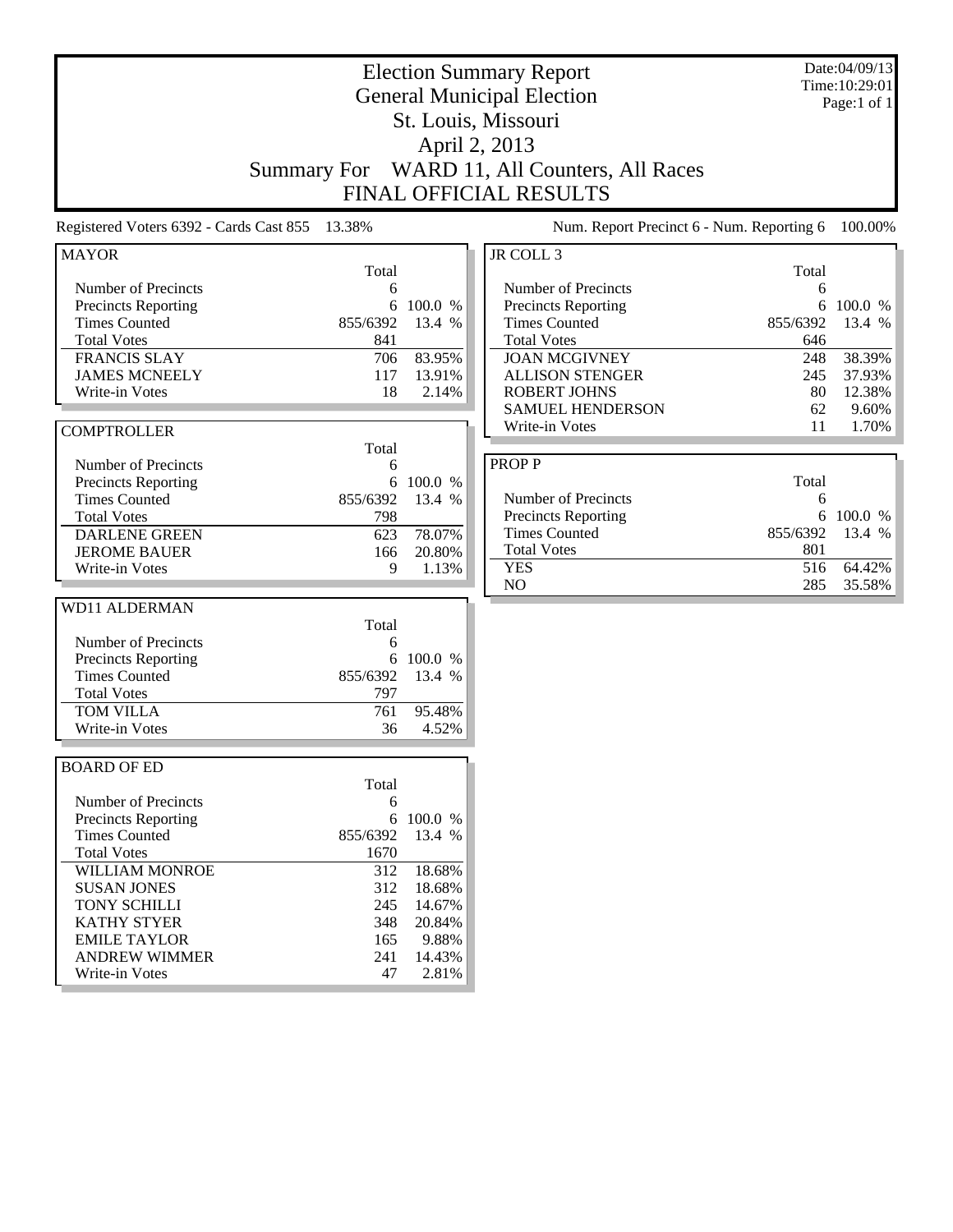|                                                                                                                                                                                                                                                                      | <b>Summary For</b>                                                                   |                                                                                       | <b>Election Summary Report</b><br><b>General Municipal Election</b><br>St. Louis, Missouri<br>April 2, 2013<br>WARD 12, All Counters, All Races<br><b>FINAL OFFICIAL RESULTS</b>               | Date:04/09/13<br>Time: 10:29:09<br>Page:1 of 1 |
|----------------------------------------------------------------------------------------------------------------------------------------------------------------------------------------------------------------------------------------------------------------------|--------------------------------------------------------------------------------------|---------------------------------------------------------------------------------------|------------------------------------------------------------------------------------------------------------------------------------------------------------------------------------------------|------------------------------------------------|
| Registered Voters 7809 - Cards Cast 1570                                                                                                                                                                                                                             | 20.11%                                                                               |                                                                                       | Num. Report Precinct 8 - Num. Reporting 8                                                                                                                                                      | 100.00%                                        |
| <b>MAYOR</b><br>Number of Precincts<br><b>Precincts Reporting</b><br><b>Times Counted</b><br><b>Total Votes</b><br><b>FRANCIS SLAY</b><br><b>JAMES MCNEELY</b><br>Write-in Votes                                                                                     | Total<br>8<br>8<br>1570/7809<br>1539<br>1353<br>173<br>13                            | 100.0 %<br>20.1 %<br>87.91%<br>11.24%<br>0.84%                                        | <b>PROPP</b><br>Total<br>Number of Precincts<br>8<br>8<br>Precincts Reporting<br><b>Times Counted</b><br>1570/7809<br><b>Total Votes</b><br>1547<br>949<br><b>YES</b><br>N <sub>O</sub><br>598 | 100.0 %<br>20.1 %<br>61.34%<br>38.66%          |
| <b>COMPTROLLER</b><br>Number of Precincts<br><b>Precincts Reporting</b><br><b>Times Counted</b><br><b>Total Votes</b><br><b>DARLENE GREEN</b><br><b>JEROME BAUER</b><br>Write-in Votes                                                                               | Total<br>8<br>8<br>1570/7809<br>1451<br>1141<br>303<br>7                             | 100.0 %<br>20.1 %<br>78.64%<br>20.88%<br>0.48%                                        |                                                                                                                                                                                                |                                                |
| <b>BOARD OF ED</b><br>Number of Precincts<br><b>Precincts Reporting</b><br><b>Times Counted</b><br><b>Total Votes</b><br>WILLIAM MONROE<br><b>SUSAN JONES</b><br>TONY SCHILLI<br><b>KATHY STYER</b><br><b>EMILE TAYLOR</b><br><b>ANDREW WIMMER</b><br>Write-in Votes | Total<br>8<br>8<br>1570/7809<br>2957<br>494<br>567<br>507<br>656<br>288<br>416<br>29 | 100.0 %<br>20.1 %<br>16.71%<br>19.17%<br>17.15%<br>22.18%<br>9.74%<br>14.07%<br>0.98% |                                                                                                                                                                                                |                                                |
| JR COLL 3<br>Number of Precincts<br><b>Precincts Reporting</b><br><b>Times Counted</b><br><b>Total Votes</b><br><b>JOAN MCGIVNEY</b><br><b>ALLISON STENGER</b><br><b>ROBERT JOHNS</b><br><b>SAMUEL HENDERSON</b><br>Write-in Votes                                   | Total<br>8<br>8<br>1570/7809<br>1224<br>529<br>495<br>120<br>71<br>9                 | 100.0 %<br>20.1 %<br>43.22%<br>40.44%<br>9.80%<br>5.80%<br>0.74%                      |                                                                                                                                                                                                |                                                |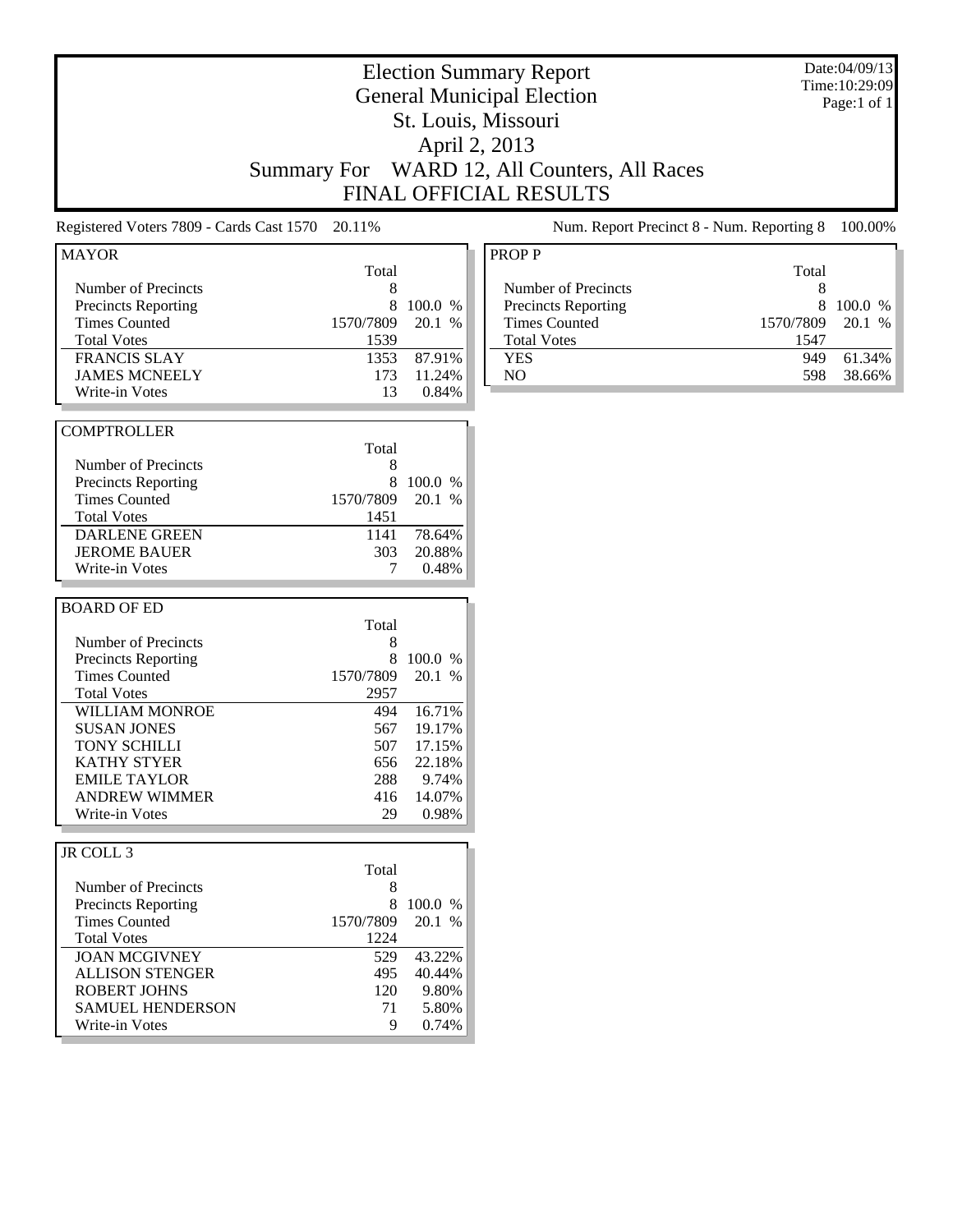| <b>Election Summary Report</b><br><b>General Municipal Election</b>           |            |                  |                                           |            | Date:04/09/13<br>Time: 10:29:08 |
|-------------------------------------------------------------------------------|------------|------------------|-------------------------------------------|------------|---------------------------------|
|                                                                               |            |                  |                                           |            | Page:1 of 1                     |
|                                                                               |            |                  | St. Louis, Missouri                       |            |                                 |
|                                                                               |            |                  |                                           |            |                                 |
|                                                                               |            |                  |                                           |            |                                 |
| Summary For WARD 13, All Counters, All Races<br><b>FINAL OFFICIAL RESULTS</b> |            |                  |                                           |            |                                 |
|                                                                               |            |                  |                                           |            |                                 |
| Registered Voters 6751 - Cards Cast 1090 16.15%                               |            |                  | Num. Report Precinct 6 - Num. Reporting 6 |            | 100.00%                         |
| <b>MAYOR</b>                                                                  |            |                  | JR COLL 3                                 |            |                                 |
| Number of Precincts                                                           | Total<br>6 |                  | Number of Precincts                       | Total<br>5 |                                 |
| <b>Precincts Reporting</b>                                                    | 6          | 100.0 %          | <b>Precincts Reporting</b>                |            | 5 100.0 %                       |
| <b>Times Counted</b>                                                          | 1090/6751  | 16.1 %           | <b>Times Counted</b>                      | 1086/6679  | 16.3 %                          |
| <b>Total Votes</b>                                                            | 1066       |                  | <b>Total Votes</b>                        | 833        |                                 |
| <b>FRANCIS SLAY</b>                                                           | 889        | 83.40%           | <b>JOAN MCGIVNEY</b>                      | 321        | 38.54%                          |
| <b>JAMES MCNEELY</b>                                                          | 162        | 15.20%           | <b>ALLISON STENGER</b>                    | 367        | 44.06%                          |
| Write-in Votes                                                                | 15         | 1.41%            | <b>ROBERT JOHNS</b>                       | 71         | 8.52%                           |
|                                                                               |            |                  | <b>SAMUEL HENDERSON</b>                   | 68         | 8.16%                           |
| <b>COMPTROLLER</b>                                                            |            |                  | Write-in Votes                            | 6          | 0.72%                           |
|                                                                               | Total      |                  |                                           |            |                                 |
| Number of Precincts                                                           | 6          |                  | <b>PROPP</b>                              |            |                                 |
| <b>Precincts Reporting</b>                                                    | 6          | 100.0 %          |                                           | Total      |                                 |
| <b>Times Counted</b>                                                          | 1090/6751  | 16.1 %           | Number of Precincts                       | 6          |                                 |
| <b>Total Votes</b>                                                            | 1000       |                  | Precincts Reporting                       | 6          | 100.0 %                         |
| <b>DARLENE GREEN</b>                                                          | 777        | 77.70%           | <b>Times Counted</b>                      | 1090/6751  | 16.1 %                          |
| <b>JEROME BAUER</b>                                                           | 219        | 21.90%           | <b>Total Votes</b>                        | 1056       |                                 |
| Write-in Votes                                                                | 4          | 0.40%            | <b>YES</b>                                | 661        | 62.59%                          |
|                                                                               |            |                  | N <sub>O</sub>                            | 395        | 37.41%                          |
| <b>WD13 ALDERMAN</b>                                                          |            |                  |                                           |            |                                 |
|                                                                               | Total      |                  |                                           |            |                                 |
| Number of Precincts                                                           | 6<br>6     | 100.0 %          |                                           |            |                                 |
| <b>Precincts Reporting</b><br><b>Times Counted</b>                            | 1090/6751  | 16.1 %           |                                           |            |                                 |
| <b>Total Votes</b>                                                            | 1000       |                  |                                           |            |                                 |
| <b>FRED WESSELS</b>                                                           | 967        | 96.70%           |                                           |            |                                 |
| Write-in Votes                                                                | 33         | 3.30%            |                                           |            |                                 |
|                                                                               |            |                  |                                           |            |                                 |
| <b>BOARD OF ED</b>                                                            |            |                  |                                           |            |                                 |
|                                                                               | Total      |                  |                                           |            |                                 |
| Number of Precincts                                                           | 6          |                  |                                           |            |                                 |
| <b>Precincts Reporting</b>                                                    |            | 6 100.0 %        |                                           |            |                                 |
| <b>Times Counted</b>                                                          | 1090/6751  | 16.1 %           |                                           |            |                                 |
| <b>Total Votes</b>                                                            | 2162       |                  |                                           |            |                                 |
| <b>WILLIAM MONROE</b>                                                         | 380        | 17.58%           |                                           |            |                                 |
| <b>SUSAN JONES</b><br>TONY SCHILLI                                            | 418<br>331 | 19.33%<br>15.31% |                                           |            |                                 |
| <b>KATHY STYER</b>                                                            | 458        | 21.18%           |                                           |            |                                 |
| <b>EMILE TAYLOR</b>                                                           | 228        | 10.55%           |                                           |            |                                 |
| <b>ANDREW WIMMER</b>                                                          | 315        | 14.57%           |                                           |            |                                 |
| Write-in Votes                                                                | 32         | 1.48%            |                                           |            |                                 |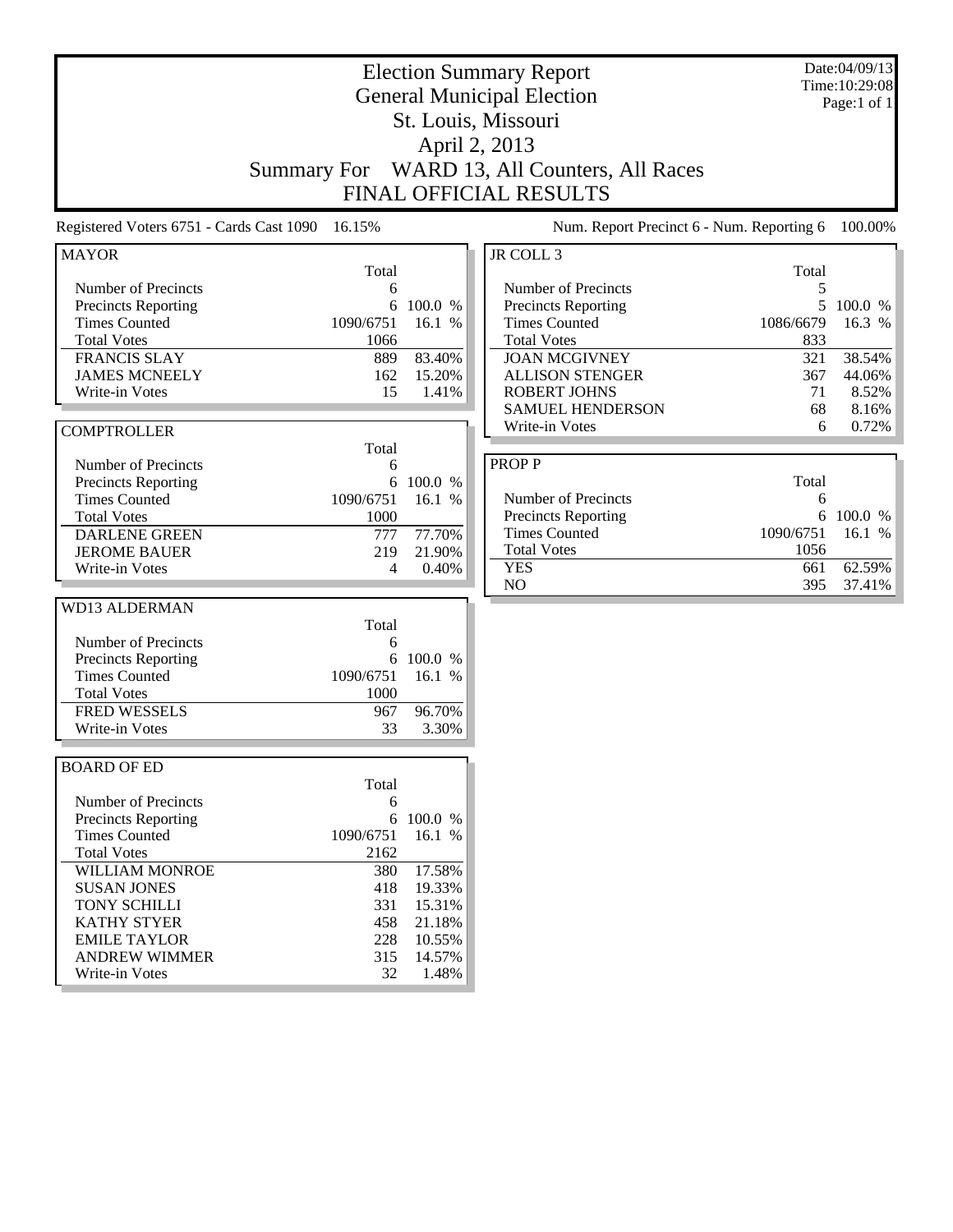|                                                                                                                                                                                                                                                                      | <b>Summary For</b> |                                                                                     | St. Louis, Missouri<br>April 2, 2013                                                  | <b>Election Summary Report</b><br><b>General Municipal Election</b><br>WARD 14, All Counters, All Races<br><b>FINAL OFFICIAL RESULTS</b> |                                           |                                                  | Date:04/09/13<br>Time: 10:29:18<br>Page:1 of 1 |
|----------------------------------------------------------------------------------------------------------------------------------------------------------------------------------------------------------------------------------------------------------------------|--------------------|-------------------------------------------------------------------------------------|---------------------------------------------------------------------------------------|------------------------------------------------------------------------------------------------------------------------------------------|-------------------------------------------|--------------------------------------------------|------------------------------------------------|
| Registered Voters 6266 - Cards Cast 867                                                                                                                                                                                                                              |                    | 13.84%                                                                              |                                                                                       |                                                                                                                                          | Num. Report Precinct 9 - Num. Reporting 9 |                                                  | 100.00%                                        |
| <b>MAYOR</b><br>Number of Precincts<br><b>Precincts Reporting</b><br><b>Times Counted</b><br><b>Total Votes</b><br><b>FRANCIS SLAY</b><br><b>JAMES MCNEELY</b><br>Write-in Votes                                                                                     |                    | Total<br>9<br>9<br>867/6266<br>849<br>719<br>113<br>17                              | 100.0 %<br>13.8 %<br>84.69%<br>13.31%<br>2.00%                                        | <b>PROPP</b><br>Number of Precincts<br>Precincts Reporting<br><b>Times Counted</b><br><b>Total Votes</b><br><b>YES</b><br>N <sub>O</sub> |                                           | Total<br>9<br>9<br>867/6266<br>815<br>540<br>275 | 100.0 %<br>13.8 %<br>66.26%<br>33.74%          |
| <b>COMPTROLLER</b><br>Number of Precincts<br><b>Precincts Reporting</b><br><b>Times Counted</b><br><b>Total Votes</b><br><b>DARLENE GREEN</b><br><b>JEROME BAUER</b><br>Write-in Votes                                                                               |                    | Total<br>9<br>9<br>867/6266<br>810<br>618<br>183<br>9                               | 100.0 %<br>13.8 %<br>76.30%<br>22.59%<br>1.11%                                        |                                                                                                                                          |                                           |                                                  |                                                |
| <b>BOARD OF ED</b><br>Number of Precincts<br><b>Precincts Reporting</b><br><b>Times Counted</b><br><b>Total Votes</b><br>WILLIAM MONROE<br><b>SUSAN JONES</b><br>TONY SCHILLI<br><b>KATHY STYER</b><br><b>EMILE TAYLOR</b><br><b>ANDREW WIMMER</b><br>Write-in Votes |                    | Total<br>9<br>9<br>867/6266<br>1669<br>298<br>349<br>263<br>343<br>158<br>232<br>26 | 100.0 %<br>13.8 %<br>17.86%<br>20.91%<br>15.76%<br>20.55%<br>9.47%<br>13.90%<br>1.56% |                                                                                                                                          |                                           |                                                  |                                                |
| JR COLL 3<br>Number of Precincts<br><b>Precincts Reporting</b><br><b>Times Counted</b><br><b>Total Votes</b><br><b>JOAN MCGIVNEY</b><br><b>ALLISON STENGER</b><br><b>ROBERT JOHNS</b><br><b>SAMUEL HENDERSON</b><br>Write-in Votes                                   |                    | Total<br>7<br>674/4579<br>500<br>197<br>203<br>57<br>37<br>6                        | 7 100.0 %<br>14.7 %<br>39.40%<br>40.60%<br>11.40%<br>7.40%<br>1.20%                   |                                                                                                                                          |                                           |                                                  |                                                |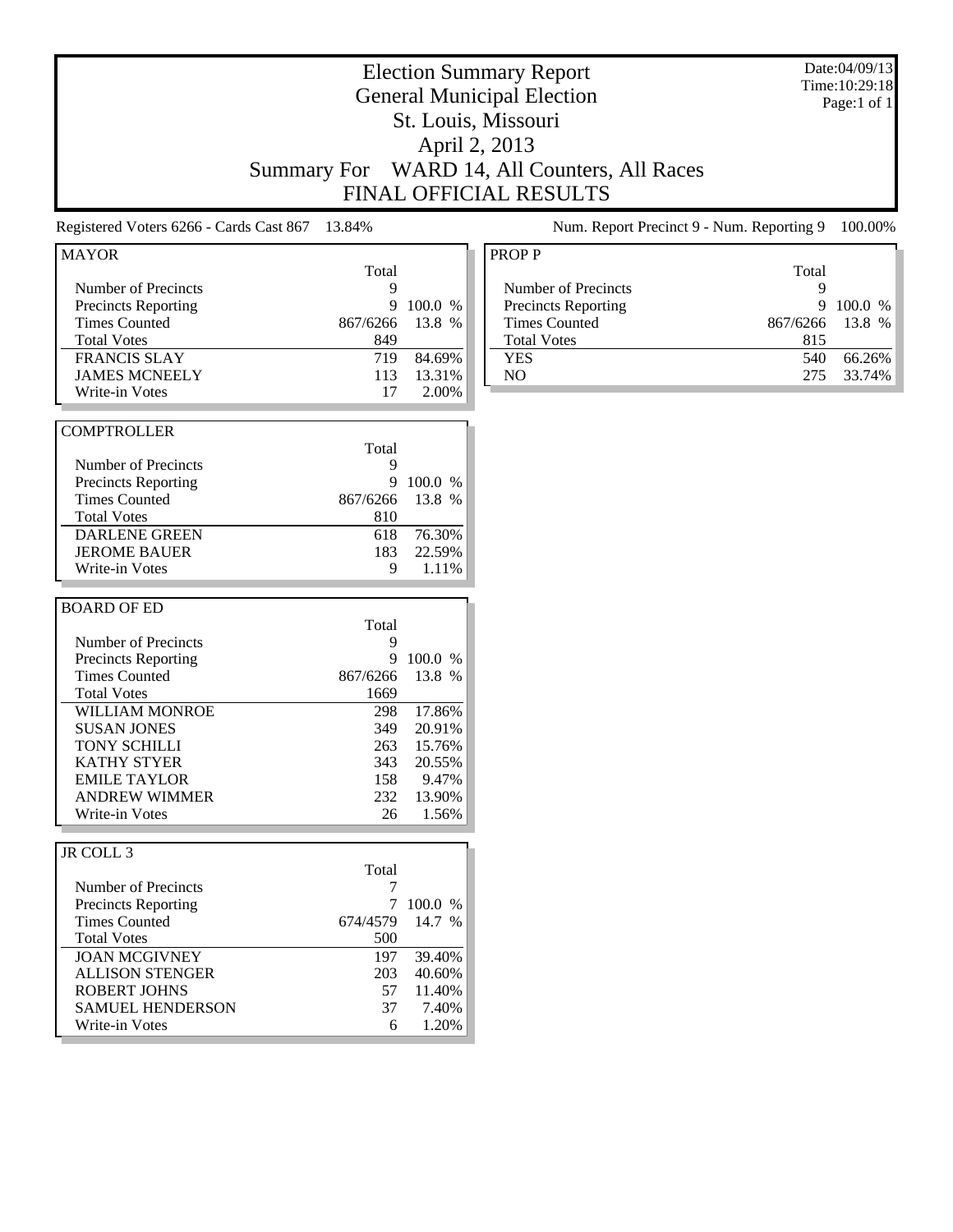Date:04/09/13 Time:10:29:17 Page:1 of 1

## Election Summary Report General Municipal Election St. Louis, Missouri April 2, 2013 Summary For WARD 15, All Counters, All Races FINAL OFFICIAL RESULTS

| <b>MAYOR</b>               |                   |         |
|----------------------------|-------------------|---------|
|                            | Total             |         |
| Number of Precincts        | 7                 |         |
| <b>Precincts Reporting</b> | 7                 | 100.0 % |
| <b>Times Counted</b>       | 1054/7224         | 14.6 %  |
| <b>Total Votes</b>         | 1031              |         |
| <b>FRANCIS SLAY</b>        | 838               | 81.28%  |
| <b>JAMES MCNEELY</b>       | 165               | 16.00%  |
| Write-in Votes             | 28                | 2.72%   |
|                            |                   |         |
| <b>COMPTROLLER</b>         |                   |         |
|                            | Total             |         |
| Number of Precincts        | 7                 |         |
| <b>Precincts Reporting</b> | 7                 | 100.0 % |
| <b>Times Counted</b>       | 1054/7224         | 14.6 %  |
| <b>Total Votes</b>         | 990               |         |
| <b>DARLENE GREEN</b>       | 786               | 79.39%  |
| <b>JEROME BAUER</b>        | 191               | 19.29%  |
| Write-in Votes             | 13                | 1.31%   |
|                            |                   |         |
| <b>WD15 ALDERMAN</b>       |                   |         |
|                            | Total             |         |
| Number of Precincts        | 7                 |         |
| <b>Precincts Reporting</b> | 7                 | 100.0 % |
| <b>Times Counted</b>       | 1054/7224         | 14.6 %  |
| <b>Total Votes</b>         | 943               |         |
| <b>JENNIFER FLORIDA</b>    | 880               | 93.32%  |
| Write-in Votes             | 63                | 6.68%   |
|                            |                   |         |
| <b>BOARD OF ED</b>         |                   |         |
|                            | Total             |         |
| Number of Precincts        | 7                 |         |
| <b>Precincts Reporting</b> | 7                 | 100.0 % |
| <b>Times Counted</b>       |                   | 14.6 %  |
| <b>Total Votes</b>         | 1054/7224<br>1970 |         |
| <b>WILLIAM MONROE</b>      |                   |         |
|                            | 305               | 15.48%  |
| <b>SUSAN JONES</b>         | 407               | 20.66%  |
| <b>TONY SCHILLI</b>        | 234               | 11.88%  |
| <b>KATHY STYER</b>         | 430               | 21.83%  |
| <b>EMILE TAYLOR</b>        | 215               | 10.91%  |
| <b>ANDREW WIMMER</b>       | 327               | 16.60%  |
| Write-in Votes             | 52                | 2.64%   |
|                            |                   |         |
| <b>PROPP</b>               |                   |         |
|                            | Total             |         |
| Number of Precincts        | 7                 |         |
| <b>Precincts Reporting</b> | 7                 | 100.0 % |
| <b>Times Counted</b>       | 1054/7224         | 14.6 %  |
| <b>Total Votes</b>         | 989               |         |
| <b>YES</b>                 | 716               | 72.40%  |
| NO                         | 273               | 27.60%  |
|                            |                   |         |

Registered Voters 7224 - Cards Cast 1054 14.59% Num. Report Precinct 7 - Num. Reporting 7 100.00%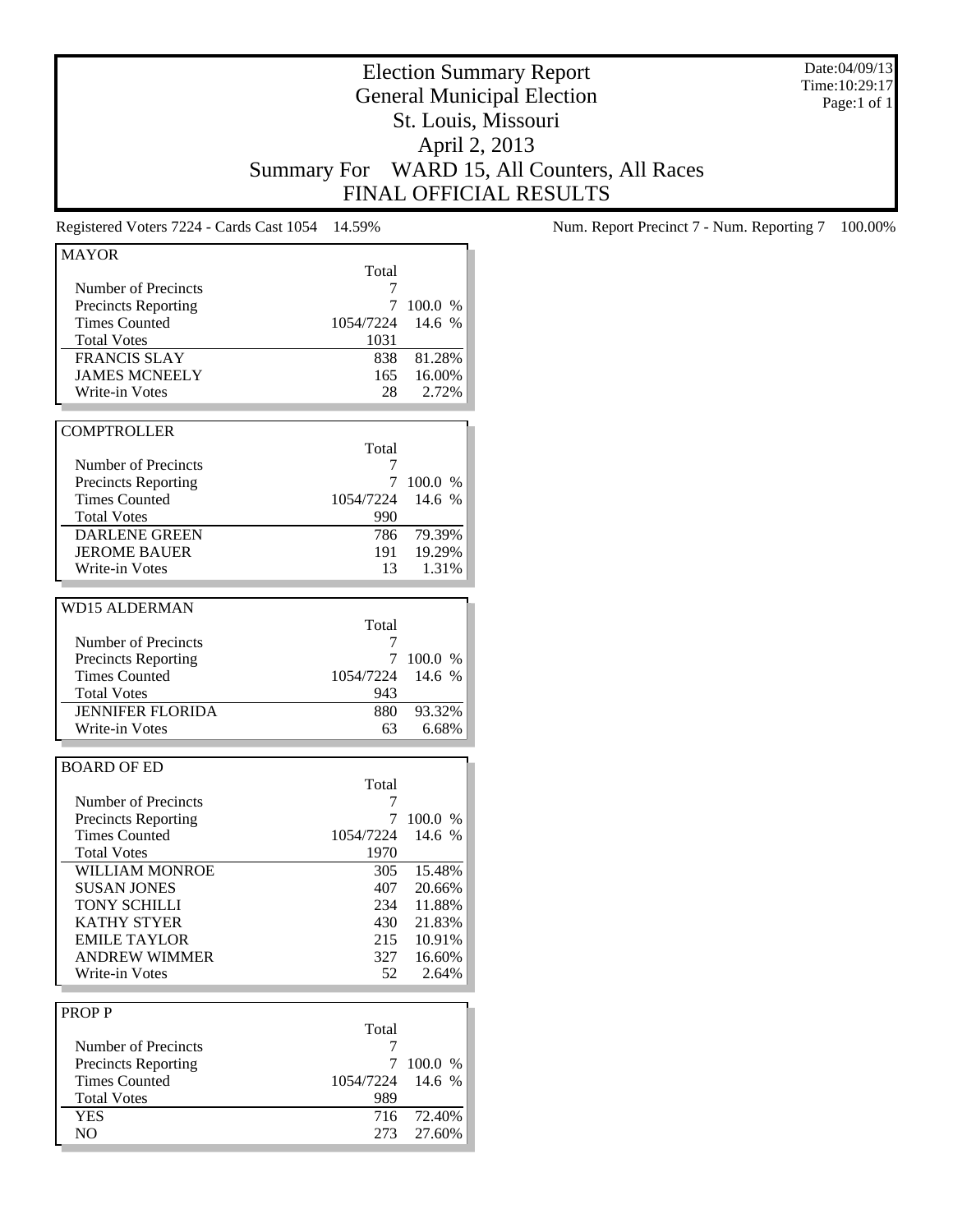|                                                                                                                                                                                                                                                               | <b>Summary For</b>                                                                   |                                                                                       | <b>Election Summary Report</b><br><b>General Municipal Election</b><br>St. Louis, Missouri<br>April 2, 2013<br>WARD 16, All Counters, All Races<br><b>FINAL OFFICIAL RESULTS</b> |                                                     | Date:04/09/13<br>Time: 10:29:24<br>Page:1 of 1 |
|---------------------------------------------------------------------------------------------------------------------------------------------------------------------------------------------------------------------------------------------------------------|--------------------------------------------------------------------------------------|---------------------------------------------------------------------------------------|----------------------------------------------------------------------------------------------------------------------------------------------------------------------------------|-----------------------------------------------------|------------------------------------------------|
| Registered Voters 8324 - Cards Cast 1857                                                                                                                                                                                                                      | 22.31%                                                                               |                                                                                       | Num. Report Precinct 8 - Num. Reporting 8                                                                                                                                        |                                                     | 100.00%                                        |
| <b>MAYOR</b><br>Number of Precincts<br><b>Precincts Reporting</b><br><b>Times Counted</b><br><b>Total Votes</b><br><b>FRANCIS SLAY</b><br><b>JAMES MCNEELY</b><br>Write-in Votes                                                                              | Total<br>8<br>8<br>1857/8324<br>1806<br>1598<br>193<br>15                            | 100.0 %<br>22.3 %<br>88.48%<br>10.69%<br>0.83%                                        | <b>PROPP</b><br>Number of Precincts<br>Precincts Reporting<br><b>Times Counted</b><br><b>Total Votes</b><br><b>YES</b><br>N <sub>O</sub>                                         | Total<br>8<br>8<br>1857/8324<br>1824<br>1228<br>596 | 100.0 %<br>22.3 %<br>67.32%<br>32.68%          |
| <b>COMPTROLLER</b><br>Number of Precincts<br><b>Precincts Reporting</b><br><b>Times Counted</b><br><b>Total Votes</b><br><b>DARLENE GREEN</b><br><b>JEROME BAUER</b><br>Write-in Votes                                                                        | Total<br>8<br>8<br>1857/8324<br>1678<br>1339<br>322<br>17                            | 100.0 %<br>22.3 %<br>79.80%<br>19.19%<br>1.01%                                        |                                                                                                                                                                                  |                                                     |                                                |
| <b>BOARD OF ED</b><br>Number of Precincts<br>Precincts Reporting<br><b>Times Counted</b><br><b>Total Votes</b><br>WILLIAM MONROE<br><b>SUSAN JONES</b><br>TONY SCHILLI<br><b>KATHY STYER</b><br><b>EMILE TAYLOR</b><br><b>ANDREW WIMMER</b><br>Write-in Votes | Total<br>8<br>8<br>1857/8324<br>3359<br>488<br>611<br>663<br>709<br>291<br>546<br>51 | 100.0 %<br>22.3 %<br>14.53%<br>18.19%<br>19.74%<br>21.11%<br>8.66%<br>16.25%<br>1.52% |                                                                                                                                                                                  |                                                     |                                                |
| JR COLL 3<br>Number of Precincts<br><b>Precincts Reporting</b><br><b>Times Counted</b><br><b>Total Votes</b><br><b>JOAN MCGIVNEY</b><br><b>ALLISON STENGER</b><br><b>ROBERT JOHNS</b><br><b>SAMUEL HENDERSON</b><br>Write-in Votes                            | Total<br>8<br>8<br>1857/8324<br>1399<br>665<br>569<br>86<br>67<br>12                 | 100.0 %<br>22.3 %<br>47.53%<br>40.67%<br>6.15%<br>4.79%<br>0.86%                      |                                                                                                                                                                                  |                                                     |                                                |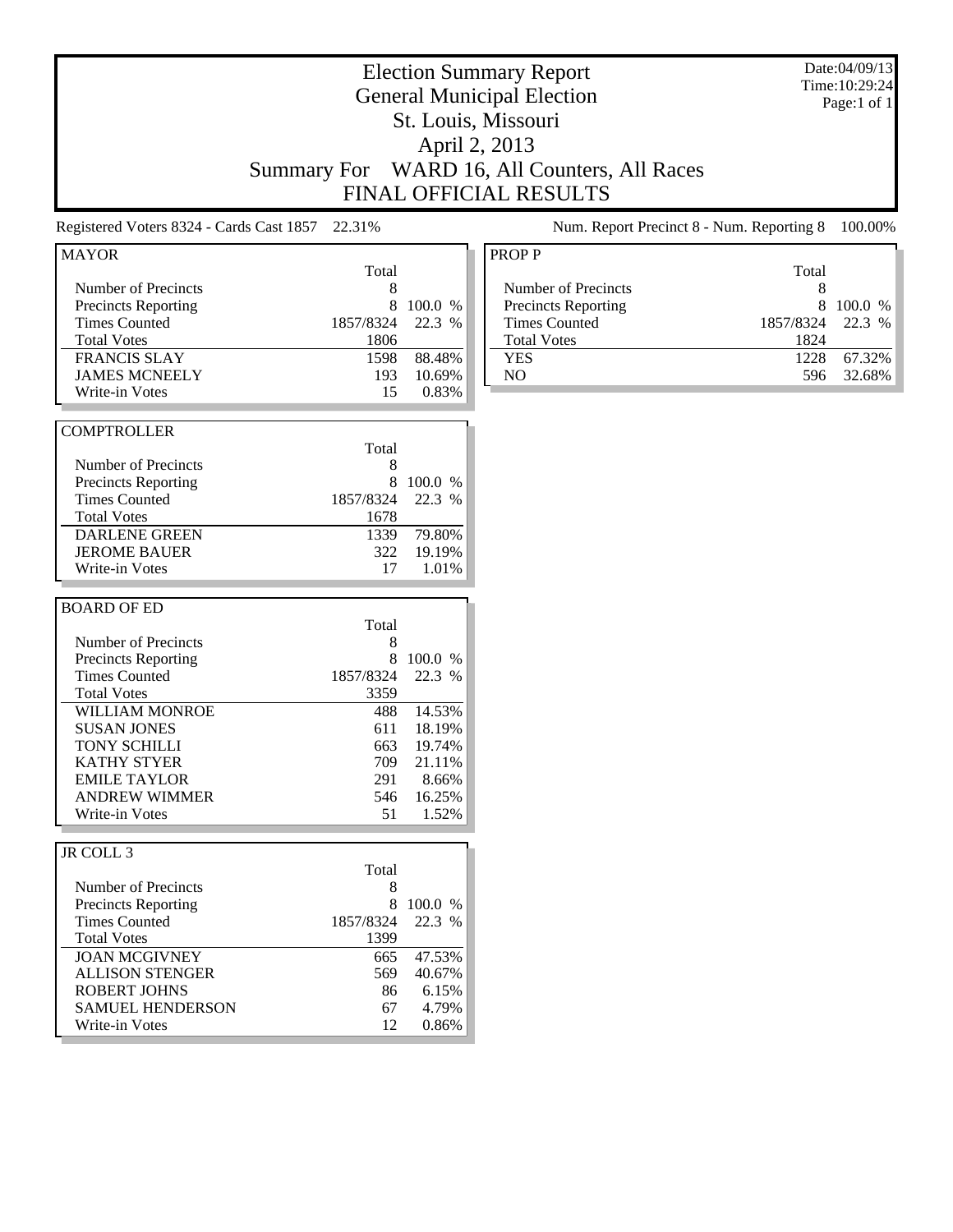Date:04/09/13 Time:10:29:23 Page:1 of 1

## Election Summary Report General Municipal Election St. Louis, Missouri April 2, 2013 Summary For WARD 17, All Counters, All Races FINAL OFFICIAL RESULTS

Registered Voters 6810 - Cards Cast 1071 15.73% Num. Report Precinct 8 - Num. Reporting 8 100.00%

| <b>MAYOR</b>                                      |                 |         |
|---------------------------------------------------|-----------------|---------|
|                                                   | Total           |         |
| Number of Precincts                               | 8               |         |
| <b>Precincts Reporting</b>                        | 8               | 100.0 % |
| <b>Times Counted</b>                              | 1071/6810       | 15.7 %  |
| <b>Total Votes</b>                                | 1027            |         |
| <b>FRANCIS SLAY</b>                               | 858             | 83.54%  |
| <b>JAMES MCNEELY</b>                              | 149             | 14.51%  |
| Write-in Votes                                    | 20              | 1.95%   |
|                                                   |                 |         |
| <b>COMPTROLLER</b>                                |                 |         |
|                                                   | Total           |         |
| Number of Precincts                               | 8               |         |
|                                                   |                 |         |
| <b>Precincts Reporting</b>                        | 8               | 100.0 % |
| <b>Times Counted</b>                              | 1071/6810       | 15.7 %  |
| <b>Total Votes</b>                                | 1008            |         |
| <b>DARLENE GREEN</b>                              | 884             | 87.70%  |
| <b>JEROME BAUER</b>                               | 122             | 12.10%  |
| Write-in Votes                                    | 2               | 0.20%   |
|                                                   |                 |         |
| <b>WD17 ALDERMAN</b>                              |                 |         |
|                                                   | Total           |         |
|                                                   | 8               |         |
| Number of Precincts                               |                 |         |
| <b>Precincts Reporting</b>                        | 8               | 100.0 % |
| <b>Times Counted</b>                              | 1071/6810       | 15.7 %  |
| <b>Total Votes</b>                                | 928             |         |
| <b>JOSEPH RODDY</b>                               | 889             | 95.80%  |
| Write-in Votes                                    | 39              | 4.20%   |
|                                                   |                 |         |
| <b>BOARD OF ED</b>                                |                 |         |
|                                                   | Total           |         |
| Number of Precincts                               | 8               |         |
| <b>Precincts Reporting</b>                        | 8               | 100.0 % |
| <b>Times Counted</b>                              | 1071/6810       | 15.7 %  |
|                                                   |                 |         |
| <b>Total Votes</b>                                | 1917            |         |
| <b>WILLIAM MONROE</b>                             | 347             | 18.10%  |
| <b>SUSAN JONES</b>                                | 410             | 21.39%  |
| TONY SCHILLI                                      | 169             | 8.82%   |
| <b>KATHY STYER</b>                                | 387             | 20.19%  |
| <b>EMILE TAYLOR</b>                               | 217             | 11.32%  |
| <b>ANDREW WIMMER</b>                              | 355             | 18.52%  |
| Write-in Votes                                    | 32              | 1.67%   |
|                                                   |                 |         |
| <b>PROPP</b>                                      |                 |         |
|                                                   |                 |         |
|                                                   |                 |         |
|                                                   |                 |         |
|                                                   |                 |         |
| <b>Times Counted</b>                              | 1071/6810       | 15.7 %  |
| <b>Total Votes</b>                                | 974             |         |
|                                                   |                 |         |
| <b>YES</b>                                        | 754             | 77.41%  |
| Number of Precincts<br><b>Precincts Reporting</b> | Total<br>8<br>8 | 100.0 % |
|                                                   |                 |         |
|                                                   |                 |         |
|                                                   |                 |         |
|                                                   |                 |         |
| NO                                                | 220             | 22.59%  |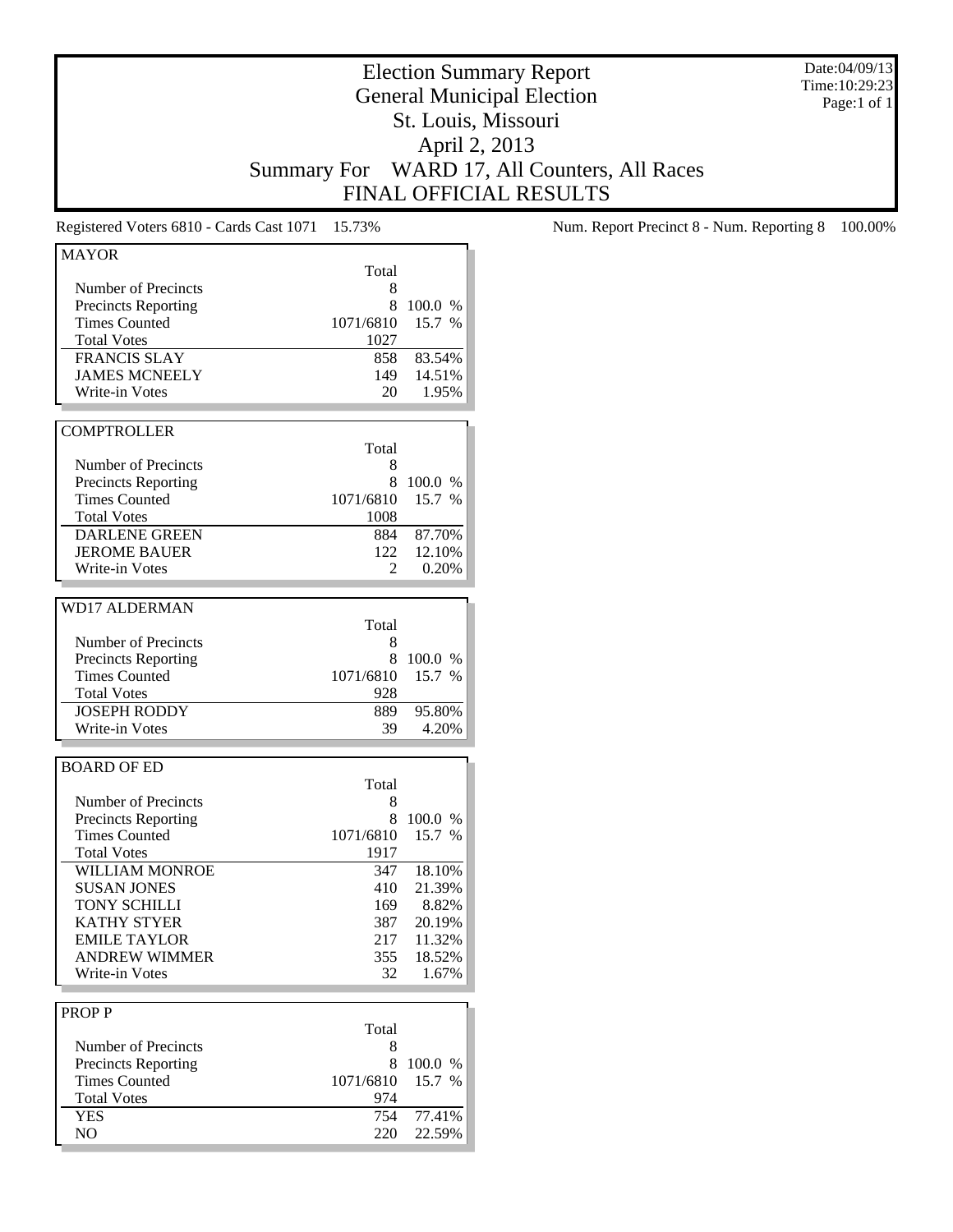Date:04/09/13 Time:10:29:30 Page:1 of 1

# Election Summary Report General Municipal Election St. Louis, Missouri April 2, 2013 Summary For WARD 18, All Counters, All Races FINAL OFFICIAL RESULTS

| <b>MAYOR</b>               |          |         |
|----------------------------|----------|---------|
|                            | Total    |         |
| Number of Precincts        | 6        |         |
| <b>Precincts Reporting</b> | 6        | 100.0 % |
| <b>Times Counted</b>       | 543/5886 | 9.2 %   |
| <b>Total Votes</b>         | 505      |         |
| <b>FRANCIS SLAY</b>        | 364      | 72.08%  |
| <b>JAMES MCNEELY</b>       | 122      | 24.16%  |
| Write-in Votes             | 19       | 3.76%   |
|                            |          |         |
| <b>COMPTROLLER</b>         |          |         |
|                            | Total    |         |
| Number of Precincts        | 6        |         |
| <b>Precincts Reporting</b> | 6        | 100.0 % |
| <b>Times Counted</b>       | 543/5886 | 9.2 %   |
| <b>Total Votes</b>         |          |         |
|                            | 531      |         |
| <b>DARLENE GREEN</b>       | 498      | 93.79%  |
| <b>JEROME BAUER</b>        | 33       | 6.21%   |
| <b>Write-in Votes</b>      | 0        | 0.00%   |
|                            |          |         |
|                            |          |         |
| <b>BOARD OF ED</b>         |          |         |
|                            | Total    |         |
| Number of Precincts        | 6        |         |
| <b>Precincts Reporting</b> | 6        | 100.0 % |
| <b>Times Counted</b>       | 543/5886 | 9.2 %   |
| <b>Total Votes</b>         | 1022     |         |
| WILLIAM MONROE             | 244      | 23.87%  |
| <b>SUSAN JONES</b>         | 312      | 30.53%  |
| <b>TONY SCHILLI</b>        | 74       | 7.24%   |
| <b>KATHY STYER</b>         | 136      | 13.31%  |
| <b>EMILE TAYLOR</b>        | 135      | 13.21%  |
| <b>ANDREW WIMMER</b>       | 102      | 9.98%   |
| Write-in Votes             | 19       | 1.86%   |
|                            |          |         |
| <b>PROPP</b>               |          |         |
|                            | Total    |         |
| <b>Number of Precincts</b> | 6        |         |
| <b>Precincts Reporting</b> | 6        | 100.0 % |
| <b>Times Counted</b>       | 543/5886 | 9.2 %   |
| <b>Total Votes</b>         | 531      |         |
| <b>YES</b>                 | 326      | 61.39%  |

Registered Voters 5886 - Cards Cast 543 9.23% Num. Report Precinct 6 - Num. Reporting 6 100.00%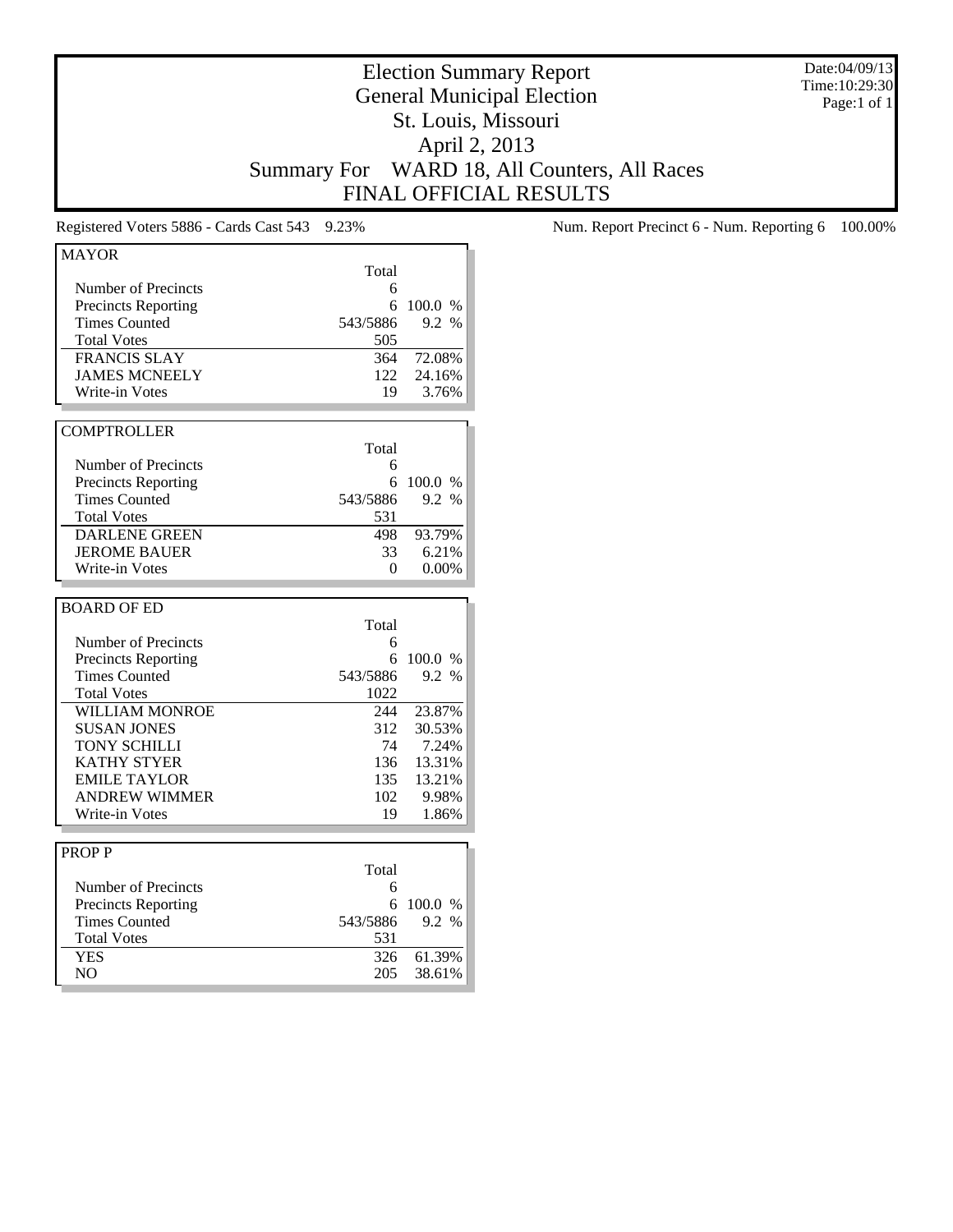Date:04/09/13 Time:10:29:29 Page:1 of 1

# Election Summary Report General Municipal Election St. Louis, Missouri April 2, 2013 Summary For WARD 19, All Counters, All Races FINAL OFFICIAL RESULTS

| <b>MAYOR</b>               |          |            |
|----------------------------|----------|------------|
|                            | Total    |            |
| Number of Precincts        | 9        |            |
| <b>Precincts Reporting</b> | 9        | 100.0 %    |
| <b>Times Counted</b>       | 492/7419 | 6.6 %      |
| <b>Total Votes</b>         | 464      |            |
| <b>FRANCIS SLAY</b>        | 373      | 80.39%     |
| <b>JAMES MCNEELY</b>       | 79 -     | 17.03%     |
| Write-in Votes             | 12       | 2.59%      |
|                            |          |            |
| <b>COMPTROLLER</b>         |          |            |
|                            | Total    |            |
| Number of Precincts        | 9        |            |
| <b>Precincts Reporting</b> | 9        | 100.0 %    |
| <b>Times Counted</b>       | 492/7419 | 6.6 %      |
| <b>Total Votes</b>         | 476      |            |
| <b>DARLENE GREEN</b>       | 444      | 93.28%     |
| <b>JEROME BAUER</b>        | 32       | 6.72%      |
| Write-in Votes             | 0        | 0.00%      |
|                            |          |            |
| <b>WD19 ALDERMAN</b>       |          |            |
|                            | Total    |            |
|                            |          |            |
| Number of Precincts        | 9        |            |
| <b>Precincts Reporting</b> | 9        | 100.0 %    |
| <b>Times Counted</b>       | 492/7419 | 6.6 $%$    |
| <b>Total Votes</b>         | 449      |            |
| <b>MARLENE DAVIS</b>       | 441      | 98.22%     |
| Write-in Votes             | 8        | 1.78%      |
|                            |          |            |
| <b>BOARD OF ED</b>         |          |            |
|                            | Total    |            |
| Number of Precincts        | 9        |            |
| <b>Precincts Reporting</b> | 9        | 100.0 %    |
| <b>Times Counted</b>       | 492/7419 | 6.6 %      |
| <b>Total Votes</b>         | 950      |            |
| <b>WILLIAM MONROE</b>      | 220      | 23.16%     |
| <b>SUSAN JONES</b>         | 252      | 26.53%     |
| TONY SCHILLI               | 79       | 8.32%      |
| <b>KATHY STYER</b>         | 140      | 14.74%     |
| <b>EMILE TAYLOR</b>        |          | 149 15.68% |
| <b>ANDREW WIMMER</b>       |          | 10.32%     |
|                            | 98<br>12 |            |
| Write-in Votes             |          | 1.26%      |
|                            |          |            |
| <b>PROPP</b>               |          |            |
|                            | Total    |            |
| Number of Precincts        | 9        |            |
| <b>Precincts Reporting</b> | 9        | 100.0 %    |
| <b>Times Counted</b>       | 492/7419 | 6.6 %      |
| <b>Total Votes</b>         | 442      |            |
| <b>YES</b>                 | 311      | 70.36%     |
| NO                         | 131      | 29.64%     |
|                            |          |            |

Registered Voters 7419 - Cards Cast 492 6.63% Num. Report Precinct 9 - Num. Reporting 9 100.00%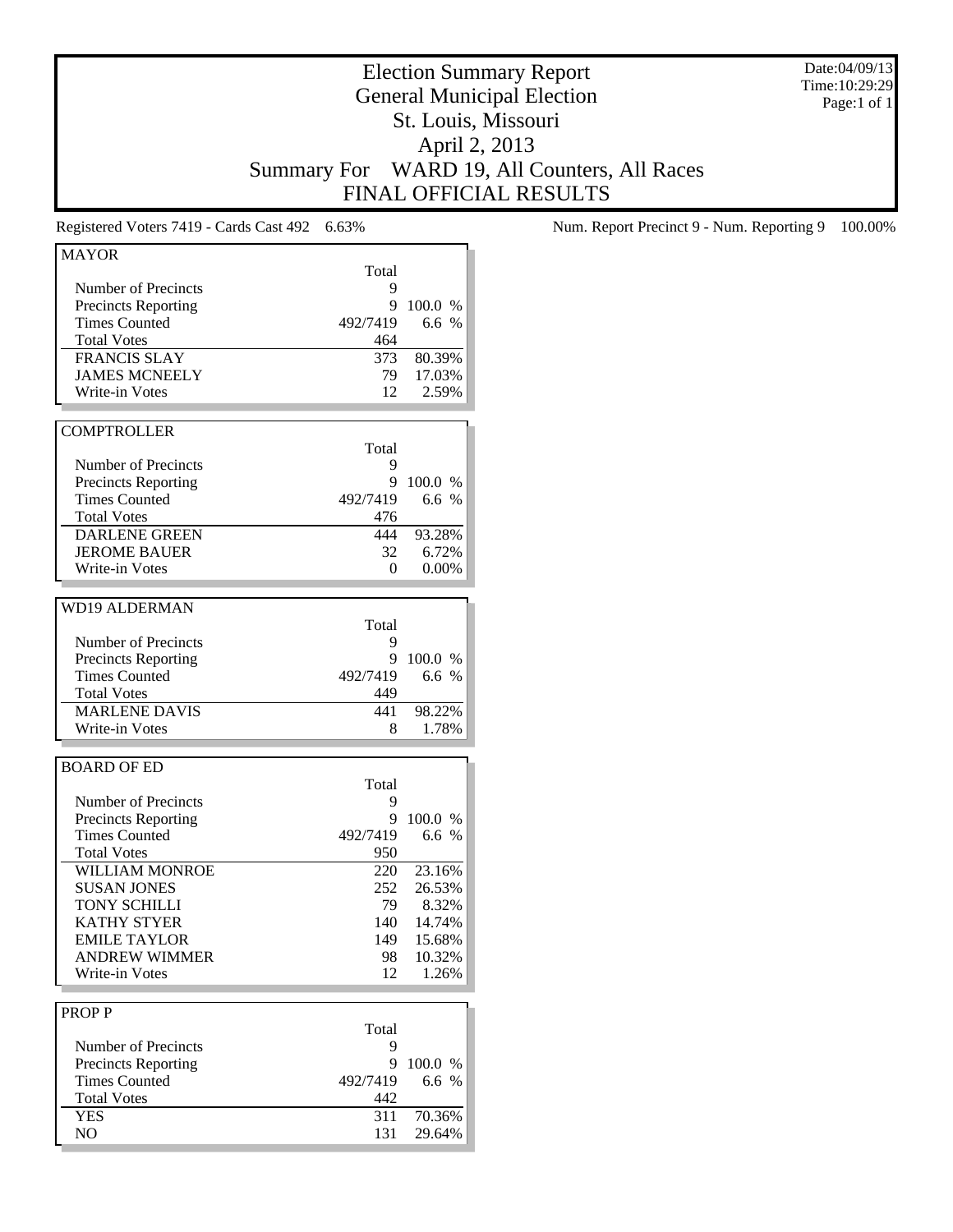# Election Summary Report General Municipal Election St. Louis, Missouri April 2, 2013 Summary For WARD 20, All Counters, All Races FINAL OFFICIAL RESULTS

Registered Voters 5957 - Cards Cast 391 6.56% Num. Report Precinct 7 - Num. Reporting 7 100.00%

| <b>MAYOR</b>               |                |         |
|----------------------------|----------------|---------|
|                            | Total          |         |
| Number of Precincts        | 7              |         |
| <b>Precincts Reporting</b> | 7              | 100.0%  |
| <b>Times Counted</b>       | 391/5957       | 6.6 $%$ |
| <b>Total Votes</b>         | 384            |         |
| <b>FRANCIS SLAY</b>        | 295            | 76.82%  |
| <b>JAMES MCNEELY</b>       | 78             | 20.31%  |
| Write-in Votes             | 11             | 2.86%   |
|                            |                |         |
| <b>COMPTROLLER</b>         |                |         |
|                            | Total          |         |
| Number of Precincts        | 7              |         |
| <b>Precincts Reporting</b> | 7              | 100.0 % |
| <b>Times Counted</b>       | 391/5957       | 6.6 $%$ |
| <b>Total Votes</b>         | 380            |         |
| <b>DARLENE GREEN</b>       | 315            | 82.89%  |
| <b>JEROME BAUER</b>        | 63             | 16.58%  |
|                            |                |         |
|                            |                |         |
| Write-in Votes             | $\mathfrak{D}$ | 0.53%   |
|                            |                |         |
| <b>BOARD OF ED</b>         |                |         |
|                            | Total          |         |
| Number of Precincts        | 7              |         |
| <b>Precincts Reporting</b> | 7              | 100.0%  |
| <b>Times Counted</b>       | 391/5957       | 6.6 $%$ |
| <b>Total Votes</b>         | 757            |         |
| <b>WILLIAM MONROE</b>      | 172            | 22.72%  |
| <b>SUSAN JONES</b>         | 169            | 22.32%  |
| <b>TONY SCHILLI</b>        | 105            | 13.87%  |
| <b>KATHY STYER</b>         | 123            | 16.25%  |
| <b>EMILE TAYLOR</b>        | 88             | 11.62%  |
| <b>ANDREW WIMMER</b>       | 83             | 10.96%  |
| Write-in Votes             | 17             | 2.25%   |
|                            |                |         |
| JR COLL 3                  |                |         |

|                            | Total  |           |
|----------------------------|--------|-----------|
| Number of Precincts        | 2      |           |
| <b>Precincts Reporting</b> |        | 2 100.0 % |
| <b>Times Counted</b>       | 67/972 | 6.9 %     |
| <b>Total Votes</b>         | 53     |           |
| <b>JOAN MCGIVNEY</b>       | 13     | 24.53%    |
| <b>ALLISON STENGER</b>     | 17     | 32.08%    |
| ROBERT JOHNS               | 13     | 24.53%    |
| <b>SAMUEL HENDERSON</b>    | 9      | 16.98%    |
| Write-in Votes             |        | 1.89%     |
|                            |        |           |

| <b>PROPP</b>               |          |            |
|----------------------------|----------|------------|
|                            | Total    |            |
| Number of Precincts        |          |            |
| <b>Precincts Reporting</b> |          | $100.0\%$  |
| <b>Times Counted</b>       | 391/5957 | 6.6 $%$    |
| <b>Total Votes</b>         | 381      |            |
| <b>YES</b>                 | 246      | 64.57%     |
| NΟ                         |          | 135 35.43% |

Date:04/09/13 Time:10:29:36 Page:1 of 1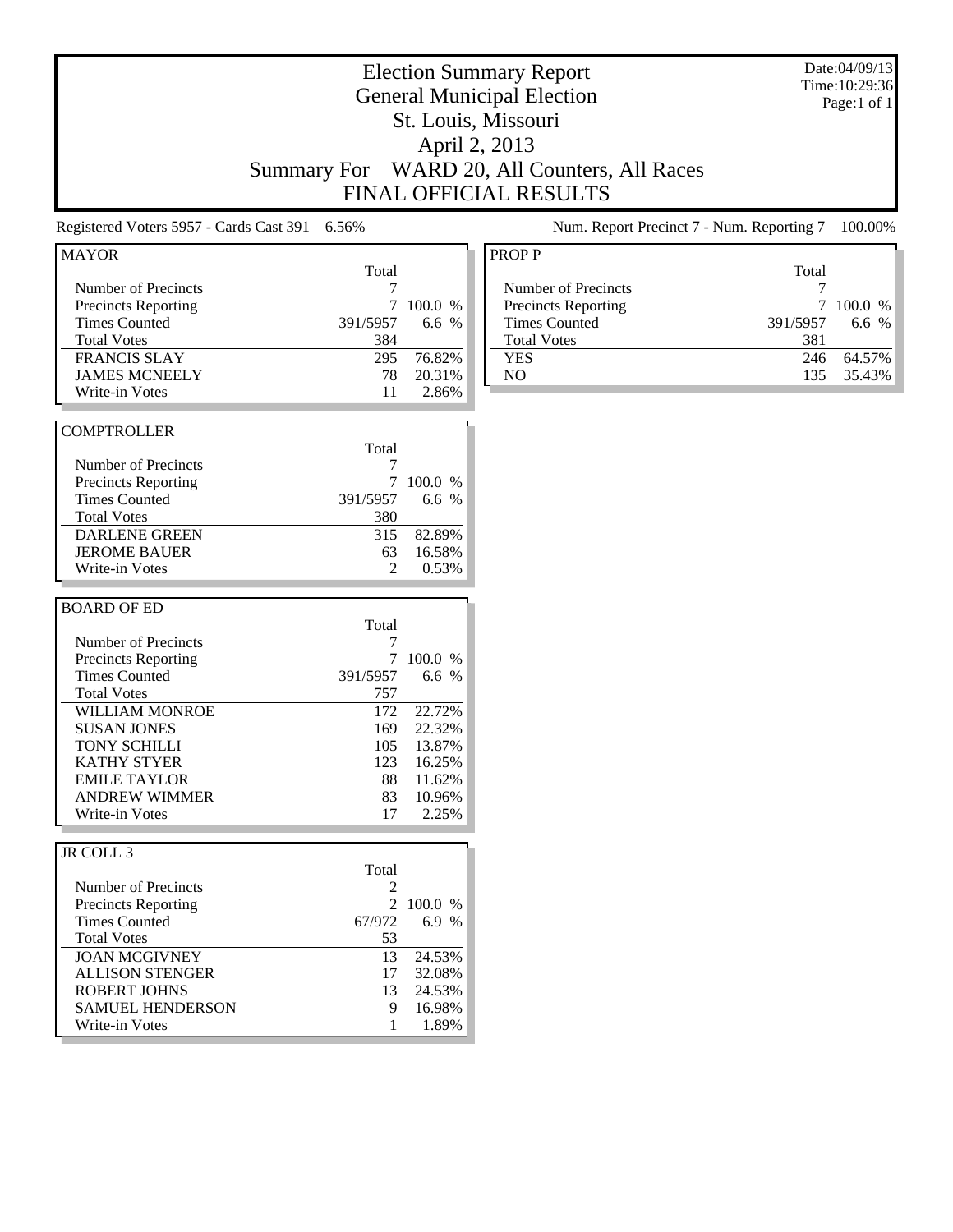|                                               |                    |                  | <b>Election Summary Report</b><br><b>General Municipal Election</b> | Date:04/09/13<br>Time: 10:29:35 |
|-----------------------------------------------|--------------------|------------------|---------------------------------------------------------------------|---------------------------------|
|                                               |                    |                  | St. Louis, Missouri                                                 | Page:1 of 1                     |
|                                               |                    |                  |                                                                     |                                 |
|                                               |                    |                  | April 2, 2013                                                       |                                 |
|                                               | <b>Summary For</b> |                  | WARD 21, All Counters, All Races                                    |                                 |
|                                               |                    |                  | <b>FINAL OFFICIAL RESULTS</b>                                       |                                 |
| Registered Voters 8075 - Cards Cast 703 8.71% |                    |                  | Num. Report Precinct 9 - Num. Reporting 9                           | 100.00%                         |
| <b>MAYOR</b>                                  |                    |                  | ST REP 76                                                           |                                 |
| Number of Precincts                           | Total<br>9         |                  | Total<br>Number of Precincts<br>4                                   |                                 |
| <b>Precincts Reporting</b>                    | 9                  | 100.0 %          | Precincts Reporting                                                 | 4 100.0 %                       |
| <b>Times Counted</b>                          | 703/8075           | 8.7 %            | <b>Times Counted</b><br>303/3251                                    | 9.3 %                           |
| <b>Total Votes</b>                            | 637                |                  | <b>Total Votes</b><br>246                                           |                                 |
| <b>FRANCIS SLAY</b>                           | 484                | 75.98%           | <b>JOSHUA PETERS</b><br>245                                         | 99.59%                          |
| <b>JAMES MCNEELY</b>                          | 132                | 20.72%           | Write-in Votes<br>1                                                 | 0.41%                           |
| Write-in Votes                                | 21                 | 3.30%            |                                                                     |                                 |
| <b>COMPTROLLER</b>                            |                    |                  |                                                                     |                                 |
|                                               | Total              |                  |                                                                     |                                 |
| Number of Precincts                           | 9                  |                  |                                                                     |                                 |
| <b>Precincts Reporting</b>                    | 9                  | 100.0 %          |                                                                     |                                 |
| <b>Times Counted</b>                          | 703/8075           | 8.7 %            |                                                                     |                                 |
| <b>Total Votes</b>                            | 689                |                  |                                                                     |                                 |
| <b>DARLENE GREEN</b>                          | 669                | 97.10%           |                                                                     |                                 |
| <b>JEROME BAUER</b>                           | 20                 | 2.90%            |                                                                     |                                 |
| Write-in Votes                                | 0                  | 0.00%            |                                                                     |                                 |
| <b>WD21 ALDERMAN</b>                          |                    |                  |                                                                     |                                 |
|                                               | Total              |                  |                                                                     |                                 |
| Number of Precincts                           | 9                  |                  |                                                                     |                                 |
| <b>Precincts Reporting</b>                    | 9                  | 100.0 %          |                                                                     |                                 |
| <b>Times Counted</b>                          | 703/8075           | 8.7 %            |                                                                     |                                 |
| <b>Total Votes</b>                            | 661                |                  |                                                                     |                                 |
| <b>ANTONIO FRENCH</b>                         | 646                | 97.73%           |                                                                     |                                 |
| Write-in Votes                                | 15                 | 2.27%            |                                                                     |                                 |
|                                               |                    |                  |                                                                     |                                 |
| <b>BOARD OF ED</b>                            |                    |                  |                                                                     |                                 |
|                                               | Total              |                  |                                                                     |                                 |
| Number of Precincts                           | 9                  |                  |                                                                     |                                 |
| <b>Precincts Reporting</b>                    |                    | 9 100.0 %        |                                                                     |                                 |
| <b>Times Counted</b>                          | 703/8075           | 8.7 %            |                                                                     |                                 |
| <b>Total Votes</b><br><b>WILLIAM MONROE</b>   | 1333               | 26.03%           |                                                                     |                                 |
| <b>SUSAN JONES</b>                            | 347<br>379         | 28.43%           |                                                                     |                                 |
|                                               |                    |                  |                                                                     |                                 |
| TONY SCHILLI                                  | 93                 | 6.98%            |                                                                     |                                 |
| <b>KATHY STYER</b><br><b>EMILE TAYLOR</b>     | 197<br>192         | 14.78%<br>14.40% |                                                                     |                                 |
| <b>ANDREW WIMMER</b>                          | 115                |                  |                                                                     |                                 |
| Write-in Votes                                | 10                 | 8.63%<br>0.75%   |                                                                     |                                 |
|                                               |                    |                  |                                                                     |                                 |
| <b>PROPP</b>                                  |                    |                  |                                                                     |                                 |
|                                               | Total              |                  |                                                                     |                                 |
| Number of Precincts                           | 9                  |                  |                                                                     |                                 |
| <b>Precincts Reporting</b>                    | 9                  | 100.0 %          |                                                                     |                                 |
| <b>Times Counted</b>                          | 703/8075           | 8.7 %            |                                                                     |                                 |
| <b>Total Votes</b>                            | 627                |                  |                                                                     |                                 |
| <b>YES</b>                                    | 369                | 58.85%           |                                                                     |                                 |
| NO                                            | 258                | 41.15%           |                                                                     |                                 |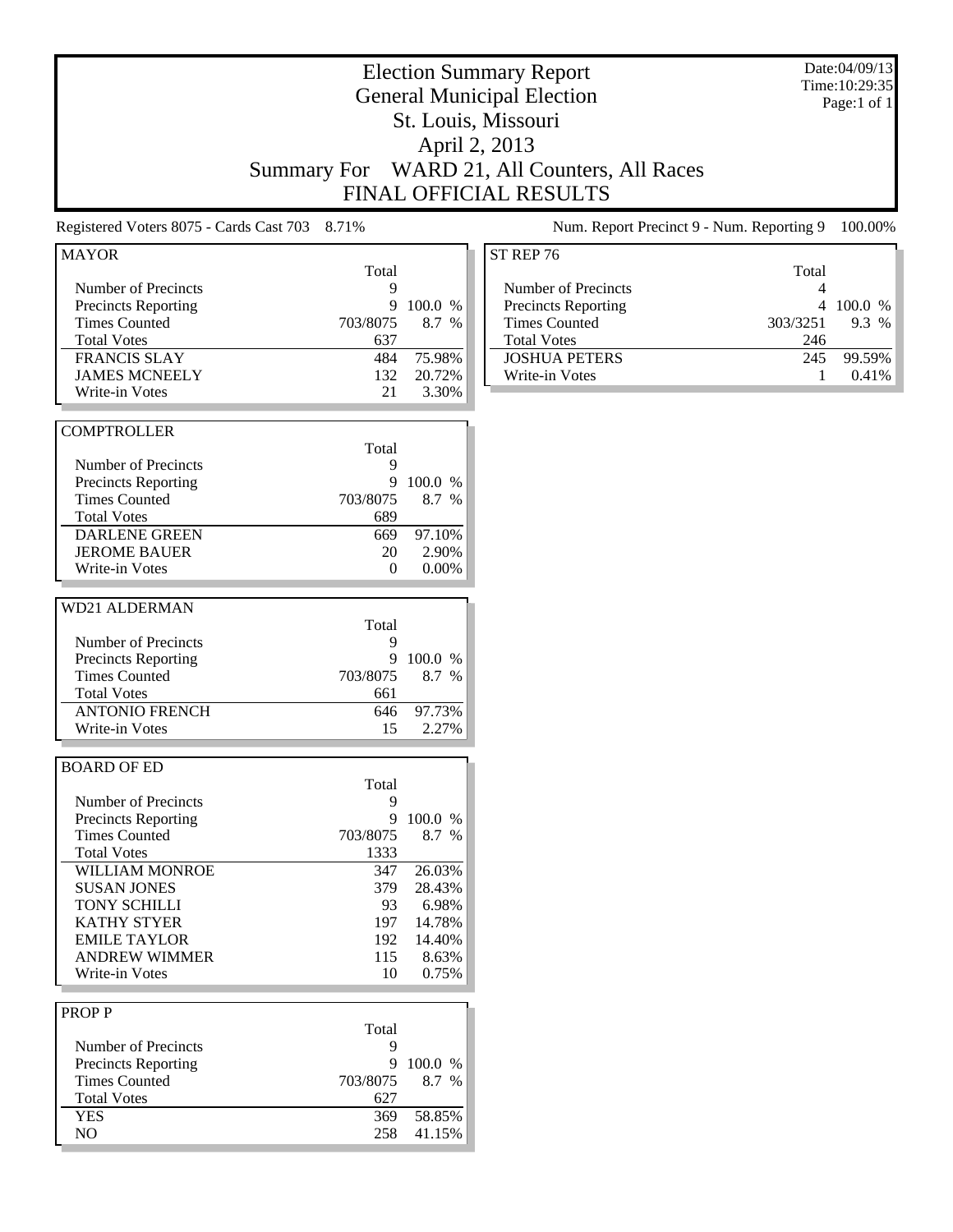Date:04/09/13 Time:10:29:43 Page:1 of 1

# Election Summary Report General Municipal Election St. Louis, Missouri April 2, 2013 Summary For WARD 22, All Counters, All Races FINAL OFFICIAL RESULTS

Registered Voters 7013 - Cards Cast 539 7.69% Num. Report Precinct 8 - Num. Reporting 8 100.00%

| <b>MAYOR</b>                           |          |                  |
|----------------------------------------|----------|------------------|
|                                        | Total    |                  |
| Number of Precincts                    | 8        |                  |
| <b>Precincts Reporting</b>             | 8        | 100.0 %          |
| <b>Times Counted</b>                   | 539/7013 | 7.7%             |
| <b>Total Votes</b>                     | 500      |                  |
| <b>FRANCIS SLAY</b>                    | 380      | 76.00%           |
| <b>JAMES MCNEELY</b>                   | 106      | 21.20%           |
| Write-in Votes                         | 14       | 2.80%            |
|                                        |          |                  |
| <b>COMPTROLLER</b>                     |          |                  |
|                                        | Total    |                  |
| Number of Precincts                    | 8        |                  |
|                                        | 8        | 100.0 %          |
| <b>Precincts Reporting</b>             |          |                  |
| <b>Times Counted</b>                   | 539/7013 | 7.7 %            |
| <b>Total Votes</b>                     | 530      |                  |
| <b>DARLENE GREEN</b>                   | 508      | 95.85%           |
| <b>JEROME BAUER</b>                    | 22       | 4.15%            |
| Write-in Votes                         | 0        | 0.00%            |
|                                        |          |                  |
| <b>BOARD OF ED</b>                     |          |                  |
|                                        | Total    |                  |
| <b>Number of Precincts</b>             | 8        |                  |
| <b>Precincts Reporting</b>             | 8        | 100.0 %          |
| <b>Times Counted</b>                   | 539/7013 | 7.7%             |
| <b>Total Votes</b>                     | 990      |                  |
| <b>WILLIAM MONROE</b>                  | 249      | 25.15%           |
| <b>SUSAN JONES</b>                     | 304      | 30.71%           |
| <b>TONY SCHILLI</b>                    | 70       | 7.07%            |
| <b>KATHY STYER</b>                     | 139      | 14.04%           |
| <b>EMILE TAYLOR</b>                    | 140      | 14.14%           |
| <b>ANDREW WIMMER</b>                   | 68       | 6.87%            |
| Write-in Votes                         | 20       | 2.02%            |
|                                        |          |                  |
| <b>PROPP</b>                           |          |                  |
|                                        | Total    |                  |
| Number of Precincts                    | 8        |                  |
| <b>Precincts Reporting</b>             | 8        | 100.0 %          |
|                                        |          |                  |
|                                        |          | 7.7 %            |
| <b>Times Counted</b>                   | 539/7013 |                  |
| <b>Total Votes</b>                     | 520      |                  |
| YES                                    | 292      | 56.15%           |
| N <sub>O</sub>                         | 228      | 43.85%           |
|                                        |          |                  |
| ST REP 76                              |          |                  |
|                                        | Total    |                  |
| Number of Precincts                    | 3        |                  |
| <b>Precincts Reporting</b>             | 3        | 100.0 %          |
| <b>Times Counted</b>                   | 205/2739 | 7.5 %            |
| <b>Total Votes</b>                     | 165      |                  |
| <b>JOSHUA PETERS</b><br>Write-in Votes | 165<br>0 | 100.00%<br>0.00% |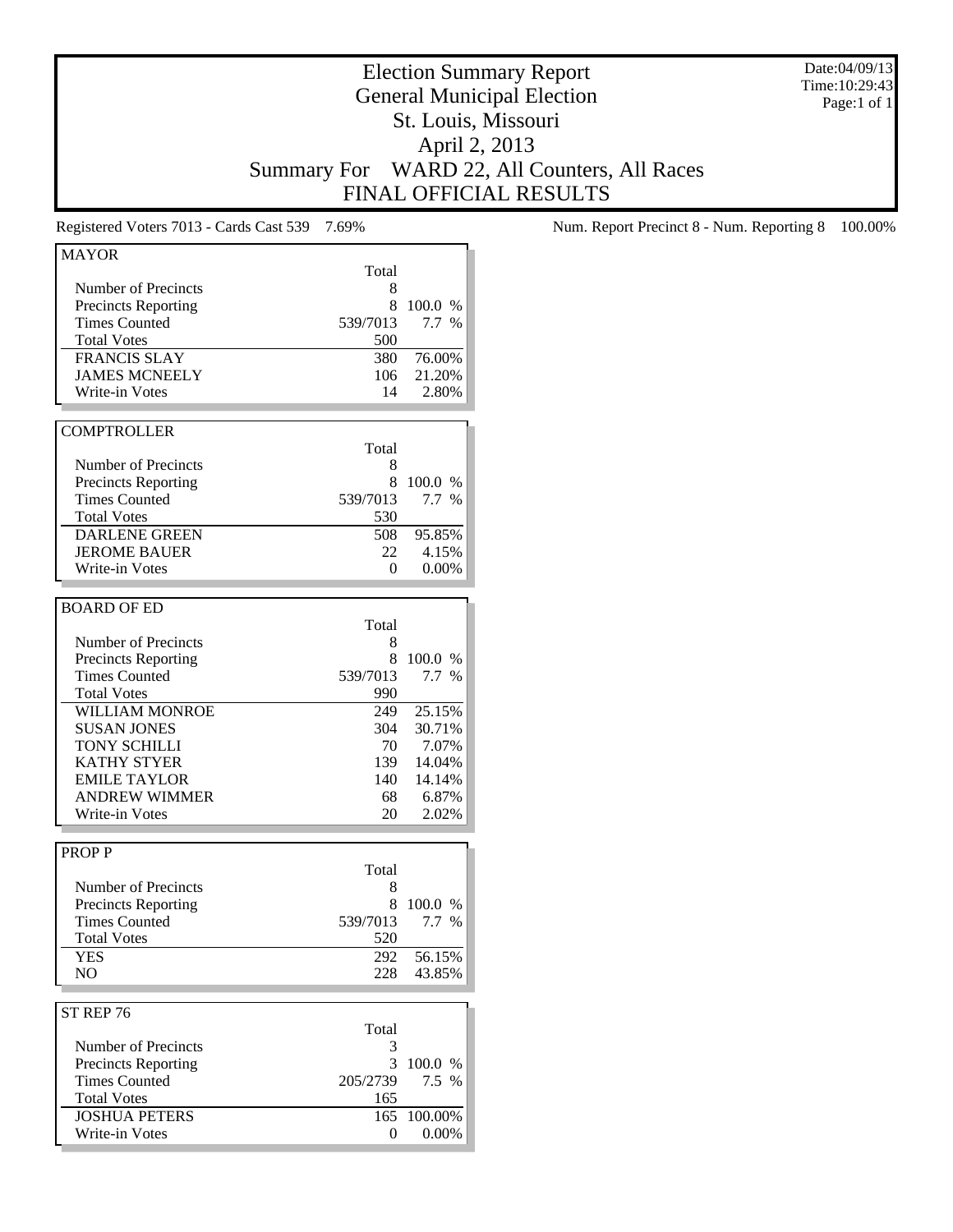|                                                                                                                                                                                                                    | <b>Election Summary Report</b><br><b>General Municipal Election</b><br>St. Louis, Missouri<br>April 2, 2013<br>WARD 23, All Counters, All Races |                                                                             |                                                                                       | Date:04/09/13<br>Time: 10:29:43<br>Page:1 of 1                                                                                             |                                                    |                                       |
|--------------------------------------------------------------------------------------------------------------------------------------------------------------------------------------------------------------------|-------------------------------------------------------------------------------------------------------------------------------------------------|-----------------------------------------------------------------------------|---------------------------------------------------------------------------------------|--------------------------------------------------------------------------------------------------------------------------------------------|----------------------------------------------------|---------------------------------------|
|                                                                                                                                                                                                                    |                                                                                                                                                 | <b>Summary For</b>                                                          |                                                                                       | <b>FINAL OFFICIAL RESULTS</b>                                                                                                              |                                                    |                                       |
|                                                                                                                                                                                                                    |                                                                                                                                                 | Registered Voters 8480 - Cards Cast 2170 25.59%                             |                                                                                       | Num. Report Precinct 9 - Num. Reporting 9                                                                                                  |                                                    | 100.00%                               |
| <b>MAYOR</b>                                                                                                                                                                                                       |                                                                                                                                                 |                                                                             |                                                                                       | JR COLL 3                                                                                                                                  |                                                    |                                       |
| Number of Precincts<br><b>Precincts Reporting</b><br><b>Times Counted</b><br><b>Total Votes</b><br><b>FRANCIS SLAY</b><br><b>JAMES MCNEELY</b>                                                                     |                                                                                                                                                 | Total<br>9<br>9<br>2170/8480<br>2132<br>1881<br>232                         | 100.0 %<br>25.6 %<br>88.23%<br>10.88%                                                 | Number of Precincts<br>Precincts Reporting<br><b>Times Counted</b><br><b>Total Votes</b><br><b>JOAN MCGIVNEY</b><br><b>ALLISON STENGER</b> | Total<br>9<br>9<br>2170/8480<br>1593<br>590<br>795 | 100.0 %<br>25.6 %<br>37.04%<br>49.91% |
| Write-in Votes                                                                                                                                                                                                     |                                                                                                                                                 | 19                                                                          | 0.89%                                                                                 | <b>ROBERT JOHNS</b><br><b>SAMUEL HENDERSON</b>                                                                                             | 131<br>66                                          | 8.22%<br>4.14%                        |
| <b>COMPTROLLER</b>                                                                                                                                                                                                 |                                                                                                                                                 | Total                                                                       |                                                                                       | Write-in Votes                                                                                                                             | 11                                                 | 0.69%                                 |
| Number of Precincts<br><b>Precincts Reporting</b><br><b>Times Counted</b><br><b>Total Votes</b><br><b>DARLENE GREEN</b><br><b>JEROME BAUER</b><br>Write-in Votes                                                   |                                                                                                                                                 | 9<br>9<br>2170/8480<br>1980<br>1579<br>388<br>13                            | 100.0 %<br>25.6 %<br>79.75%<br>19.60%<br>0.66%                                        | <b>PROPP</b><br>Number of Precincts<br>Precincts Reporting<br><b>Times Counted</b><br><b>Total Votes</b><br><b>YES</b>                     | Total<br>9<br>9<br>2170/8480<br>2082<br>1374       | 100.0 %<br>25.6 %<br>65.99%           |
| <b>WD23 ALDERMAN</b>                                                                                                                                                                                               |                                                                                                                                                 |                                                                             |                                                                                       | N <sub>O</sub>                                                                                                                             | 708                                                | 34.01%                                |
| Number of Precincts<br><b>Precincts Reporting</b><br><b>Times Counted</b><br><b>Total Votes</b><br><b>JOSEPH VACCARO</b><br><b>ROBERT CRUMP</b><br>Write-in Votes                                                  |                                                                                                                                                 | Total<br>9<br>9<br>2170/8480<br>2147<br>1857<br>287<br>3                    | 100.0 %<br>25.6 %<br>86.49%<br>13.37%<br>0.14%                                        |                                                                                                                                            |                                                    |                                       |
| <b>BOARD OF ED</b>                                                                                                                                                                                                 |                                                                                                                                                 | Total                                                                       |                                                                                       |                                                                                                                                            |                                                    |                                       |
| <b>Number of Precincts</b><br><b>Precincts Reporting</b><br><b>Times Counted</b><br><b>Total Votes</b><br><b>SUSAN JONES</b><br><b>TONY SCHILLI</b><br><b>KATHY STYER</b><br><b>EMILE TAYLOR</b><br>Write-in Votes | <b>WILLIAM MONROE</b><br><b>ANDREW WIMMER</b>                                                                                                   | 9<br>9<br>2170/8480<br>3962<br>586<br>858<br>572<br>918<br>373<br>607<br>48 | 100.0 %<br>25.6 %<br>14.79%<br>21.66%<br>14.44%<br>23.17%<br>9.41%<br>15.32%<br>1.21% |                                                                                                                                            |                                                    |                                       |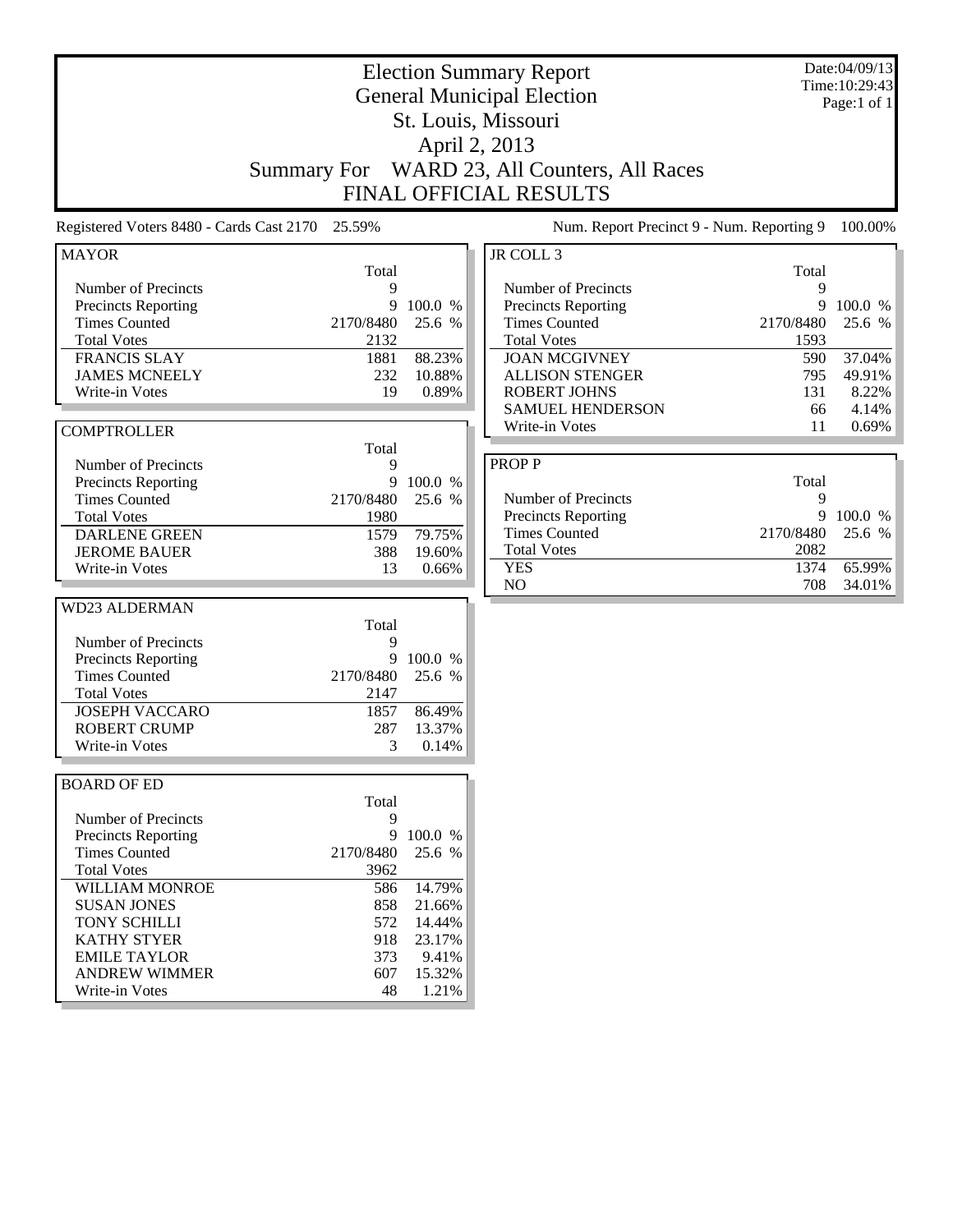| <b>Election Summary Report</b><br><b>General Municipal Election</b><br>St. Louis, Missouri<br>April 2, 2013<br>WARD 24, All Counters, All Races<br><b>Summary For</b><br><b>FINAL OFFICIAL RESULTS</b>                                                                             |                                                                                      |                                                                                        | Date:04/09/13<br>Time: 10:29:49<br>Page:1 of 1                                                                                                                                     |                                       |  |
|------------------------------------------------------------------------------------------------------------------------------------------------------------------------------------------------------------------------------------------------------------------------------------|--------------------------------------------------------------------------------------|----------------------------------------------------------------------------------------|------------------------------------------------------------------------------------------------------------------------------------------------------------------------------------|---------------------------------------|--|
| Registered Voters 7610 - Cards Cast 1102                                                                                                                                                                                                                                           | 14.48%                                                                               |                                                                                        | Num. Report Precinct 8 - Num. Reporting 8                                                                                                                                          | 100.00%                               |  |
| <b>MAYOR</b><br>Number of Precincts<br>Precincts Reporting<br><b>Times Counted</b><br><b>Total Votes</b><br><b>FRANCIS SLAY</b><br><b>JAMES MCNEELY</b><br>Write-in Votes                                                                                                          | Total<br>8<br>8<br>1102/7610<br>1078<br>886<br>177<br>15                             | 100.0 %<br>14.5 %<br>82.19%<br>16.42%<br>1.39%                                         | <b>PROPP</b><br>Total<br>Number of Precincts<br>8<br>8<br>Precincts Reporting<br><b>Times Counted</b><br>1102/7610<br><b>Total Votes</b><br>1089<br><b>YES</b><br>694<br>NO<br>395 | 100.0 %<br>14.5 %<br>63.73%<br>36.27% |  |
| <b>COMPTROLLER</b><br>Number of Precincts<br><b>Precincts Reporting</b><br><b>Times Counted</b><br><b>Total Votes</b><br><b>DARLENE GREEN</b><br><b>JEROME BAUER</b><br>Write-in Votes                                                                                             | Total<br>8<br>8<br>1102/7610<br>1012<br>766<br>240<br>6                              | 100.0 %<br>14.5 %<br>75.69%<br>23.72%<br>0.59%                                         |                                                                                                                                                                                    |                                       |  |
| <b>BOARD OF ED</b><br>Number of Precincts<br><b>Precincts Reporting</b><br><b>Times Counted</b><br><b>Total Votes</b><br><b>WILLIAM MONROE</b><br><b>SUSAN JONES</b><br><b>TONY SCHILLI</b><br><b>KATHY STYER</b><br><b>EMILE TAYLOR</b><br><b>ANDREW WIMMER</b><br>Write-in Votes | Total<br>8<br>8<br>1102/7610<br>2072<br>335<br>418<br>256<br>453<br>220<br>326<br>64 | 100.0 %<br>14.5 %<br>16.17%<br>20.17%<br>12.36%<br>21.86%<br>10.62%<br>15.73%<br>3.09% |                                                                                                                                                                                    |                                       |  |
| JR COLL 3<br>Number of Precincts<br><b>Precincts Reporting</b><br><b>Times Counted</b><br><b>Total Votes</b><br><b>JOAN MCGIVNEY</b><br><b>ALLISON STENGER</b><br><b>ROBERT JOHNS</b><br><b>SAMUEL HENDERSON</b><br>Write-in Votes                                                 | Total<br>5<br>5<br>677/4706<br>513<br>195<br>222<br>56<br>28<br>12                   | 100.0 %<br>14.4 %<br>38.01%<br>43.27%<br>10.92%<br>5.46%<br>2.34%                      |                                                                                                                                                                                    |                                       |  |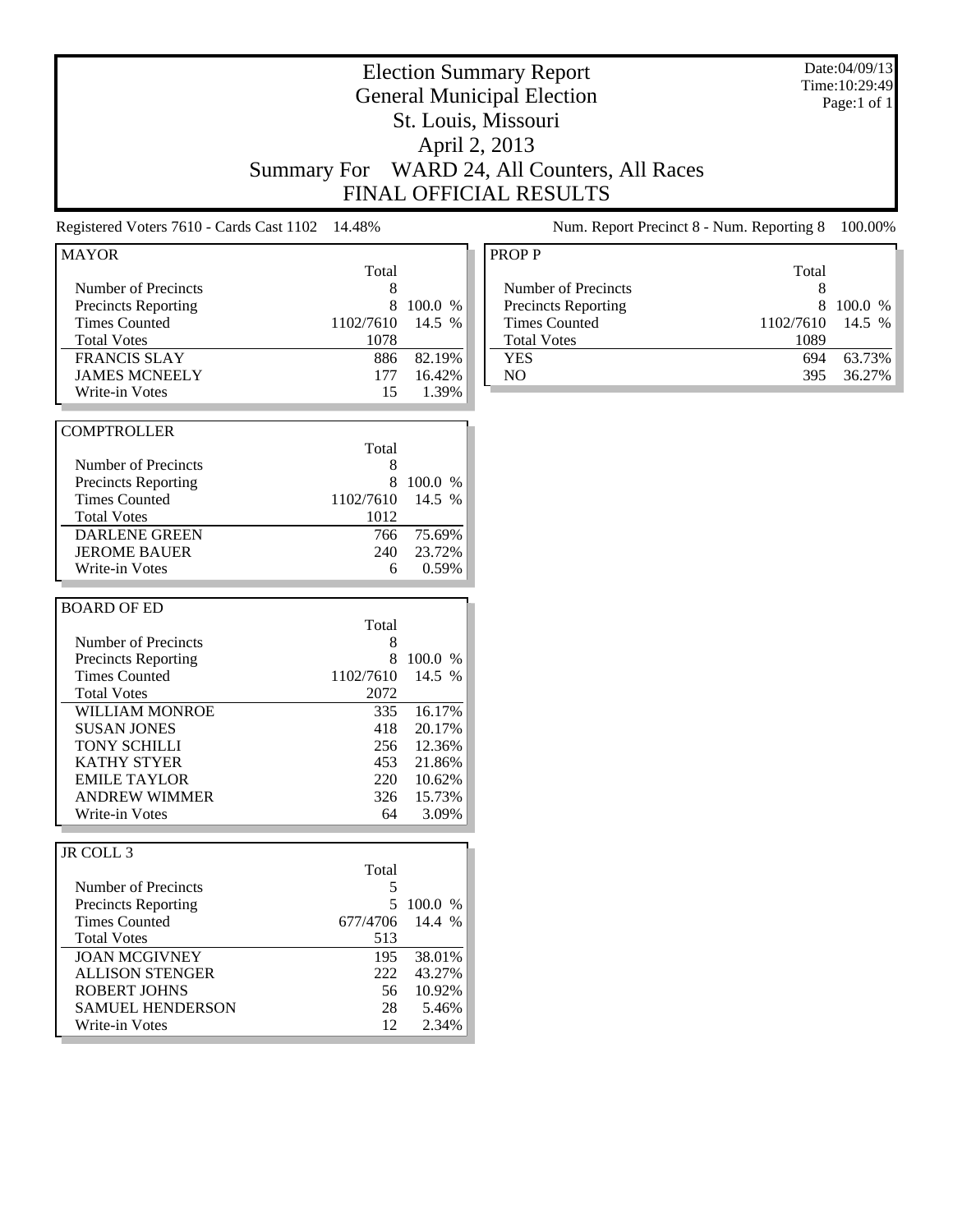| St. Louis, Missouri<br>April 2, 2013<br>WARD 25, All Counters, All Races<br><b>Summary For</b><br><b>FINAL OFFICIAL RESULTS</b><br>Num. Report Precinct 6 - Num. Reporting 6<br>Registered Voters 5938 - Cards Cast 548 9.23%<br>JR COLL 3<br><b>MAYOR</b><br>Total<br>Total<br>Number of Precincts<br>Number of Precincts<br>3<br>6<br>3<br>Precincts Reporting<br>6<br>100.0 %<br>Precincts Reporting<br>100.0 %<br><b>Times Counted</b><br>548/5938<br>9.2 %<br><b>Times Counted</b><br>8.9 %<br>326/3652<br><b>Total Votes</b><br><b>Total Votes</b><br>527<br>243<br><b>FRANCIS SLAY</b><br>80.83%<br><b>JOAN MCGIVNEY</b><br>84<br>34.57%<br>426<br><b>JAMES MCNEELY</b><br>16.13%<br><b>ALLISON STENGER</b><br>91<br>37.45%<br>85<br>10.70%<br>3.04%<br><b>ROBERT JOHNS</b><br>Write-in Votes<br>16<br>26<br><b>SAMUEL HENDERSON</b><br>40<br>16.46%<br>Write-in Votes<br>2<br>0.82%<br><b>COMPTROLLER</b><br>Total<br><b>PROPP</b><br>Number of Precincts<br>6<br>Total<br>100.0 %<br>Precincts Reporting<br>6<br>Number of Precincts<br><b>Times Counted</b><br>548/5938<br>9.2 %<br>6<br>100.0 %<br>Precincts Reporting<br>6<br><b>Total Votes</b><br>524<br><b>Times Counted</b><br>548/5938<br>9.2 %<br><b>DARLENE GREEN</b><br>441<br>84.16%<br><b>Total Votes</b><br>530<br><b>JEROME BAUER</b><br>81<br>15.46%<br>347<br>65.47%<br><b>YES</b><br>$\overline{2}$<br>Write-in Votes<br>0.38%<br>N <sub>O</sub><br>183<br>34.53%<br><b>WD25 ALDERMAN</b><br>Total<br>Number of Precincts<br>6<br>6<br>100.0 %<br>Precincts Reporting<br><b>Times Counted</b><br>548/5938<br>9.2 %<br><b>Total Votes</b><br>494<br><b>SHANE COHN</b><br>97.77%<br>483 |
|------------------------------------------------------------------------------------------------------------------------------------------------------------------------------------------------------------------------------------------------------------------------------------------------------------------------------------------------------------------------------------------------------------------------------------------------------------------------------------------------------------------------------------------------------------------------------------------------------------------------------------------------------------------------------------------------------------------------------------------------------------------------------------------------------------------------------------------------------------------------------------------------------------------------------------------------------------------------------------------------------------------------------------------------------------------------------------------------------------------------------------------------------------------------------------------------------------------------------------------------------------------------------------------------------------------------------------------------------------------------------------------------------------------------------------------------------------------------------------------------------------------------------------------------------------------------------------------------------------------------------------------------------------------|
| 100.00%                                                                                                                                                                                                                                                                                                                                                                                                                                                                                                                                                                                                                                                                                                                                                                                                                                                                                                                                                                                                                                                                                                                                                                                                                                                                                                                                                                                                                                                                                                                                                                                                                                                          |
|                                                                                                                                                                                                                                                                                                                                                                                                                                                                                                                                                                                                                                                                                                                                                                                                                                                                                                                                                                                                                                                                                                                                                                                                                                                                                                                                                                                                                                                                                                                                                                                                                                                                  |
|                                                                                                                                                                                                                                                                                                                                                                                                                                                                                                                                                                                                                                                                                                                                                                                                                                                                                                                                                                                                                                                                                                                                                                                                                                                                                                                                                                                                                                                                                                                                                                                                                                                                  |
|                                                                                                                                                                                                                                                                                                                                                                                                                                                                                                                                                                                                                                                                                                                                                                                                                                                                                                                                                                                                                                                                                                                                                                                                                                                                                                                                                                                                                                                                                                                                                                                                                                                                  |
|                                                                                                                                                                                                                                                                                                                                                                                                                                                                                                                                                                                                                                                                                                                                                                                                                                                                                                                                                                                                                                                                                                                                                                                                                                                                                                                                                                                                                                                                                                                                                                                                                                                                  |
|                                                                                                                                                                                                                                                                                                                                                                                                                                                                                                                                                                                                                                                                                                                                                                                                                                                                                                                                                                                                                                                                                                                                                                                                                                                                                                                                                                                                                                                                                                                                                                                                                                                                  |
|                                                                                                                                                                                                                                                                                                                                                                                                                                                                                                                                                                                                                                                                                                                                                                                                                                                                                                                                                                                                                                                                                                                                                                                                                                                                                                                                                                                                                                                                                                                                                                                                                                                                  |
|                                                                                                                                                                                                                                                                                                                                                                                                                                                                                                                                                                                                                                                                                                                                                                                                                                                                                                                                                                                                                                                                                                                                                                                                                                                                                                                                                                                                                                                                                                                                                                                                                                                                  |
|                                                                                                                                                                                                                                                                                                                                                                                                                                                                                                                                                                                                                                                                                                                                                                                                                                                                                                                                                                                                                                                                                                                                                                                                                                                                                                                                                                                                                                                                                                                                                                                                                                                                  |
|                                                                                                                                                                                                                                                                                                                                                                                                                                                                                                                                                                                                                                                                                                                                                                                                                                                                                                                                                                                                                                                                                                                                                                                                                                                                                                                                                                                                                                                                                                                                                                                                                                                                  |
|                                                                                                                                                                                                                                                                                                                                                                                                                                                                                                                                                                                                                                                                                                                                                                                                                                                                                                                                                                                                                                                                                                                                                                                                                                                                                                                                                                                                                                                                                                                                                                                                                                                                  |
|                                                                                                                                                                                                                                                                                                                                                                                                                                                                                                                                                                                                                                                                                                                                                                                                                                                                                                                                                                                                                                                                                                                                                                                                                                                                                                                                                                                                                                                                                                                                                                                                                                                                  |
|                                                                                                                                                                                                                                                                                                                                                                                                                                                                                                                                                                                                                                                                                                                                                                                                                                                                                                                                                                                                                                                                                                                                                                                                                                                                                                                                                                                                                                                                                                                                                                                                                                                                  |
|                                                                                                                                                                                                                                                                                                                                                                                                                                                                                                                                                                                                                                                                                                                                                                                                                                                                                                                                                                                                                                                                                                                                                                                                                                                                                                                                                                                                                                                                                                                                                                                                                                                                  |
|                                                                                                                                                                                                                                                                                                                                                                                                                                                                                                                                                                                                                                                                                                                                                                                                                                                                                                                                                                                                                                                                                                                                                                                                                                                                                                                                                                                                                                                                                                                                                                                                                                                                  |
|                                                                                                                                                                                                                                                                                                                                                                                                                                                                                                                                                                                                                                                                                                                                                                                                                                                                                                                                                                                                                                                                                                                                                                                                                                                                                                                                                                                                                                                                                                                                                                                                                                                                  |
|                                                                                                                                                                                                                                                                                                                                                                                                                                                                                                                                                                                                                                                                                                                                                                                                                                                                                                                                                                                                                                                                                                                                                                                                                                                                                                                                                                                                                                                                                                                                                                                                                                                                  |
|                                                                                                                                                                                                                                                                                                                                                                                                                                                                                                                                                                                                                                                                                                                                                                                                                                                                                                                                                                                                                                                                                                                                                                                                                                                                                                                                                                                                                                                                                                                                                                                                                                                                  |
|                                                                                                                                                                                                                                                                                                                                                                                                                                                                                                                                                                                                                                                                                                                                                                                                                                                                                                                                                                                                                                                                                                                                                                                                                                                                                                                                                                                                                                                                                                                                                                                                                                                                  |
|                                                                                                                                                                                                                                                                                                                                                                                                                                                                                                                                                                                                                                                                                                                                                                                                                                                                                                                                                                                                                                                                                                                                                                                                                                                                                                                                                                                                                                                                                                                                                                                                                                                                  |
|                                                                                                                                                                                                                                                                                                                                                                                                                                                                                                                                                                                                                                                                                                                                                                                                                                                                                                                                                                                                                                                                                                                                                                                                                                                                                                                                                                                                                                                                                                                                                                                                                                                                  |
|                                                                                                                                                                                                                                                                                                                                                                                                                                                                                                                                                                                                                                                                                                                                                                                                                                                                                                                                                                                                                                                                                                                                                                                                                                                                                                                                                                                                                                                                                                                                                                                                                                                                  |
|                                                                                                                                                                                                                                                                                                                                                                                                                                                                                                                                                                                                                                                                                                                                                                                                                                                                                                                                                                                                                                                                                                                                                                                                                                                                                                                                                                                                                                                                                                                                                                                                                                                                  |
|                                                                                                                                                                                                                                                                                                                                                                                                                                                                                                                                                                                                                                                                                                                                                                                                                                                                                                                                                                                                                                                                                                                                                                                                                                                                                                                                                                                                                                                                                                                                                                                                                                                                  |
|                                                                                                                                                                                                                                                                                                                                                                                                                                                                                                                                                                                                                                                                                                                                                                                                                                                                                                                                                                                                                                                                                                                                                                                                                                                                                                                                                                                                                                                                                                                                                                                                                                                                  |
|                                                                                                                                                                                                                                                                                                                                                                                                                                                                                                                                                                                                                                                                                                                                                                                                                                                                                                                                                                                                                                                                                                                                                                                                                                                                                                                                                                                                                                                                                                                                                                                                                                                                  |
|                                                                                                                                                                                                                                                                                                                                                                                                                                                                                                                                                                                                                                                                                                                                                                                                                                                                                                                                                                                                                                                                                                                                                                                                                                                                                                                                                                                                                                                                                                                                                                                                                                                                  |
|                                                                                                                                                                                                                                                                                                                                                                                                                                                                                                                                                                                                                                                                                                                                                                                                                                                                                                                                                                                                                                                                                                                                                                                                                                                                                                                                                                                                                                                                                                                                                                                                                                                                  |
|                                                                                                                                                                                                                                                                                                                                                                                                                                                                                                                                                                                                                                                                                                                                                                                                                                                                                                                                                                                                                                                                                                                                                                                                                                                                                                                                                                                                                                                                                                                                                                                                                                                                  |
|                                                                                                                                                                                                                                                                                                                                                                                                                                                                                                                                                                                                                                                                                                                                                                                                                                                                                                                                                                                                                                                                                                                                                                                                                                                                                                                                                                                                                                                                                                                                                                                                                                                                  |
|                                                                                                                                                                                                                                                                                                                                                                                                                                                                                                                                                                                                                                                                                                                                                                                                                                                                                                                                                                                                                                                                                                                                                                                                                                                                                                                                                                                                                                                                                                                                                                                                                                                                  |
| 2.23%<br>Write-in Votes<br>11                                                                                                                                                                                                                                                                                                                                                                                                                                                                                                                                                                                                                                                                                                                                                                                                                                                                                                                                                                                                                                                                                                                                                                                                                                                                                                                                                                                                                                                                                                                                                                                                                                    |
|                                                                                                                                                                                                                                                                                                                                                                                                                                                                                                                                                                                                                                                                                                                                                                                                                                                                                                                                                                                                                                                                                                                                                                                                                                                                                                                                                                                                                                                                                                                                                                                                                                                                  |
| <b>BOARD OF ED</b>                                                                                                                                                                                                                                                                                                                                                                                                                                                                                                                                                                                                                                                                                                                                                                                                                                                                                                                                                                                                                                                                                                                                                                                                                                                                                                                                                                                                                                                                                                                                                                                                                                               |
| Total                                                                                                                                                                                                                                                                                                                                                                                                                                                                                                                                                                                                                                                                                                                                                                                                                                                                                                                                                                                                                                                                                                                                                                                                                                                                                                                                                                                                                                                                                                                                                                                                                                                            |
| Number of Precincts<br>6                                                                                                                                                                                                                                                                                                                                                                                                                                                                                                                                                                                                                                                                                                                                                                                                                                                                                                                                                                                                                                                                                                                                                                                                                                                                                                                                                                                                                                                                                                                                                                                                                                         |
| 6<br>100.0 %<br><b>Precincts Reporting</b>                                                                                                                                                                                                                                                                                                                                                                                                                                                                                                                                                                                                                                                                                                                                                                                                                                                                                                                                                                                                                                                                                                                                                                                                                                                                                                                                                                                                                                                                                                                                                                                                                       |
| <b>Times Counted</b><br>548/5938<br>9.2 %                                                                                                                                                                                                                                                                                                                                                                                                                                                                                                                                                                                                                                                                                                                                                                                                                                                                                                                                                                                                                                                                                                                                                                                                                                                                                                                                                                                                                                                                                                                                                                                                                        |
| <b>Total Votes</b><br>1083                                                                                                                                                                                                                                                                                                                                                                                                                                                                                                                                                                                                                                                                                                                                                                                                                                                                                                                                                                                                                                                                                                                                                                                                                                                                                                                                                                                                                                                                                                                                                                                                                                       |
| WILLIAM MONROE<br>185<br>17.08%                                                                                                                                                                                                                                                                                                                                                                                                                                                                                                                                                                                                                                                                                                                                                                                                                                                                                                                                                                                                                                                                                                                                                                                                                                                                                                                                                                                                                                                                                                                                                                                                                                  |
| 230<br>21.24%<br><b>SUSAN JONES</b>                                                                                                                                                                                                                                                                                                                                                                                                                                                                                                                                                                                                                                                                                                                                                                                                                                                                                                                                                                                                                                                                                                                                                                                                                                                                                                                                                                                                                                                                                                                                                                                                                              |
| TONY SCHILLI<br>140<br>12.93%                                                                                                                                                                                                                                                                                                                                                                                                                                                                                                                                                                                                                                                                                                                                                                                                                                                                                                                                                                                                                                                                                                                                                                                                                                                                                                                                                                                                                                                                                                                                                                                                                                    |
| <b>KATHY STYER</b><br>22.07%<br>239                                                                                                                                                                                                                                                                                                                                                                                                                                                                                                                                                                                                                                                                                                                                                                                                                                                                                                                                                                                                                                                                                                                                                                                                                                                                                                                                                                                                                                                                                                                                                                                                                              |
| <b>EMILE TAYLOR</b><br>124<br>11.45%                                                                                                                                                                                                                                                                                                                                                                                                                                                                                                                                                                                                                                                                                                                                                                                                                                                                                                                                                                                                                                                                                                                                                                                                                                                                                                                                                                                                                                                                                                                                                                                                                             |
| <b>ANDREW WIMMER</b><br>153<br>14.13%                                                                                                                                                                                                                                                                                                                                                                                                                                                                                                                                                                                                                                                                                                                                                                                                                                                                                                                                                                                                                                                                                                                                                                                                                                                                                                                                                                                                                                                                                                                                                                                                                            |
| 12<br>Write-in Votes<br>1.11%                                                                                                                                                                                                                                                                                                                                                                                                                                                                                                                                                                                                                                                                                                                                                                                                                                                                                                                                                                                                                                                                                                                                                                                                                                                                                                                                                                                                                                                                                                                                                                                                                                    |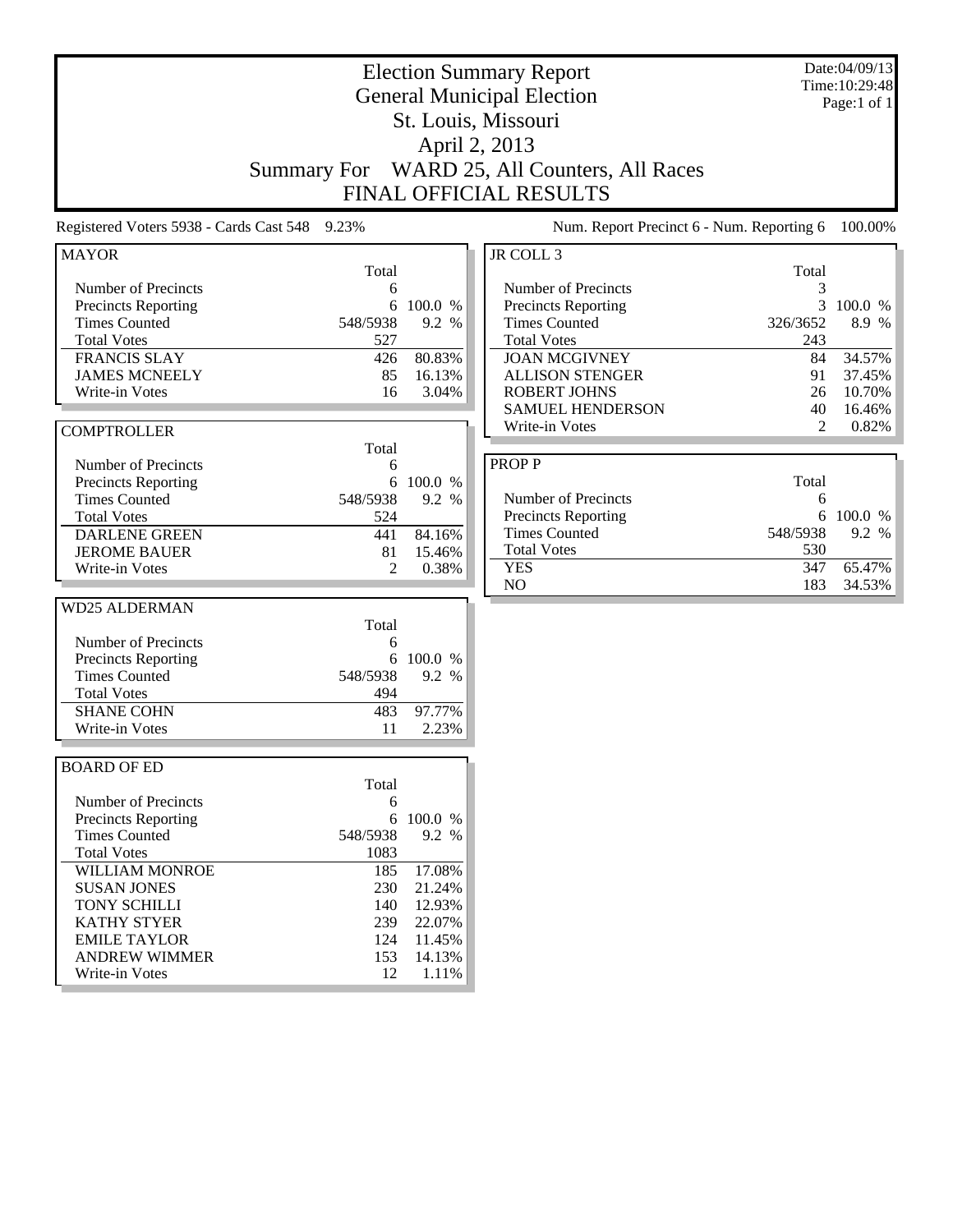Date:04/09/13 Time:10:29:55 Page:1 of 1

# Election Summary Report General Municipal Election St. Louis, Missouri April 2, 2013 Summary For WARD 26, All Counters, All Races FINAL OFFICIAL RESULTS

| <b>MAYOR</b>                 |                |                  |
|------------------------------|----------------|------------------|
|                              | Total          |                  |
| Number of Precincts          | 6              |                  |
| <b>Precincts Reporting</b>   | 6              | 100.0 %          |
| <b>Times Counted</b>         | 678/7264       | 9.3 %            |
| <b>Total Votes</b>           | 628            |                  |
| <b>FRANCIS SLAY</b>          | 452            | 71.97%           |
| <b>JAMES MCNEELY</b>         | 147            | 23.41%           |
| <b>Write-in Votes</b>        | 29             | 4.62%            |
|                              |                |                  |
| <b>COMPTROLLER</b>           |                |                  |
|                              | Total          |                  |
| Number of Precincts          | 6              |                  |
| <b>Precincts Reporting</b>   | 6              | 100.0 %          |
| <b>Times Counted</b>         | 678/7264       | 9.3 %            |
| <b>Total Votes</b>           | 657            |                  |
| <b>DARLENE GREEN</b>         | 617            | 93.91%           |
| <b>JEROME BAUER</b>          | 38             | 5.78%            |
| Write-in Votes               | $\mathfrak{D}$ | 0.30%            |
|                              |                |                  |
| <b>BOARD OF ED</b>           |                |                  |
|                              |                |                  |
|                              |                |                  |
|                              | Total          |                  |
| Number of Precincts          | 6              |                  |
| <b>Precincts Reporting</b>   | 6              | 100.0 %          |
| <b>Times Counted</b>         | 678/7264       | 9.3 %            |
| <b>Total Votes</b>           | 1315           |                  |
| <b>WILLIAM MONROE</b>        | 306            | 23.27%           |
| <b>SUSAN JONES</b>           | 367            | 27.91%           |
| <b>TONY SCHILLI</b>          | 83             | 6.31%            |
| <b>KATHY STYER</b>           | 196            | 14.90%           |
| <b>EMILE TAYLOR</b>          | 195            | 14.83%           |
| <b>ANDREW WIMMER</b>         | 144            | 10.95%           |
| Write-in Votes               | 24             | 1.83%            |
|                              |                |                  |
| <b>PROPP</b>                 |                |                  |
|                              | Total          |                  |
| Number of Precincts          | 6              |                  |
| <b>Precincts Reporting</b>   | 6              | 100.0 %          |
| <b>Times Counted</b>         | 678/7264       | 9.3 %            |
| <b>Total Votes</b>           | 664            |                  |
| <b>YES</b><br>N <sub>O</sub> | 405<br>259     | 60.99%<br>39.01% |

Registered Voters 7264 - Cards Cast 678 9.33% Num. Report Precinct 6 - Num. Reporting 6 100.00%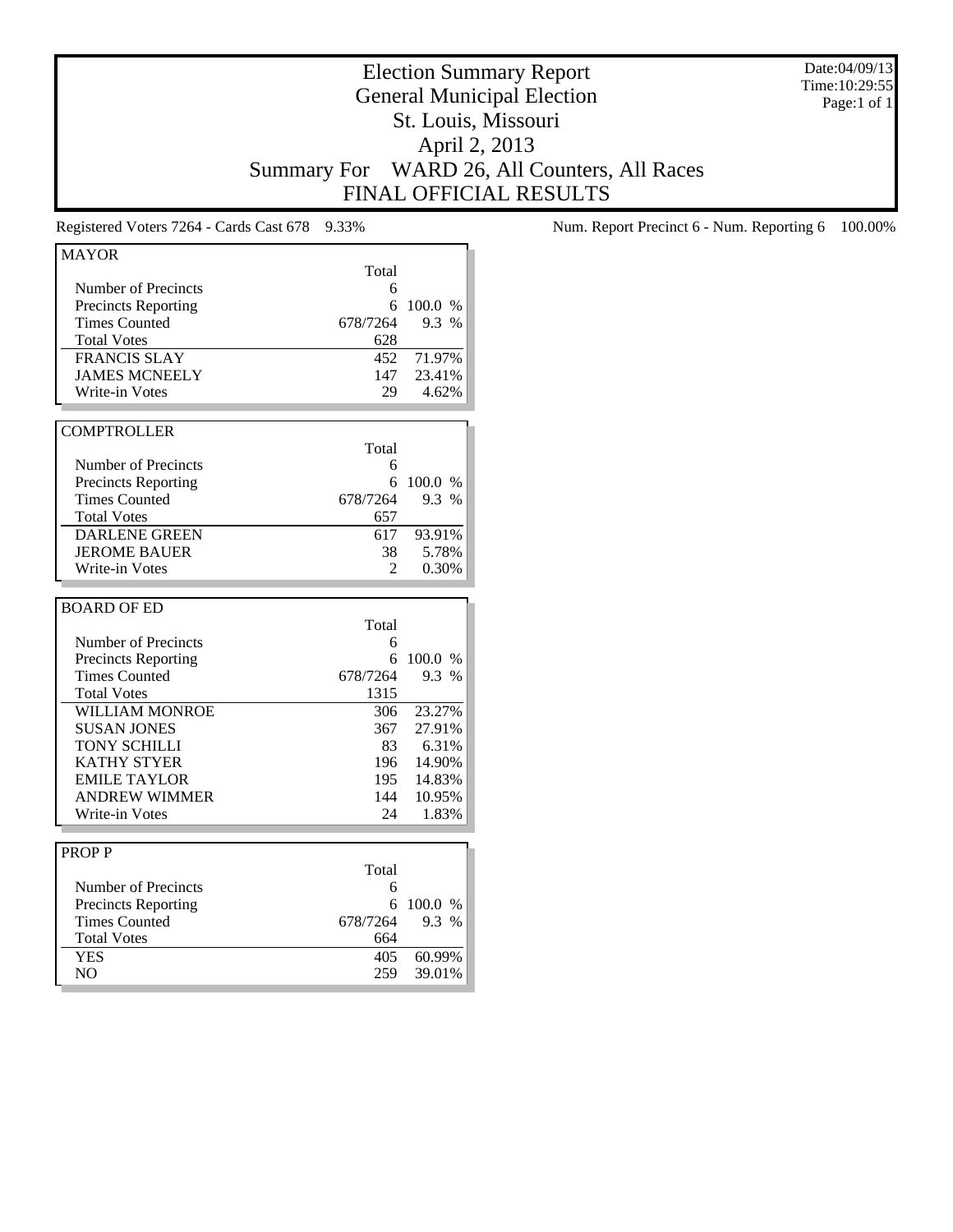#### Election Summary Report General Municipal Election St. Louis, Missouri April 2, 2013 Summary For WARD 27, All Counters, All Races FINAL OFFICIAL RESULTS Date:04/09/13 Time:10:29:54 Registered Voters 8445 - Cards Cast 626 7.41% Num. Report Precinct 8 - Num. Reporting 8 100.00% Total Number of Precincts<br>
Precincts Reporting<br>
8 100.0 % Precincts Reporting 8 100.0 %<br>Times Counted 626/8445 7.4 % Times Counted Total Votes 576 FRANCIS SLAY 403 69.97% JAMES MCNEELY 144 25.00% Write-in Votes 29 5.03% **COMPTROLLER** Total Number of Precincts 8 Precincts Reporting 8 100.0 % Times Counted 626/8445 7.4 % Total Votes 610 DARLENE GREEN 592 97.05% JEROME BAUER 14 2.30%<br>Write-in Votes 4 0.66% Write-in Votes ST REP 76 Total Number of Precincts<br>
Precincts Reporting<br>
8 100.0 % Precincts Reporting 8 100.0 %<br>Times Counted 626/8445 7.4 % Times Counted Total Votes 510 JOSHUA PETERS 499 97.84% Write-in Votes 11 2.16%

Page:1 of 1

| <b>BOARD OF ED</b>         |          |        |
|----------------------------|----------|--------|
|                            | Total    |        |
| Number of Precincts        | 8        |        |
| <b>Precincts Reporting</b> | 8        | 100.0  |
| <b>Times Counted</b>       | 626/8445 | 7.4 %  |
| <b>Total Votes</b>         | 1160     |        |
| <b>WILLIAM MONROE</b>      | 245      | 21.12% |
| <b>SUSAN JONES</b>         | 422      | 36.38% |
| <b>TONY SCHILLI</b>        | 75       | 6.47%  |
| <b>KATHY STYER</b>         | 163      | 14.05% |
| <b>EMILE TAYLOR</b>        | 165      | 14.22% |
| <b>ANDREW WIMMER</b>       | 84       | 7.24%  |
| Write-in Votes             |          | 0.52%  |

Number of Precincts<br>
Precincts Reporting<br>
8 100.0 % Precincts Reporting 8 100.0 %<br>Times Counted 626/8445 7.4 %

CHRIS CARTER 573 97.95% Write-in Votes 12 2.05%

Total Votes 585

Total

MAYOR

WD27 ALDERMAN

Times Counted

| <b>PROPP</b>               |          |           |
|----------------------------|----------|-----------|
|                            | Total    |           |
| Number of Precincts        |          |           |
| <b>Precincts Reporting</b> | x        | $100.0\%$ |
| <b>Times Counted</b>       | 626/8445 | 7.4 %     |
| <b>Total Votes</b>         | 578      |           |
| YES                        | 294      | 50.87%    |
| NΩ                         | 284      | 49.13%    |